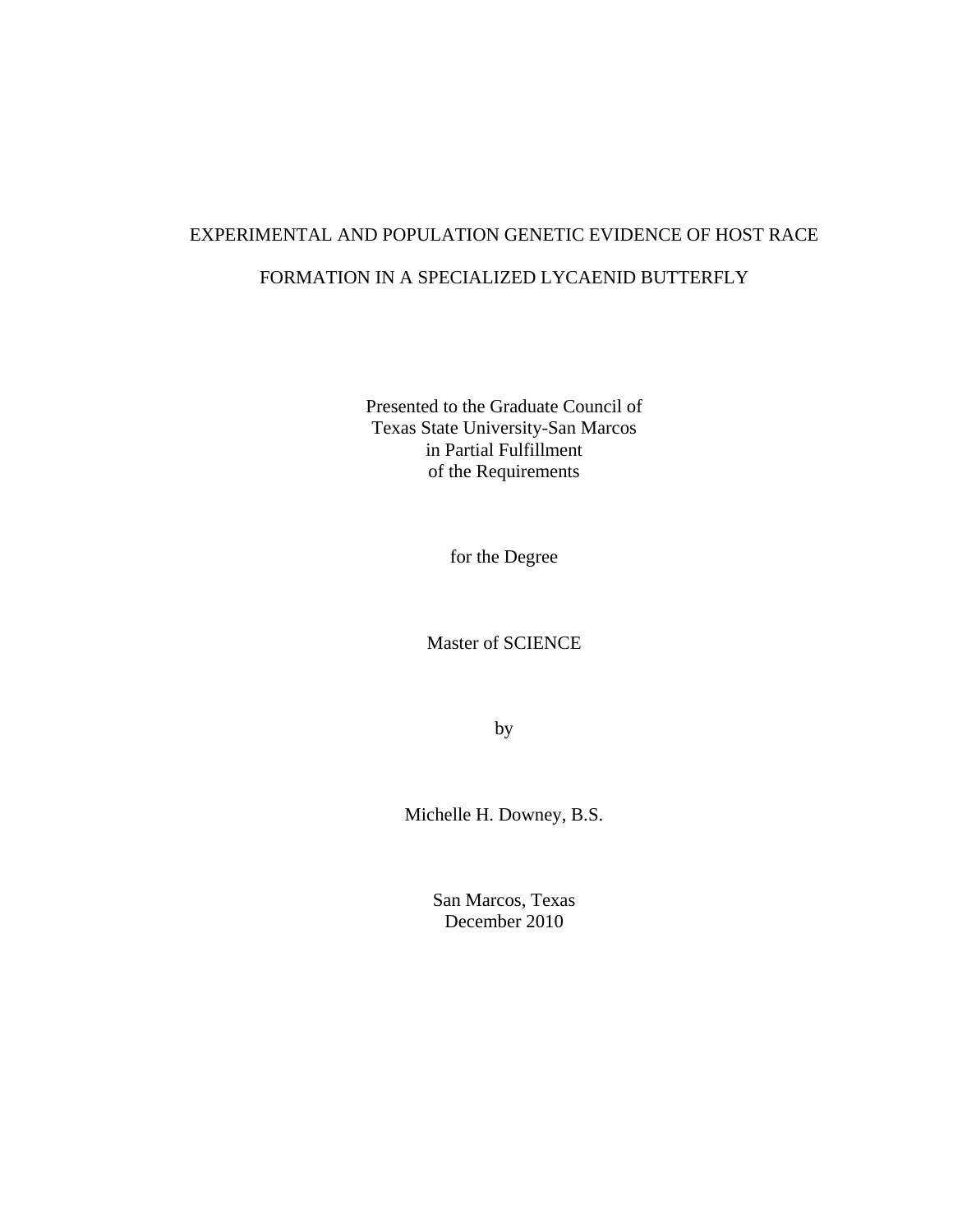# EXPERIMENTAL AND POPULATION GENETIC EVIDENCE OF HOST RACE FORMATION IN A SPECIALIZED LYCAENID BUTTERFLY

Committee Members Approved:

\_\_\_\_\_\_\_\_\_\_\_\_\_\_\_\_\_\_\_\_\_\_\_\_\_\_\_\_\_\_

\_\_\_\_\_\_\_\_\_\_\_\_\_\_\_\_\_\_\_\_\_\_\_\_\_\_\_\_\_\_

\_\_\_\_\_\_\_\_\_\_\_\_\_\_\_\_\_\_\_\_\_\_\_\_\_\_\_\_\_\_

Chris C. Nice, Chair

Jim R. Ott

Noland Martin

Approved:

J. Michael Willoughby Dean of the Graduate College

\_\_\_\_\_\_\_\_\_\_\_\_\_\_\_\_\_\_\_\_\_\_\_\_\_\_\_\_\_\_\_\_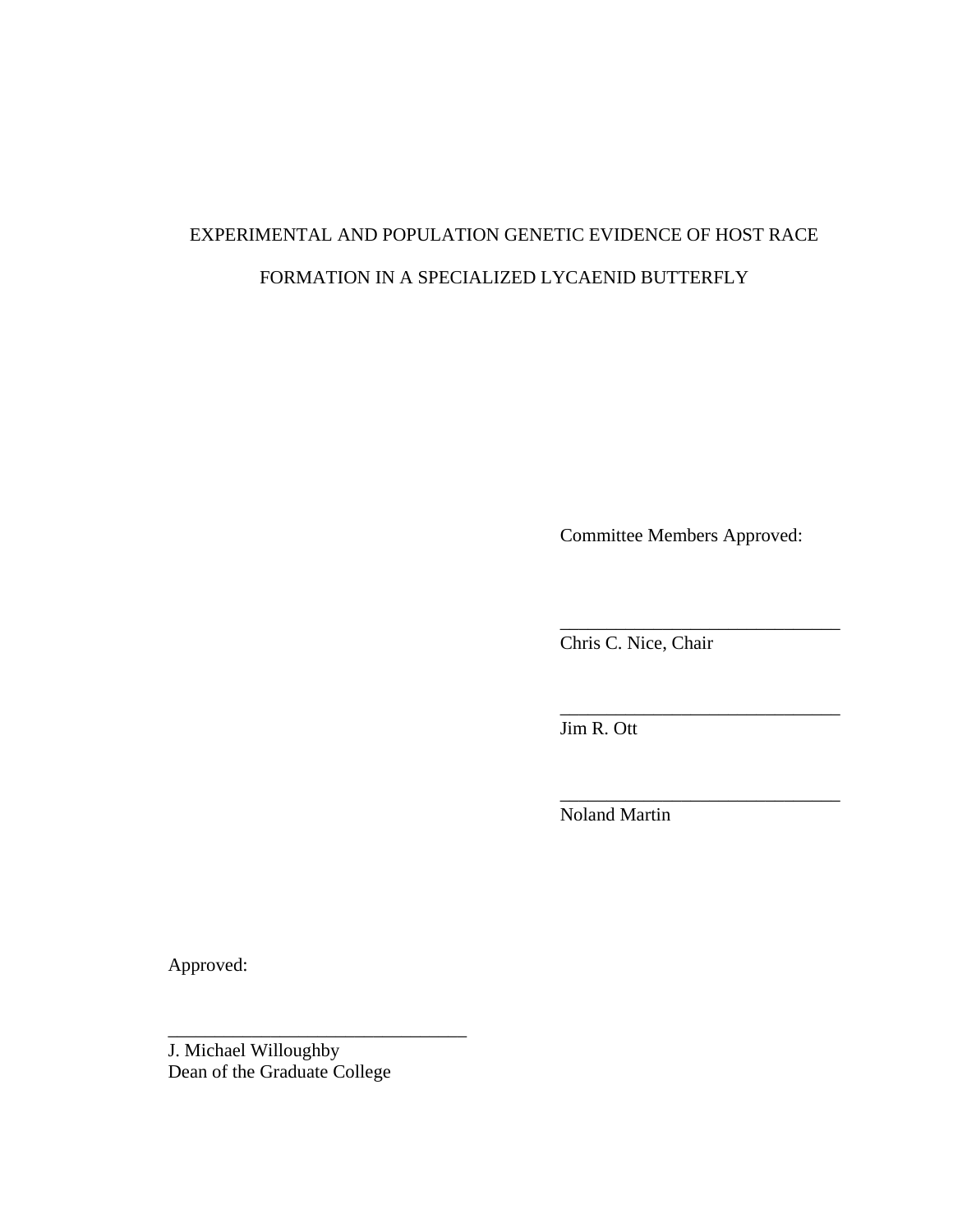# **FAIR USE AND AUTHOR'S PERMISSION STATEMENT**

## **Fair Use**

This work is protected by the Copyright Laws of the United States (Public Law 94-553, section 107). Consistent with fair use as defined in the Copyright Laws, brief quotations from this material are allowed with proper acknowledgment. Use of this material for financial gain without the author's express written permission is not allowed.

### **Duplication Permission**

As the copyright holder of this work I, Michelle H. Downey, authorize duplication of this work, in whole or in part, for educational or scholarly purposes only.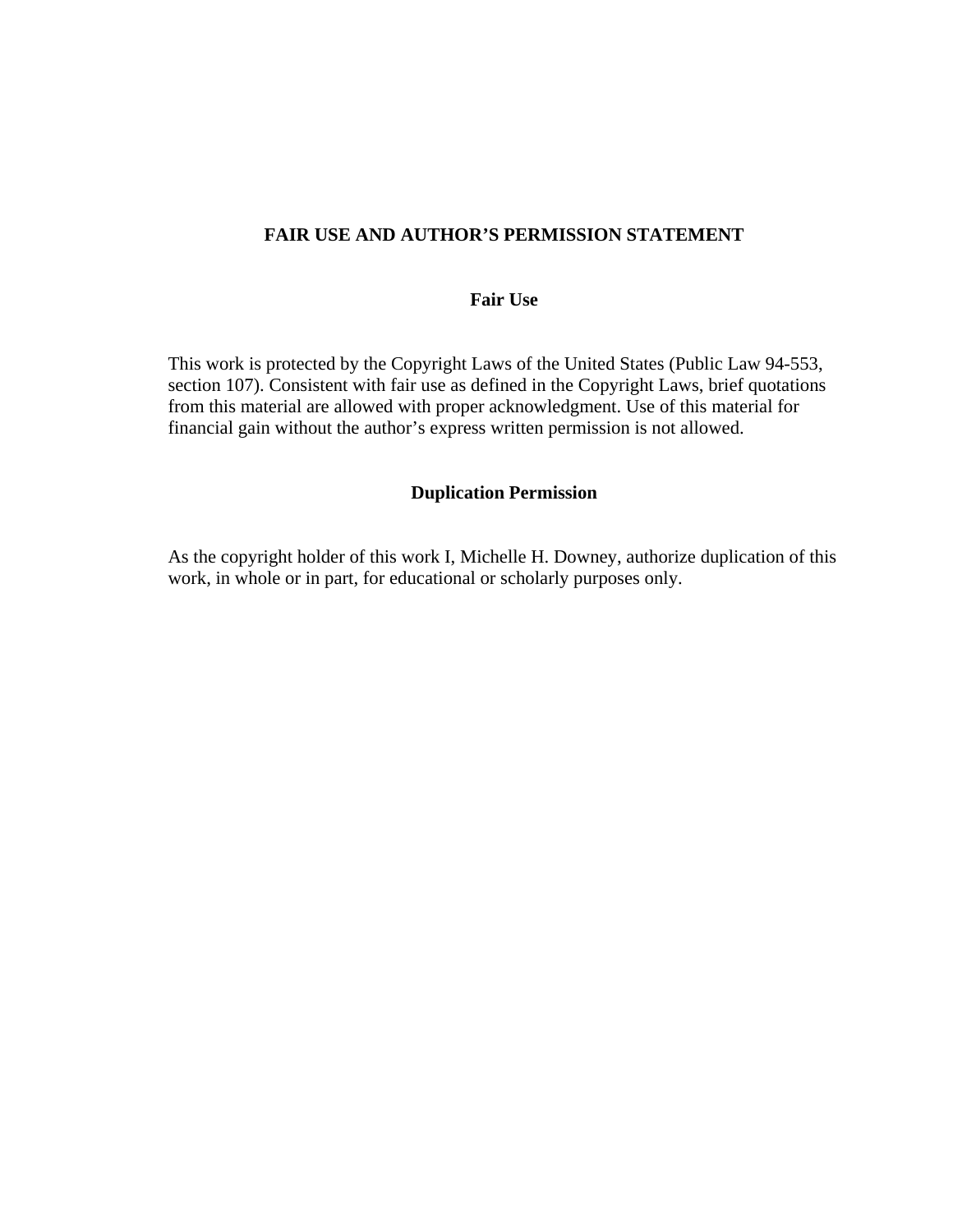# **ACKNOWLEDGEMENTS**

I would like to thank my advisor, Chris Nice, and my committee members, Noland Martin and Jim Ott, for their guidance and feedback throughout my graduate career at Texas State University-San Marcos. My peers in the Department of Biology, and especially the Population and Conservation program, provided much-appreciated support and encouragement as well. I also want to thank my husband, Lee Downey, for his support, patience, and butterfly-catching skills in the field.

This manuscript was submitted on November 8, 2010.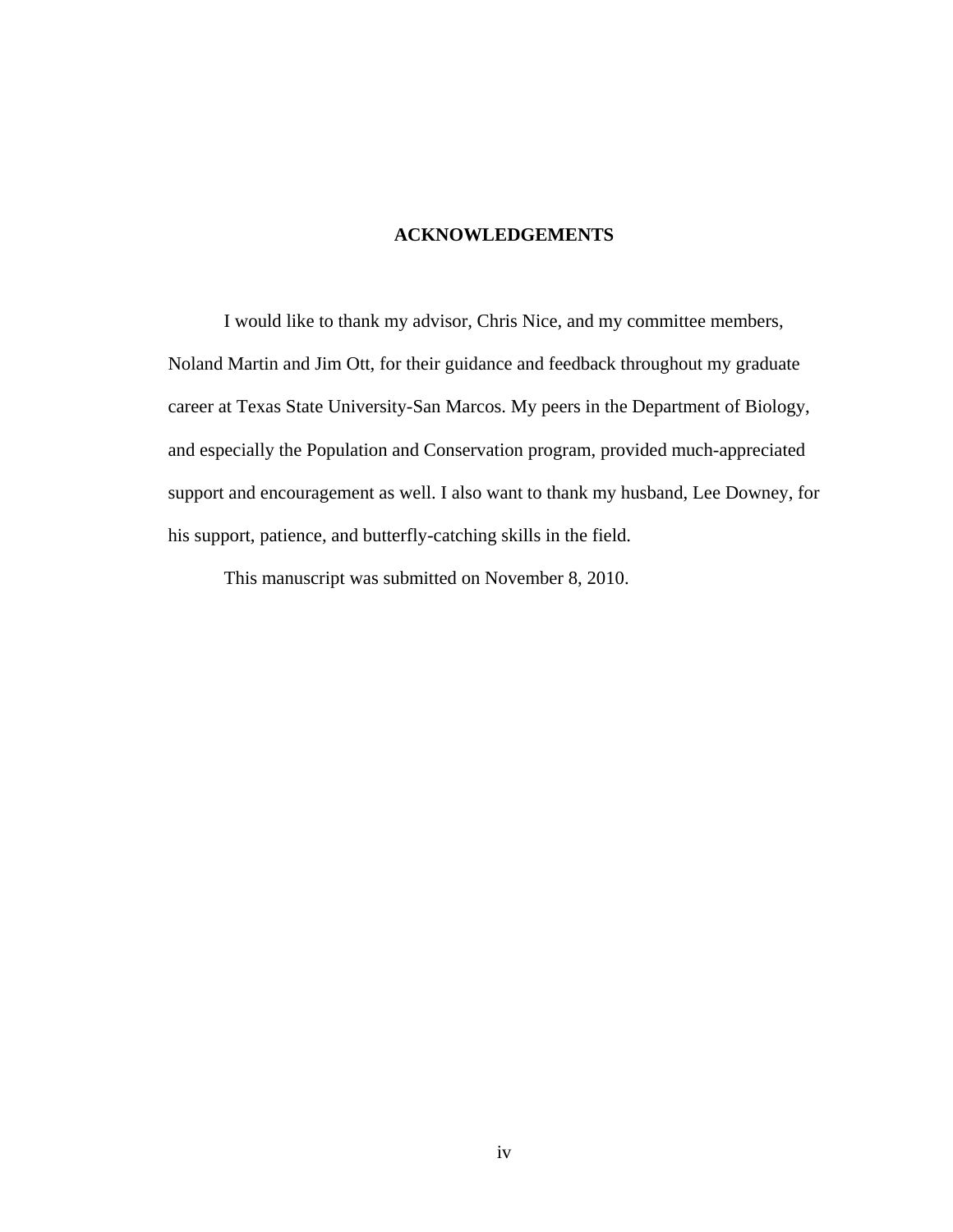# **TABLE OF CONTENTS**

# Page

| <b>CHAPTER</b>                                                  |
|-----------------------------------------------------------------|
| EXPERIMENTAL EVIDENCE FOR HOST RACE FORMATION 1<br>$\mathbf{I}$ |
|                                                                 |
|                                                                 |
|                                                                 |
| II. POPULATION GENETIC EVIDENCE FOR HOST RACE FORMATION32       |
|                                                                 |
|                                                                 |
|                                                                 |
|                                                                 |
|                                                                 |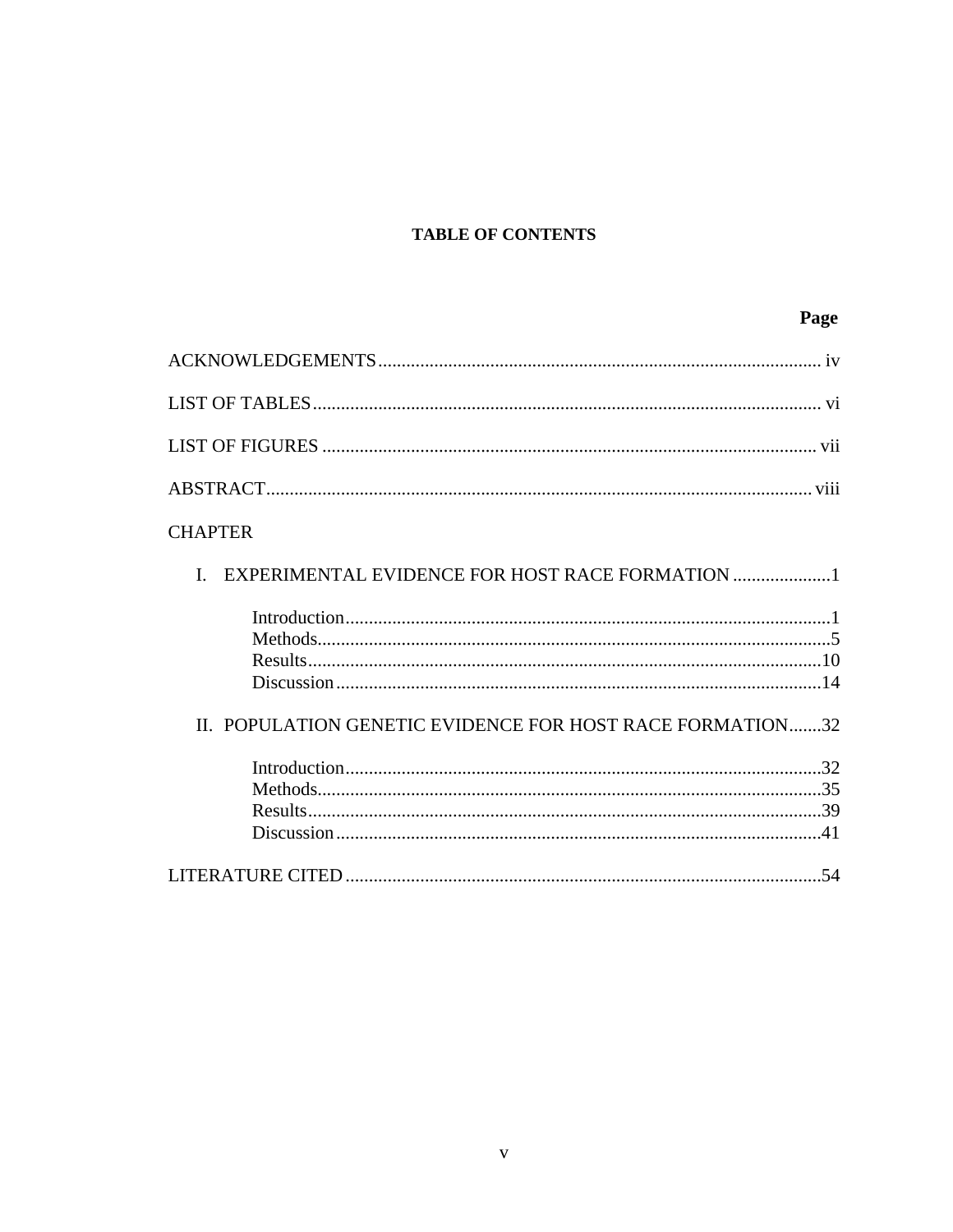# **LIST OF TABLES**

| <b>Table</b> |                                                                           | Page |
|--------------|---------------------------------------------------------------------------|------|
| 1.           |                                                                           |      |
| 2.           |                                                                           |      |
| 3.           |                                                                           |      |
| 4.           |                                                                           |      |
| 5.           | Mean developmental efficiency (DE) of larvae reared on different hosts 26 |      |
| 6.           |                                                                           |      |
| 7.           |                                                                           |      |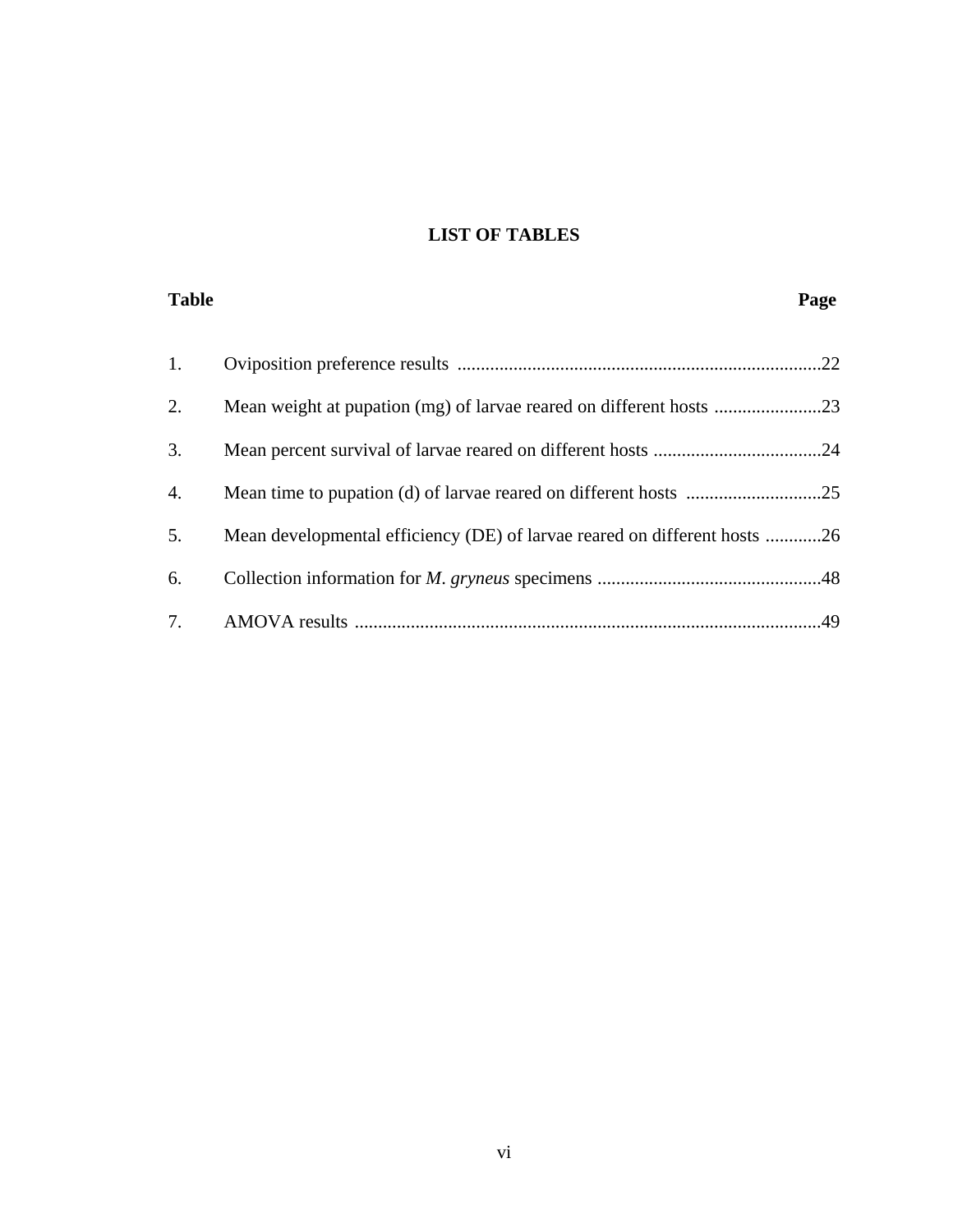# **LIST OF FIGURES**

| <b>Figure</b> |                                                                            | Page |
|---------------|----------------------------------------------------------------------------|------|
| 1.            |                                                                            |      |
| 2.            | Female oviposition preference for individual populations and by natal host |      |
|               |                                                                            |      |
| 3.            |                                                                            |      |
| 4.            |                                                                            |      |
| 5.            |                                                                            |      |
| 6.            |                                                                            |      |
| 7.            |                                                                            |      |
| 8.            |                                                                            |      |
| 9.            |                                                                            |      |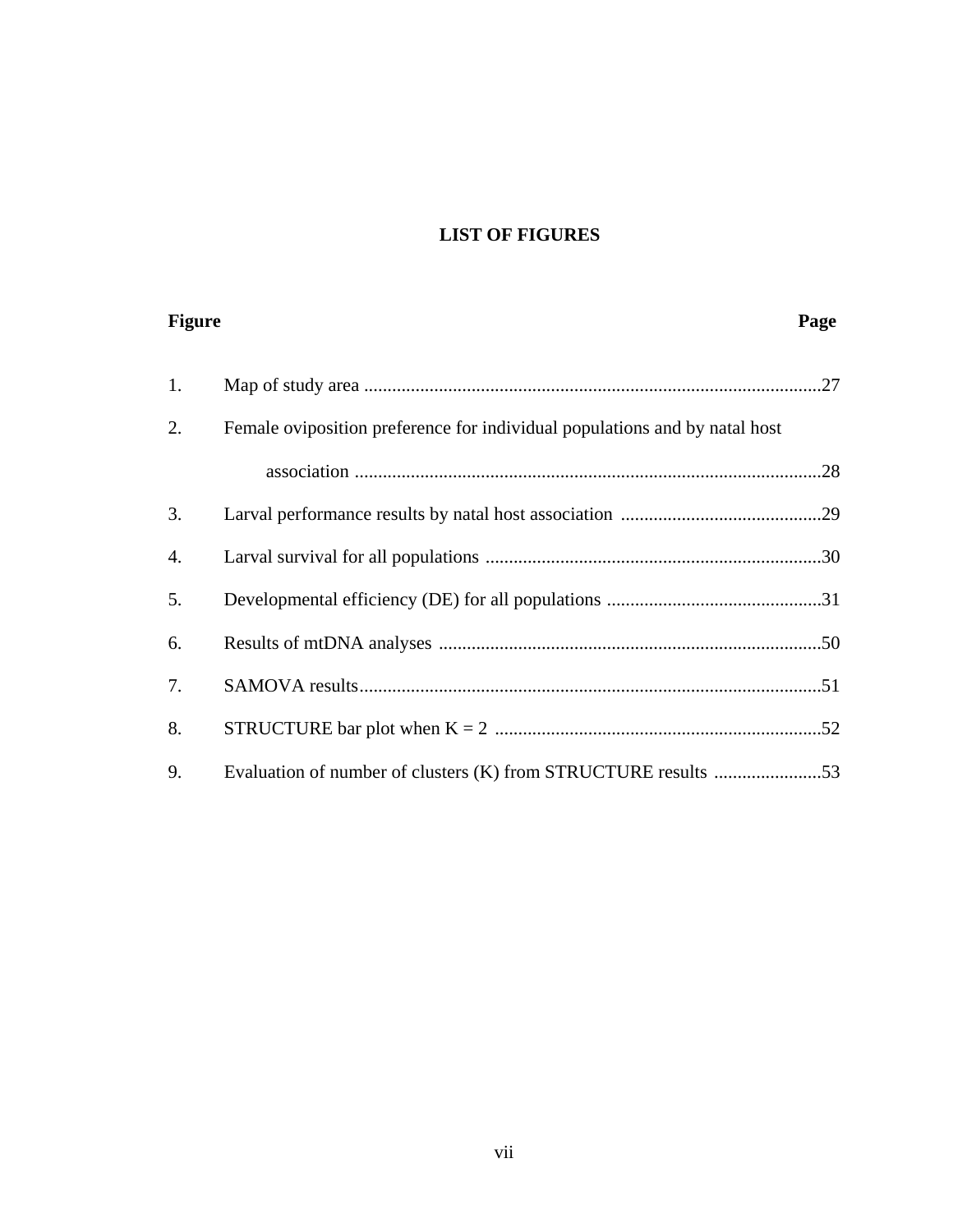### **ABSTRACT**

# EXPERIMENTAL AND POPULATION GENETIC EVIDENCE OF HOST RACE FORMATION IN A SPECIALIZED LYCAENID BUTTERFLY

by

Michelle Hanako Downey, B.S.

Texas State University-San Marcos

December 2010

## SUPERVISING PROFESSOR: CHRIS NICE

Host-associated differentiation in phytophagous insects is an important mechanism of speciation. The current study investigates whether adaptation to different hosts drives population genetic divergence in the juniper hairstreak butterfly, *Mitoura gryneus*. *Mitoura* exhibit host plant fidelity, in which males lek and mating occurs on host trees. Female oviposition preference for the natal host, and differential fitness of larvae when reared on natal vs. alternate hosts, was examined to assess specialization. While some evidence of specialization was found, populations varied in their patterns of preference and performance, possibly reflecting differences in the timing and direction of colonization of hosts by *Mitoura*. Molecular genetic data were also examined to test the hypothesis that specialization on three alternate hosts restricts gene flow among different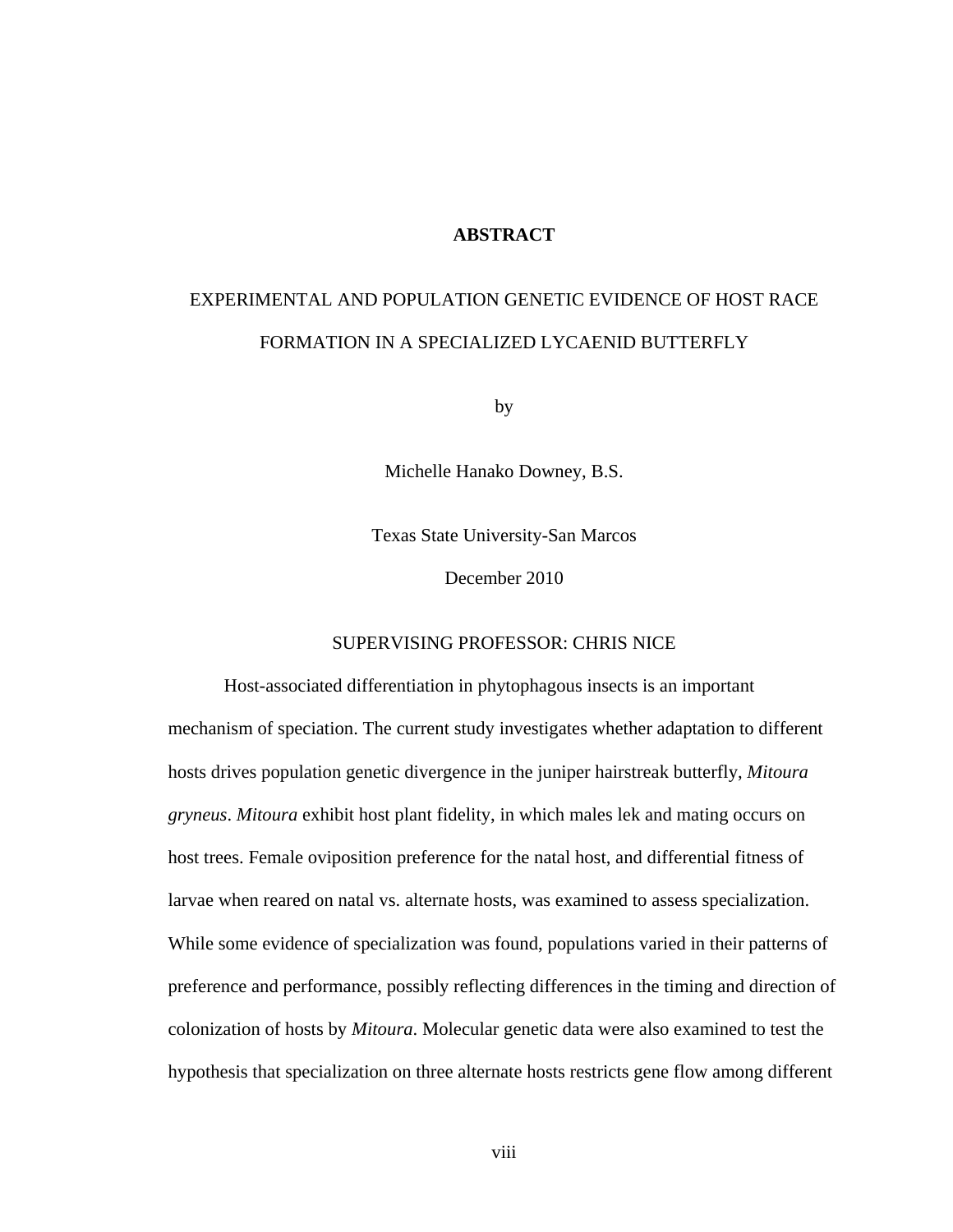host-associated populations of *Mitoura.* Combined with the previous experimental results, mitochondrial DNA sequence and AFLP data indicate varying levels of differentiation among host associations, and identify a role for both isolation in allopatry as well as ecological factors in limiting gene exchange. The experimental assessment of specialization and host fidelity, along with population genetics analyses, provides strong support for the hypothesis of ongoing host race formation in these butterflies. The *Mitoura* species complex within North America includes multiple, differentiated lineages at varying stages of divergence, providing an opportunity to examine the multifarious mechanisms that generate biodiversity in phytophagous insects.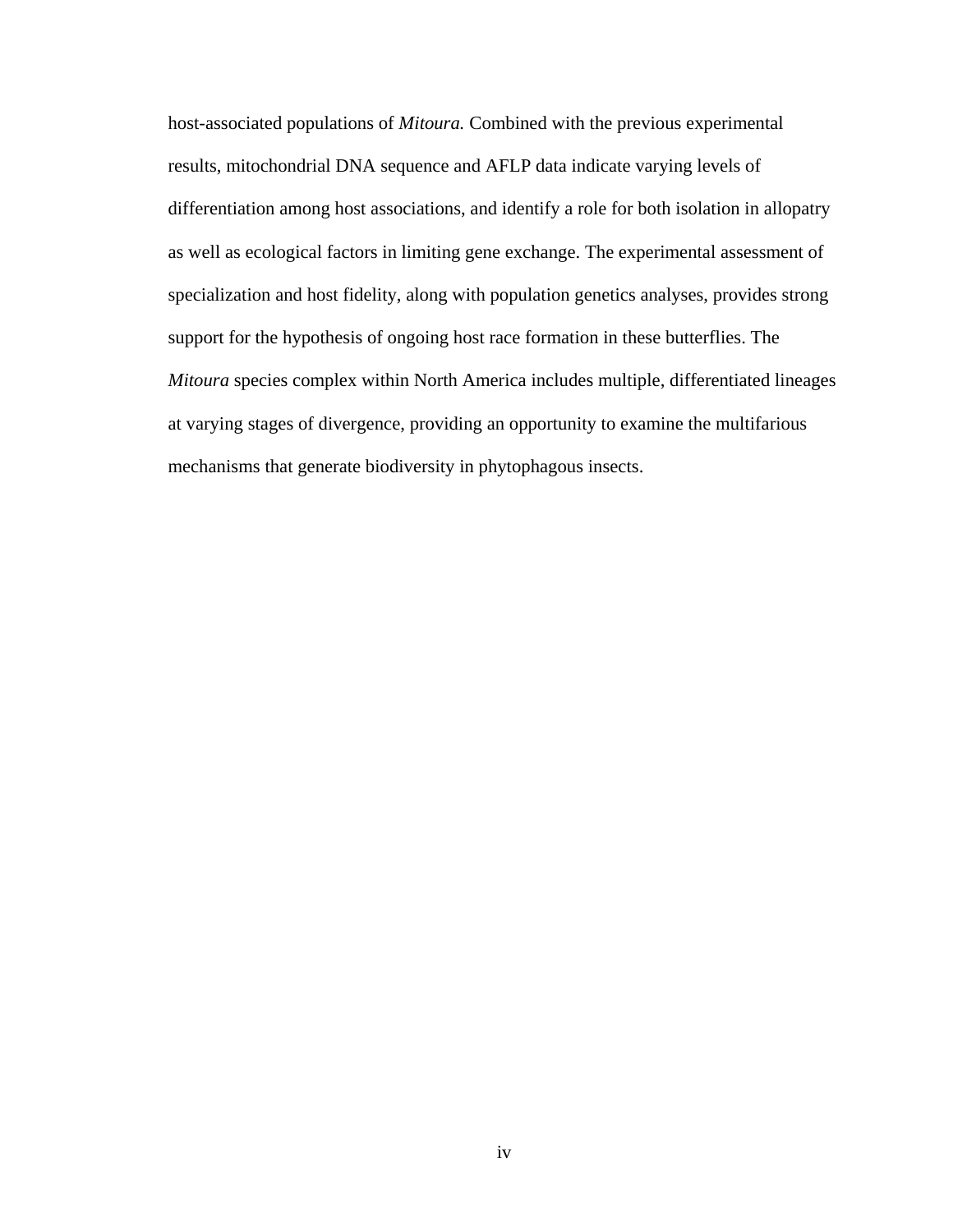## CHAPTER I

#### EXPERIMENTAL EVIDENCE FOR HOST RACE FORMATION

### Introduction

The recent advent of ecological speciation theory has placed a renewed emphasis on natural selection in promoting reproductive isolation and population divergence (Schluter 2001, Via 2001, Rundle and Nosil 2005, Funk and Nosil 2008). Phytophagous insects, among the most species-rich groups on the planet, often exhibit specialization and host-associated life history adaptations in traits related to feeding, development, oviposition, and mating (Jaenike 1990, Funk et al. 2002). For specialized phytophagous insects, selection experienced during the switch to a novel host can lead to the initial innovations that drive an adaptive radiation (Schluter 2000). Thus, plant-insect systems are ideal for assessing the role and relative importance of ecological factors in the process of speciation.

The process of speciation is complex and it is unlikely that divergence leading to speciation occurs strictly in allopatric vs. sympatric conditions (Feder et al. 2003, Michel et al. 2007). Ecological speciation restructures the allopatric and sympatric models of speciation in terms of factors such as life history traits and resource use, rather than biogeography (Schluter 2001, Rundle and Nosil 2005, Nosil 2008). Thus ecological speciation can occur in any spatial arrangement of populations, and understanding the

1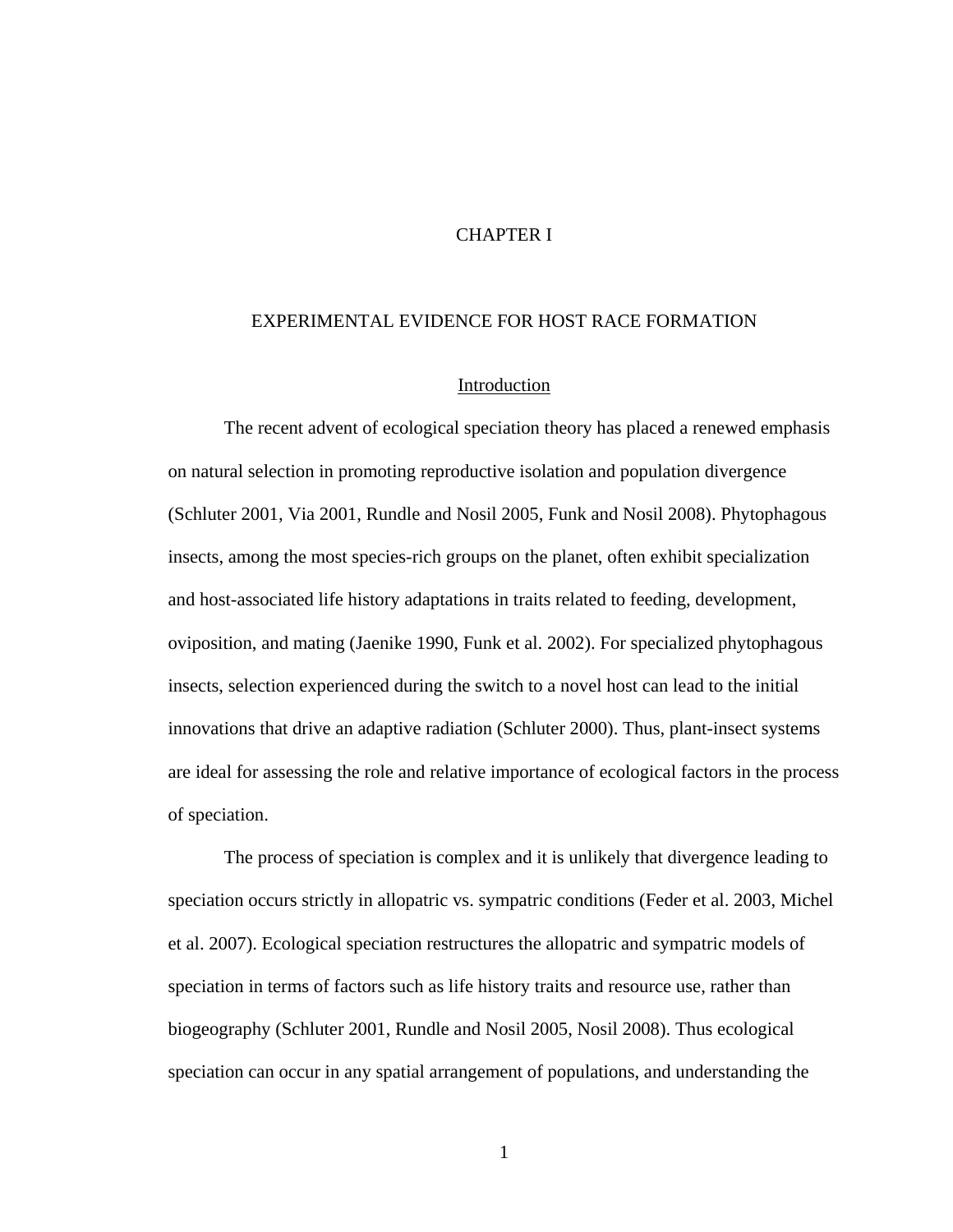mechanisms of speciation (both those that initiate and also maintain reproductive isolation) are emphasized. Many studies have taken a macroevolutionary approach in examining speciation in phytophagous insects, comparing phylogenies in relation to host plant use (Farrell 1998, Janz and Nylin 1998, Moreau et al. 2006). Taking a populationlevel approach and shifting the focus to ongoing speciation events at early stages is useful in gaining further insight into the initial mechanisms of the process, as well as how divergence may be maintained or inhibited (Fitzpatrick et al. 2008, 2009, Via 2009).

Plant-insect systems can be used to evaluate the role of ecology in population divergence, as many insect herbivores are specialized on their hosts and this process appears to be ongoing in several well studied examples (Feder et al. 1998, Funk 1998, Via 1999, Nosil et al. 2002). The switch by herbivorous insects to a novel host, and the subsequent evolution of specialization and host fidelity, can lead to reproductive isolation between populations resulting in host race formation. Host plant fidelity describes the close association of phytophagous insects with their host plants, with adults reproducing on the same host species that was used in earlier life history stages (Feder et al. 1994). If both sexes evolve responses to visual and chemical cues from the host, and/or aggregate on the host plant, this can facilitate finding mates and lead to assortative mating on the host. Positive assortative mating based on host plant use is important in initiating and/or maintaining reproductive isolation between different host-associated entities, or "host races." Host races are considered to be intermediary stages towards speciation, where partial gene flow among diverging populations is possible (Diehl and Bush 1984, Drès and Mallet 2002).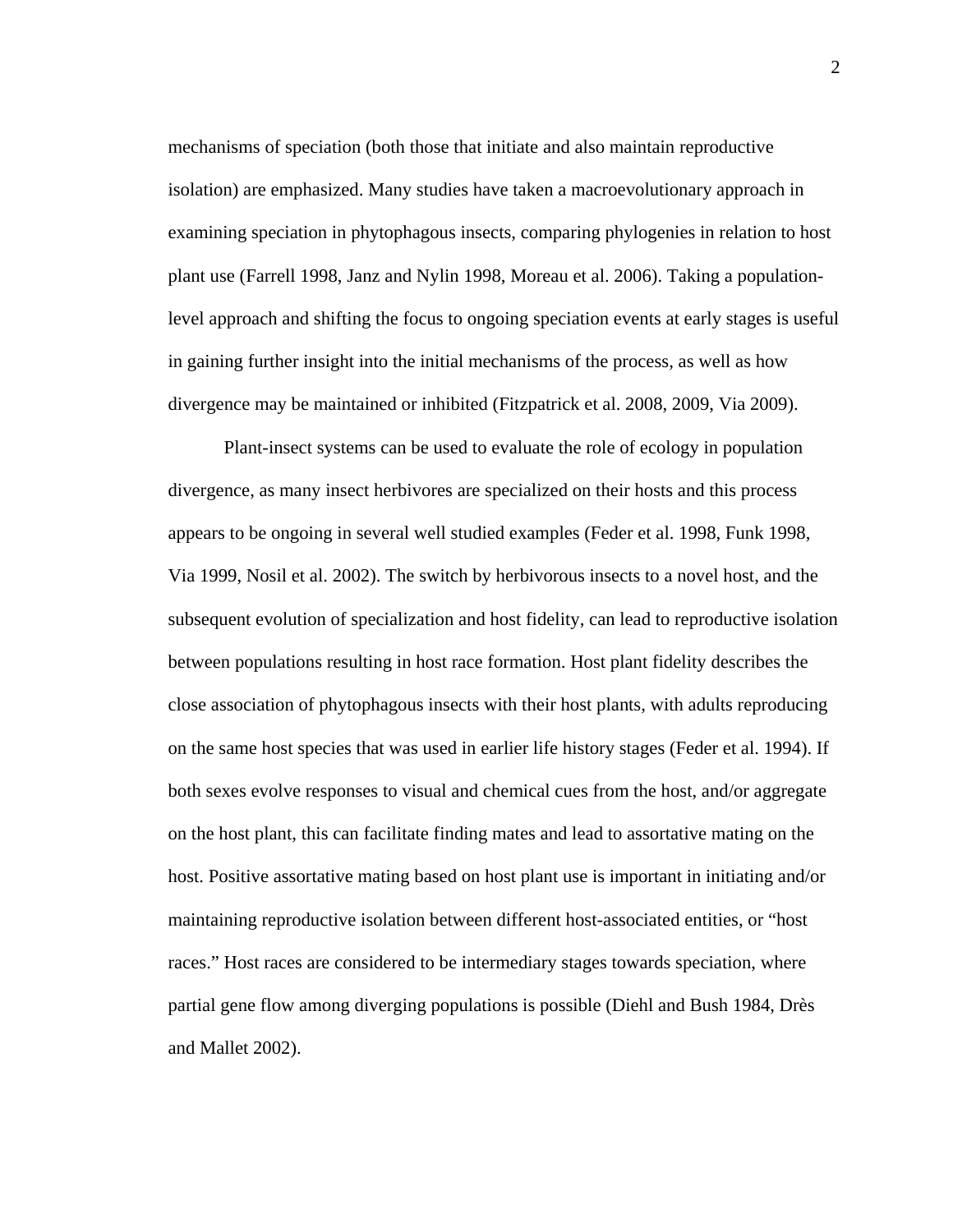The juniper hairstreak butterflies in the genus *Mitoura* represent a species complex of several nominal species (alternatively considered subspecies to *M. gryneus*) that are distributed throughout North America, using different species of trees in the cypress family (Cupressaceae) as host plants (Johnson 1981, Miller and Brown 1981, Scott 1992). *Mitoura* are closely associated with their particular hosts and exhibit behaviors associated with host fidelity and specialization: males lek and mating occurs on host trees, and females oviposit and larvae develop exclusively on the host (Forister 2004). Therefore, host race formation is a plausible hypothesis to explain the divergence of *Mitoura* into different evolutionary units. Species boundaries within the *Mitoura* complex are not fully resolved (Miller and Brown 1981, Nice and Shapiro 2001), which could indicate that speciation is ongoing or incomplete for these butterflies. While the objective of the current study is not to delineate taxonomic boundaries within this group, the concept of a host race is useful in distinguishing different lineages and in understanding the patterns and processes of divergence.

*Mitoura* butterflies appear to exhibit a high degree of specialization on alternate host plants (Forister 2004, 2005) and thus are a useful system to examine the evolutionary consequences of host fidelity. Forister (2004, 2005) examined three nominal species of *Mitoura* in northern California associated with four different host plants occurring in both sympatry and parapatry. Evidence of host-associated adaptation in the form of female oviposition preference for the natal host was found. Larval performance, in terms of pupal weight, was higher on the natal host for some, but not all, populations. Variation in preference and performance persist despite close proximity of hosts, and may thus reflect different levels of adaptation to hosts. These studies included butterflies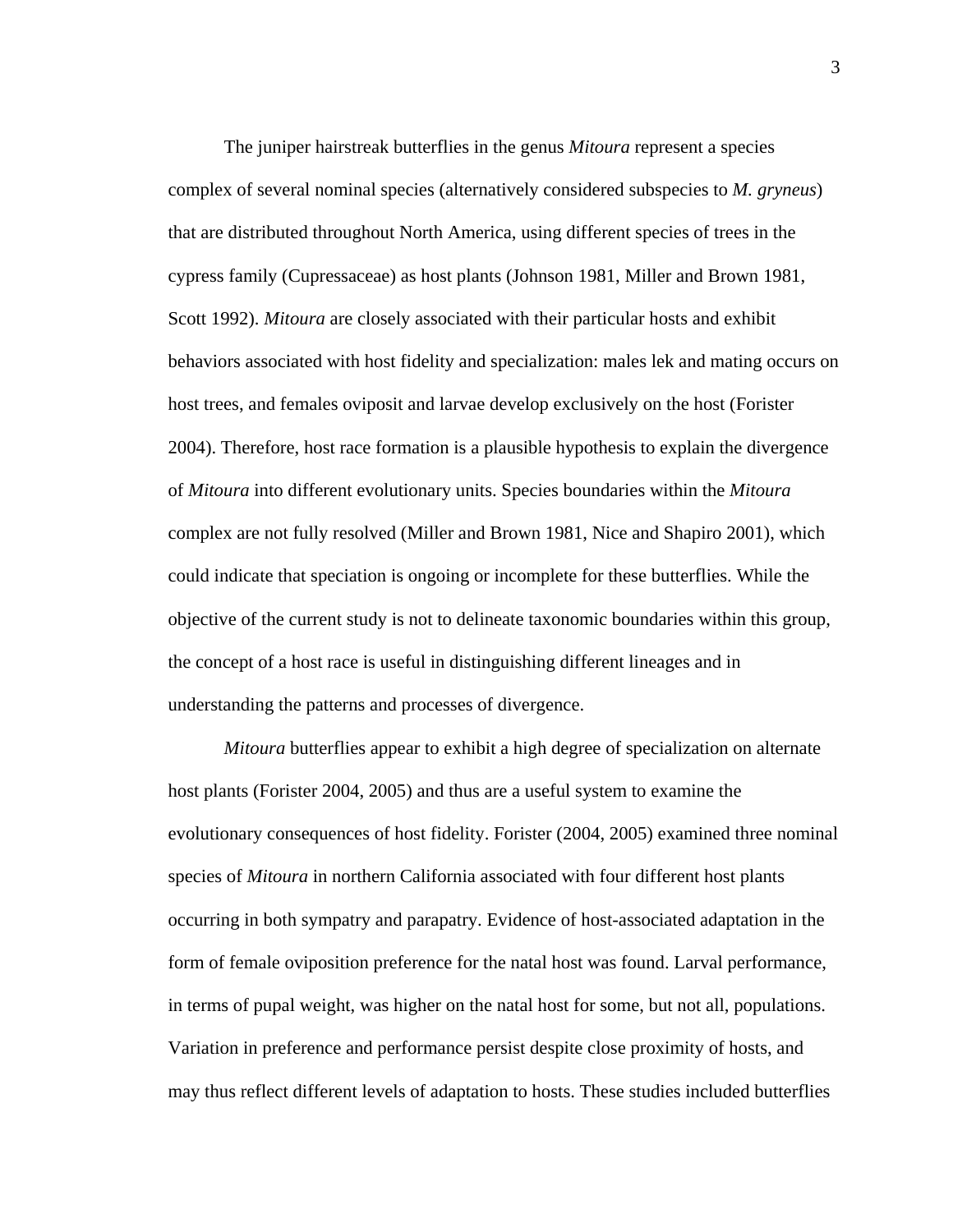that differed in morphology and phenology and used host plants across three different genera of Cupressaceae. The current study examines one nominal species of *Mitoura* (*M. gryneus*) that have minimal phenological, and no apparent morphological, differences and are associated with three species of juniper trees (*Juniperus)* that occur both allopatrically and sympatrically in the southern United States.

To assess whether host race formation is taking place within *Mitoura*, specialization on the natal host (i.e., the host plant with which butterflies are associated in nature) must first be evaluated. Many authors have examined specialization to host plants by phytophagous insects in the context of explaining high biodiversity for this group (for reviews see Thompson 1988a, Futuyma and Moreno 1988, Jaenike 1990, Thompson and Pellmyr 1991, Gripenberg et al. 2010). Specialization has frequently been examined in terms of the "preference-performance" hypothesis (also the "naïve adaptationist" hypothesis, Courtney and Kibota 1990). For insects that oviposit directly on the host plant on which larvae will develop, natural selection is predicted to drive female preference for the host on which larval performance is highest (Levins and MacArthur 1969). A concordance between female preference for, and higher larval performance on, the natal host is used to assess the degree of specialization, with two main questions addressed in this study: 1) Do females exhibit significant oviposition preference for their natal host vs. alternate, potential hosts? and 2) Is larval performance, as measured by fitness correlates including percent survival and developmental efficiency, higher when larvae are reared on the natal vs. alternate hosts? For females to exhibit oviposition preference behavior provides evidence for this trait as potentially influencing host-race formation and incipient speciation. Similarly, differential fitness of larvae on natal vs.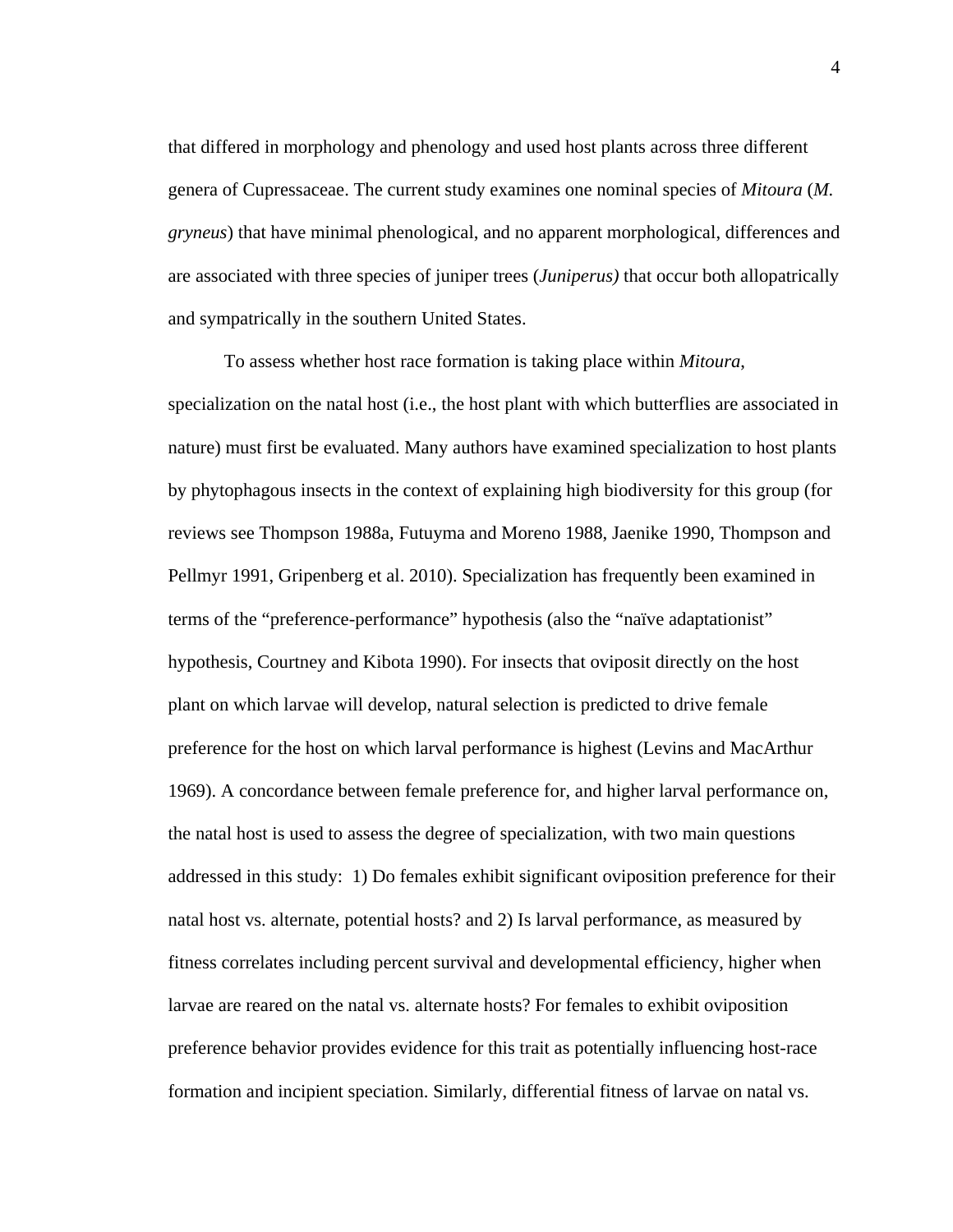alternate hosts reflects a role for natural selection in driving the process of divergence in this system.

Butterflies from populations that are associated with both single and multiple host plants were examined. While the predictions for populations with single natal host associations can be considered straightforward as mentioned above, *a priori* predictions regarding populations with sympatric hosts are more complicated. The presence of two natal hosts could result in several possible evolutionary outcomes, including 1) two host races with distinct preference-performance correlations on alternative hosts; 2) one essentially panmictic population using (and thus preferring) two hosts equally; or 3) some intermediate outcome, which could potentially result from gene flow following secondary contact between two host races. While preference-performance analyses may not be sufficient to distinguish among these alternative outcomes, these experiments are a necessary first step in understanding if the conditions for host race formation are present within this system.

#### Methods

## *Butterfly Biology*

Butterflies in the genus *Mitoura* (Family Lycaenidae) are found throughout North America, are multivoltine, with species differing in phenology of flights during the year, and have a facultative diapause. The juniper hairstreak, *Mitoura gryneus*, represents a species complex that includes *M*. *muiri*, *M*. *nelsoni*, *M. siva*, *M. sweadneri*, *M. thornei*  and others, all of which are considered by some taxonomists to be either separate species or subspecies of *M*. *gryneus* (Johnson 1981, Miller and Brown 1981, Scott 1992). Host plant association is important in many of these taxonomic designations. Throughout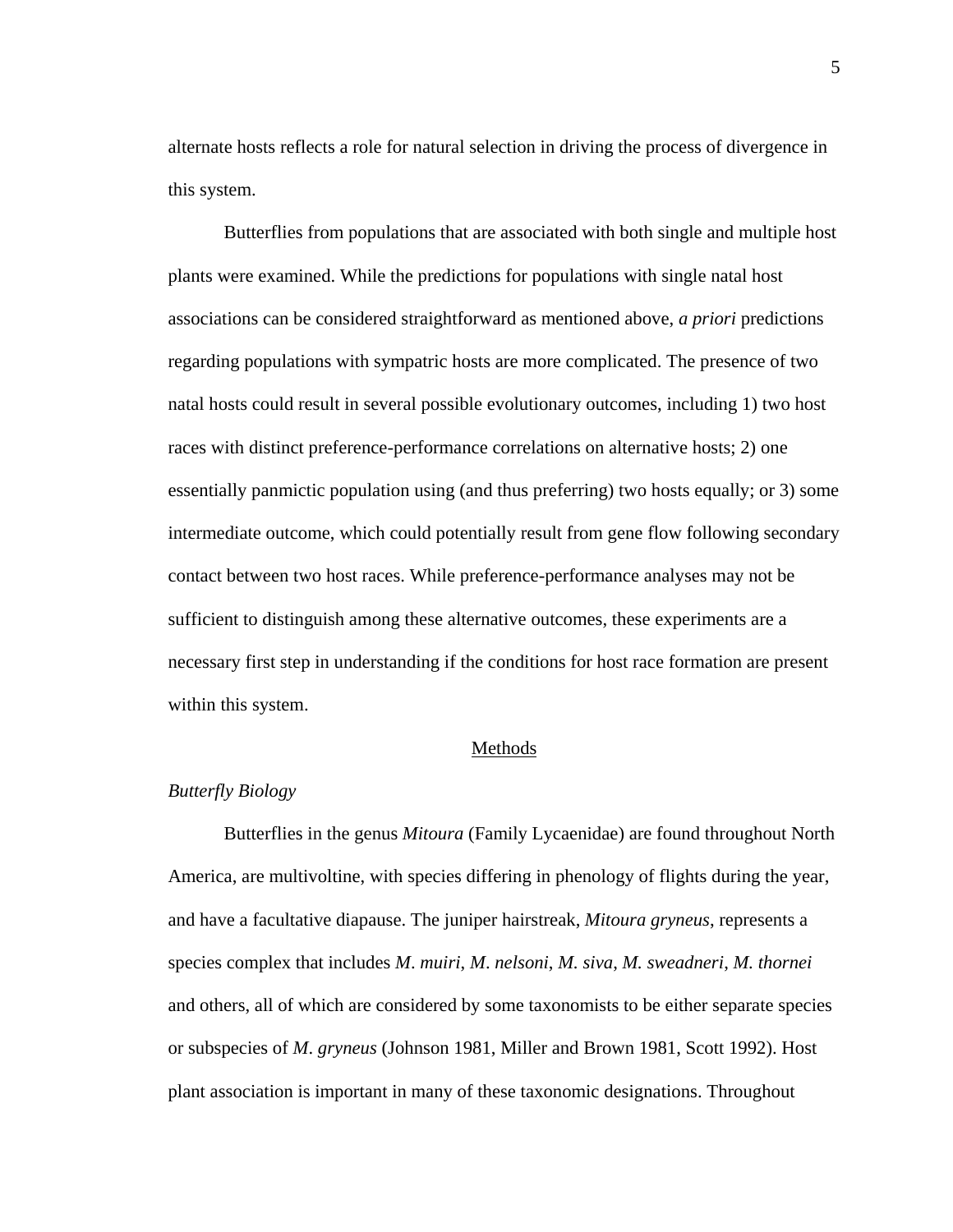much of the eastern United States, *M. gryneus* uses *Juniperus virginiana* as the sole host plant (with exceptions such as *M. sweadneri* with *J. silicicola* in Florida). In the western and northwestern regions of North America, *Mitoura* are more taxonomically diverse and are associated with a greater number of Cupressaceous hosts in several genera including *Juniperus*, *Cupressus*, and *Calocedrus* (Johnson 1981).

The ecological landscape for *M. gryneus* in Texas is unique because several species of potential host plants (*Juniperus* spp.) are found in both allopatry and sympatry. Three host associations of *M. gryneus* on juniper trees (*J. virginiana, J. ashei*, and *J. pinchotii*) are examined in this study. While the range of eastern red cedar (*J. virginiana*) occurs throughout most of eastern North America, the southwestern-most extent of its range lies in eastern Texas. Butterflies were sampled from areas in which *J. virginiana* is allopatric with respect to the range of the other hosts. Ashe juniper (*J. ashei*) occurs throughout central and northern Texas. Redberry juniper (*J. pinchotii*) occurs primarily in western/northwestern Texas. Butterflies were sampled from areas in which *J. pinchotii* and *J. ashei* occur both allopatrically and sympatrically (Figure 1). For the purposes of this study, a population is considered a discrete area where butterflies were sampled that is approximately  $\geq 30$  km away from other sampling areas (since these are small butterflies and generally not found far from host plants, this distance was considered sufficiently outside of the normal "cruising range" for this species) (Figure 1).

# *Female oviposition preference*

Butterflies were collected during the spring and summer of 2008 and 2009 from nine different populations, with either a single host association (*J. ashei, J. pinchotii, or J. virginiana*) or with sympatric hosts (*J. ashei-J. pinchotii*) (Figure 1). To test the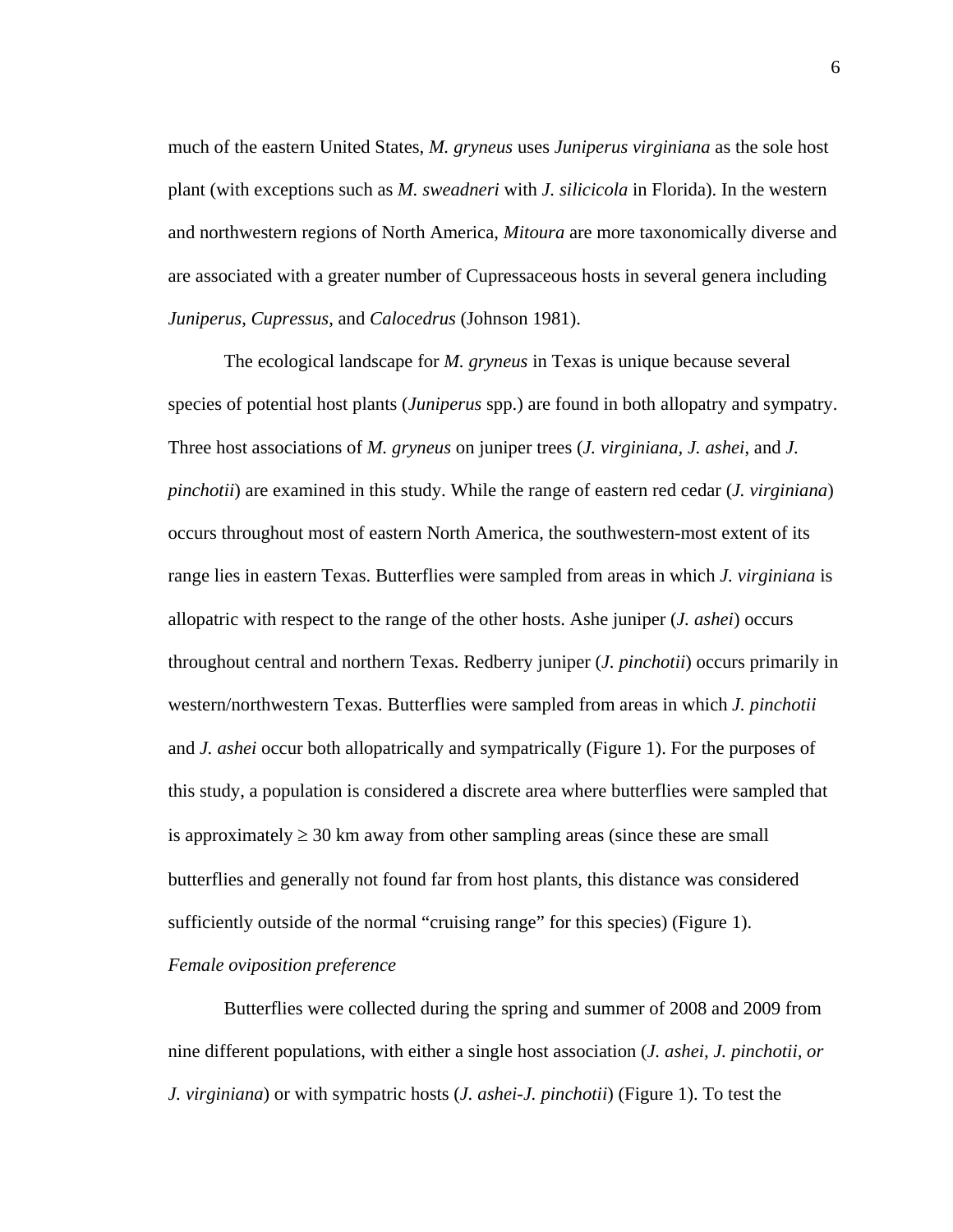prediction that *Mitoura* butterflies are specialized on their associated hosts, oviposition preference trials were conducted. Wild-caught females were placed individually in cages  $(\sim 30 \text{ cm}^3)$  with approximately equal amounts of branch clippings from each of the three species of *Juniperus* (e.g., one from the natal host, plus the two alternate hosts). Butterflies were fed periodically with Gatorade® and misted daily with water. After 72 hours, the number of eggs deposited per host plant per individual female was recorded. In order to minimize any effects from intraspecies variation of host trees, branches were collected haphazardly from trees at all study sites, with no more than one branch taken from an individual tree at a time. Branches were stored in refrigeration at  $10^{\circ}$ C for up to four weeks (Forister 2005).

The decision to use choice (simultaneous presentation of hosts) instead of nochoice (sequential presentation of hosts, see Singer et al. 1992) in the design of oviposition preference trials was informed by previous work by Forister (2008) who found that (for *Mitoura*) choice tests can provide similar outcomes as no-choice tests. Choice tests were also more efficient in terms of sample size (given the small number of females from some populations).

#### *Larval performance*

To test the prediction that larval performance will be greater on natal hosts, larvae were reared in a split brood design on the three different host plants (Forister 2004). Eggs from female oviposition trials were removed from branches and placed in Petri dishes. Once eggs hatched, larvae were placed (up to five per rearing group) on branch clippings of the different host plant treatments, with roughly equal numbers of progeny from each female reared on all three hosts. Larvae were reared in incubation chambers at constant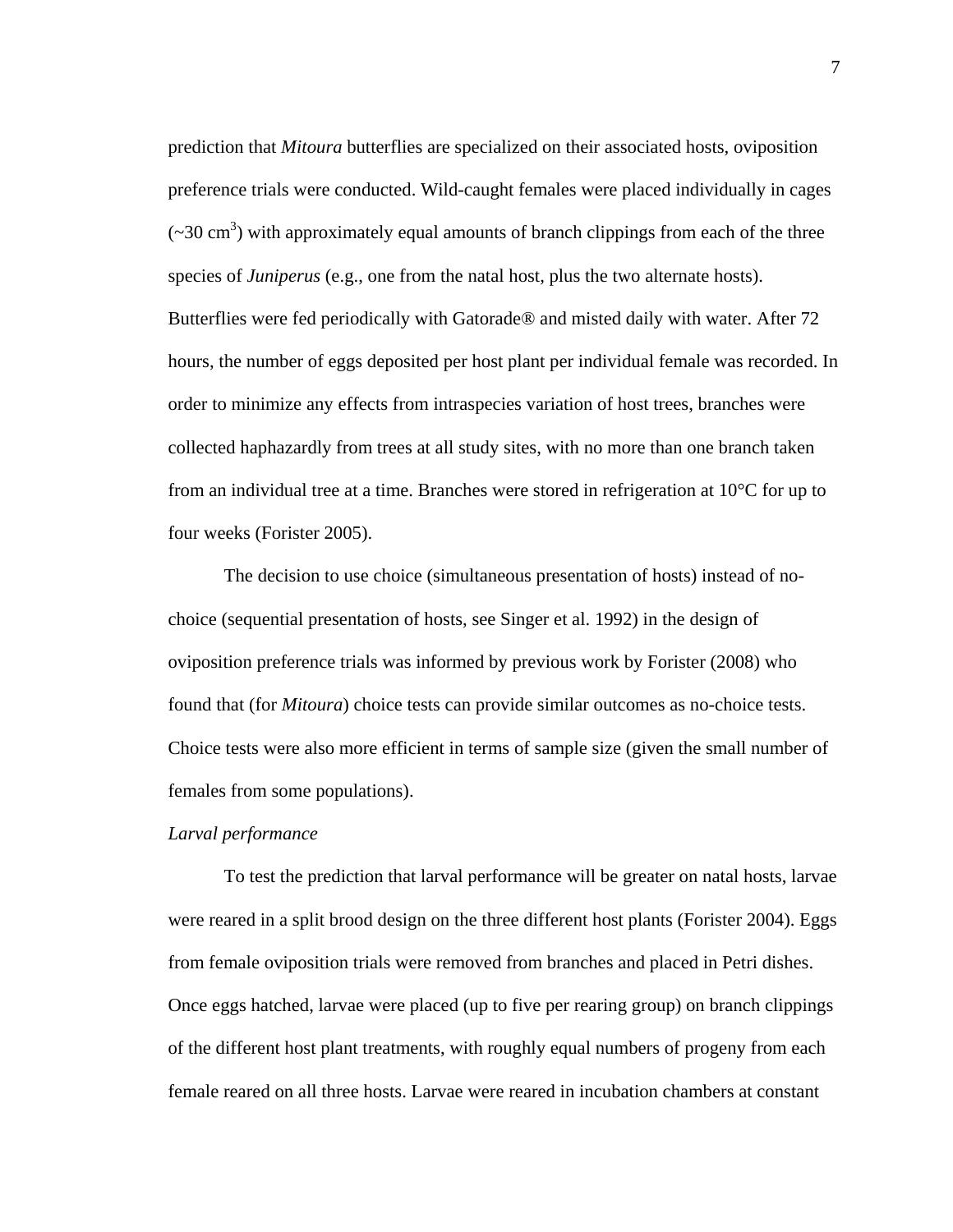temperature ( $27^{\circ}$ C) and equal (12 L: 12 D) light-dark cycles. Cups were monitored daily, and plant material was replaced as needed. Pupal weights were taken within 24 h using a Mettler-Toledo scale, and weighed to the nearest milligram. Three fitness correlates were directly measured for each larva: survival to pupation, weight (mg) at pupation, and time (d) to pupation. An index of "developmental efficiency" (DE) was calculated as the ratio of pupal weight to development time (i.e., days to pupation), with the assumption that a faster development translates to greater efficiency of resource use. In addition, less time spent during development translates to less time spent in a more vulnerable larval stage (i.e., "slow growth, high mortality hypothesis" Feeny 1976, Clancy and Price 1987; but see Benrey and Denno 1997, Nylin and Gotthard 1998, Fordyce and Shapiro 2003).

Diapause strategy may be a potential source of bias in regard to evaluating DE, given that there can be intraspecific variation in butterflies that will undergo direct development vs. diapause. Individuals that are "set" to diapause potentially have a greater weight at pupation (Hunter and McNeil 1997, Neve and Singer 2008). *M. gryneus* is multivoltine in the study area and has been observed in the field as late as October (C. Nice, personal observations). Although diapause has not been specifically examined in *Mitoura*, during laboratory rearing, the majority of individuals (>90%) eclosed after approximately 14 days (M. Downey, personal observations). To minimize the chance that individuals collected might undergo a facultative winter diapause, sampling was conducted early in the year (no later than August).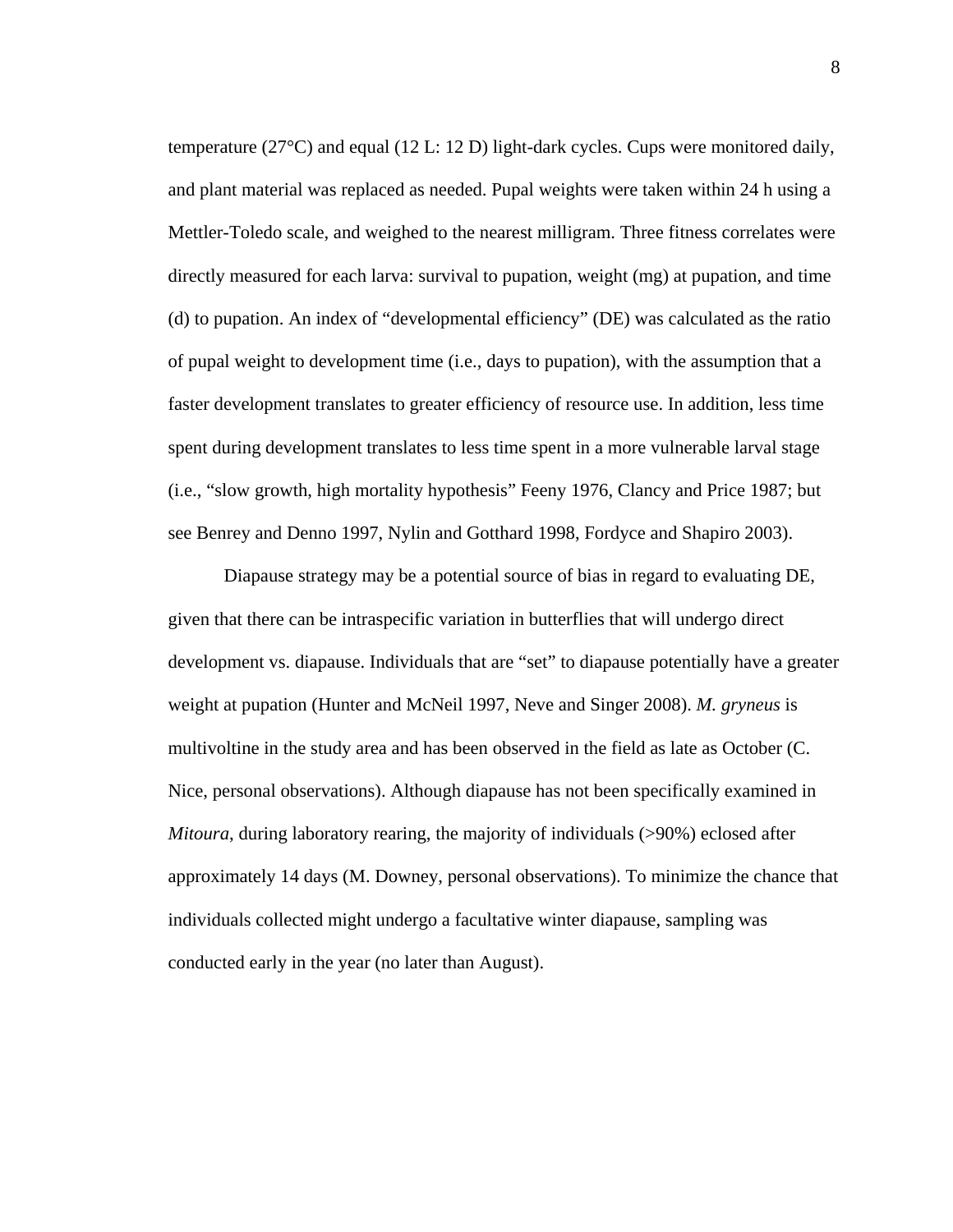#### *Statistical analyses*

Female preference was assessed at the level of natal host association, with populations grouped together within each single natal host association (sympatric host populations were analyzed separately). The number of eggs laid per plant for each female was analyzed in a nonparametric Quade test (analogous to a randomized, blocked ANOVA, Conover 1999). Each preference arena for a female was considered a block, and the number of eggs laid on each host determined the relative ranking of hosts, which was also weighted by the range in number of eggs laid (e.g., for two females that laid the same total number of eggs, the preference ranking of a female that laid most eggs on one plant would be weighted more in the analysis than the female that laid eggs that were more evenly distributed among the three hosts). Preference was also assessed at the population level; if significant differences in preference were detected, then a post-hoc analysis determining relative ranking of host plants by females was conducted. Finally, if post-hoc comparisons revealed two hosts were equally preferred over the third host, then a heterogeneity G-test (Sokal and Rohlf 1995) was conducted to address the question of whether females were laying eggs in roughly equal proportions on both of the morepreferred hosts, or if there were distinct groups of females laying a greater proportion of eggs on one host vs. the other.

Larval performance was evaluated using analysis of variance (ANOVA). Due to space limitations, larvae were reared in small groups; since each individual larva within a cup could not be treated as independent, the "rearing cup" was considered the replicate for statistical analyses, and data were collected for individual pupae and averaged per rearing cup. Populations with a single host association were analyzed separately from the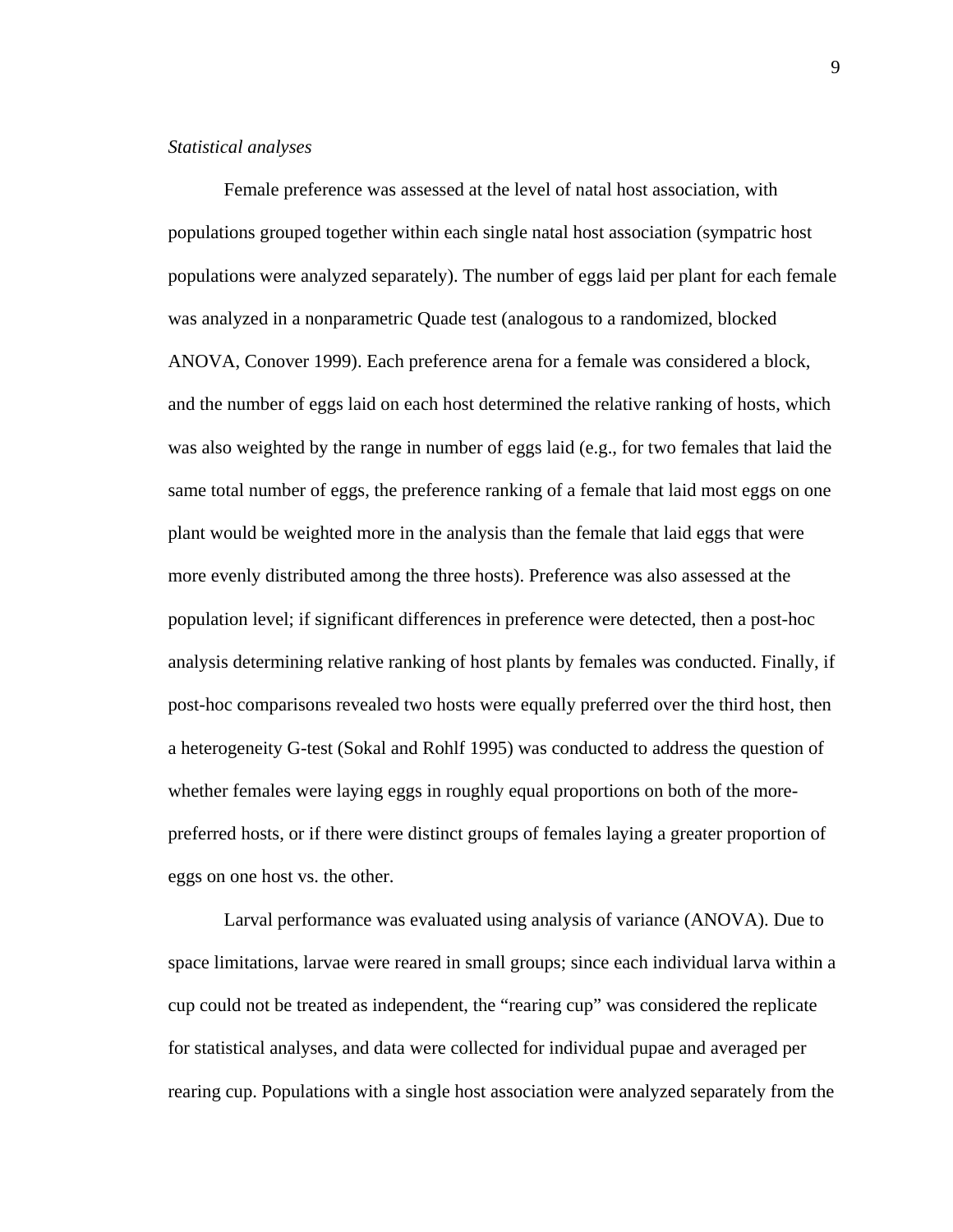sympatric-host populations. Percent survival was evaluated as the proportion of larvae within each rearing cup surviving to pupation. The data were not normally distributed, and most cups had a proportion of survival near 0 or 1. Therefore the data were transformed using the empirical logistic transformation (Cox and Snell 1989). The response variable was *z* (transformed average per-cup survival) weighted by *w* (that takes into account the number of larvae initially in each cup). Other performance response variables examined included weight at pupation, time to pupation, and the ratio of weight: time to pupation (DE). These measurements were recorded for each pupa, and then an average rearing cup value was calculated. Percent survival, weight at pupation, time to pupation, and DE were examined in separate ANOVAs, with natal host association, population (nested within natal host association), and treatment as fixed factors. Interactions examined included population crossed with treatment, and natal host association crossed with treatment. ANOVAs were conducted using JMP-IN software, version 8.0 (SAS Institute 2008).

#### Results

#### *Female oviposition preference*

A total of 138 preference trials were conducted for female *Mitoura gryneus* from seven populations associated with a single host, and two populations associated with both *Juniperus ashei* and *J*. *pinchotii*. Female preference varied among the different host associations. Females from *J. ashei-*associated populations showed a clear host plant preference hierarchy, and significantly preferred their natal host with *J. pinchotii* ranked second and *J. virginiana* last (Figure 2, Table 1). Females from *J. pinchotii-*associated populations showed equal preference for their natal host and *J. ashei,* with both of these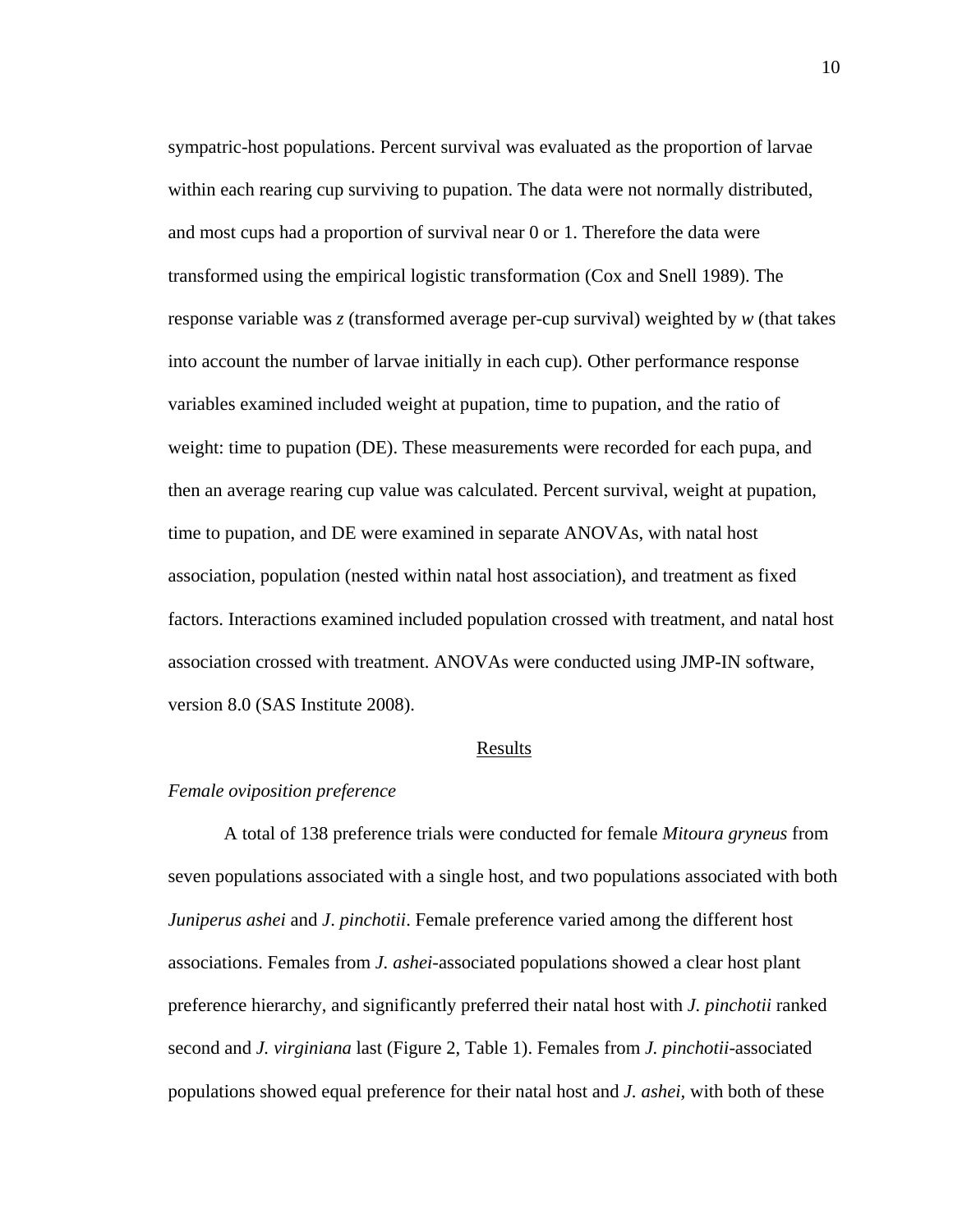plants preferred over *J. virginiana*. In contrast, butterflies sampled from populations associated with *J. virginiana* did not exhibit significant oviposition preference for any hosts (Figure 2, Table 1).

Female oviposition preference differed between the two populations in which *J. ashei* and *J. pinchotii* host plants are sympatric. Female preference in the Junction population was similar to that found with *J. ashei*-only associated populations, with a preference hierarchy of *J. ashei*, followed by *J. pinchotii*, and finally *J. virginiana*. Females at Independence Creek, however, preferred both *J. ashei* and *J. pinchotii* equally over *J. virginiana*, similar to the *J*. *pinchotii*-only associated populations (Figure 2, Table 1).

The overall pattern of preference observed for butterflies from Independence Creek was further examined in a heterogeneity G-test to assess whether individual females laid eggs in roughly equal proportions among the two preferred hosts, or whether individual females laid more eggs on one host vs. the other. Significant heterogeneity was found among females for the proportion of eggs laid on *J. ashei* vs. *J. pinchotii* (heterogeneity  $G = 1496.92$ ,  $df = 27$ ,  $P < 0.001$ ), with a post-hoc test revealing some females laying a greater proportion on *J. ashei*, and others laying a greater proportion on *J. pinchotii*. There were also females from Independence Creek that were intermediate in their preference, including a few individuals that laid equal proportions on both hosts (which is the pattern predicted if individual females equally preferred two hosts). Significant heterogeneity of preference among individual females was also found within the *J. ashei*-associated Freeman Ranch and the *J. pinchotii*-associated San Angelo populations, suggesting that not all individual females were expressing preference for *J.*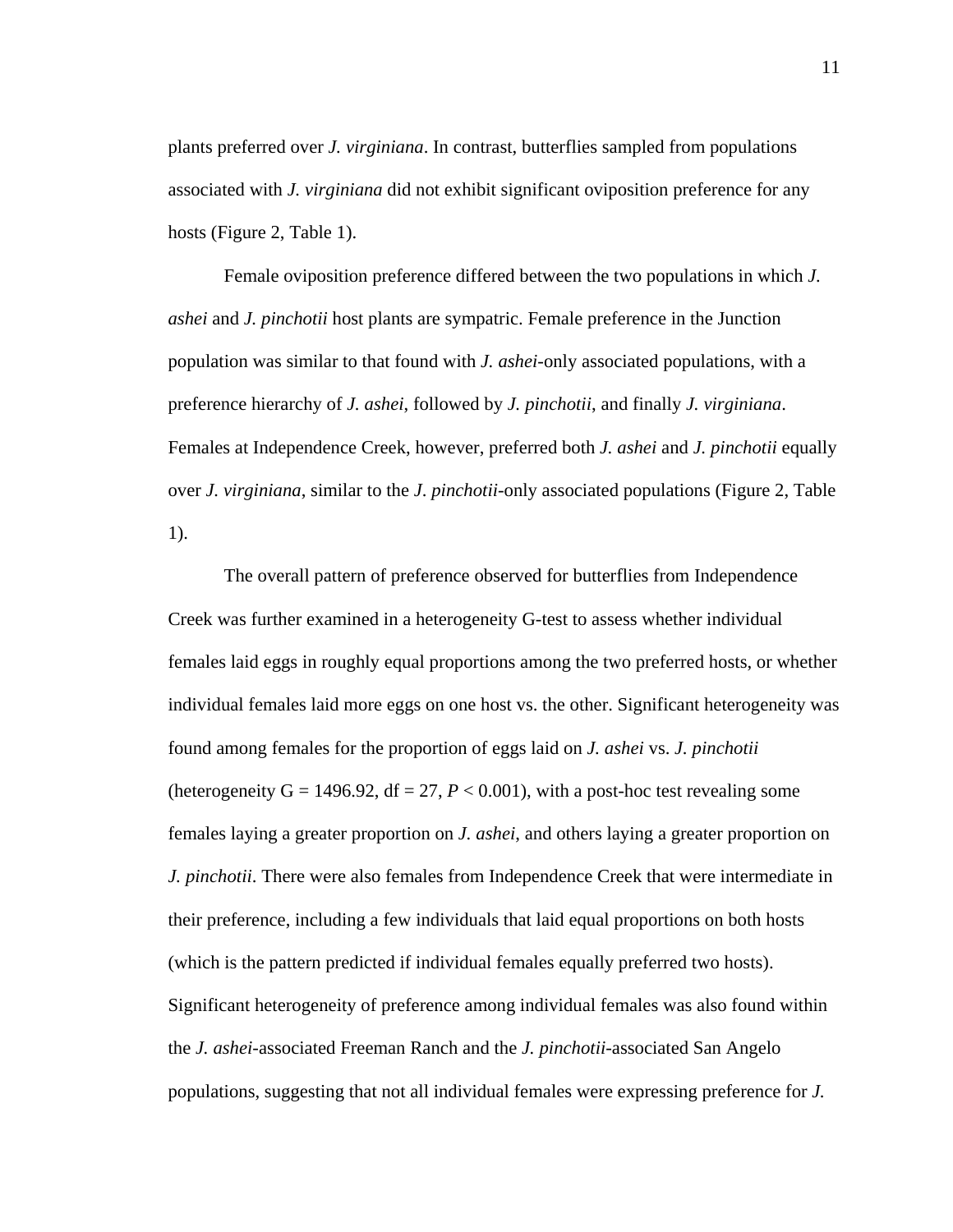*ashei* and *J. pinchotii* in the same way, and that the finding of "equal preference" represents the composite preference of individual females.

#### *Larval performance: Percent survival*

A total of 3,640 larvae housed in 1,238 rearing cups were established across all host plant treatments. No larvae survived to pupation in approximately 25% of rearing cups; in general, larvae that did not survive to pupation died at an early instar, without establishing a feeding site on the plant. For *J. ashei-* and *J. pinchotii-*associated populations, mean percent survival did not differ between the *J. ashei* and *J. pinchotii* treatments, although each of these treatments resulted in greater survival when compared with *J. virginiana*. For *J. virginiana-*associated populations mean percent survival did not differ when larvae were reared on natal vs. non-natal hosts (Figure 3, Table 3).

 For host-sympatric populations, the patterns observed in larval survival to pupation mirrored female preference: larvae at Junction had highest survivorship on *J. ashei*, followed by *J. pinchotii* and *J. virginiana*, while at Independence Creek larvae survived equally well on *J. ashei* or *J. pinchotii*, and survivorship on both hosts was greater than on *J. virginiana* (Figure 4, Table 3).

### *Larval performance: Weight at pupation*

Rearing cups for which  $\geq 1$  larva survived to pupation were used in subsequent analyses of larval performance, including weight at pupation, time to pupation, and DE (the ratio of weight : time to pupation). For insects, weight at pupation can be used as a fitness correlate related to fecundity, since body size at adulthood has been found to be strongly positively correlated with egg load (reviewed in Honek 1993). *J. ashei*associated larvae had higher pupal weights when reared on their natal host and *J.*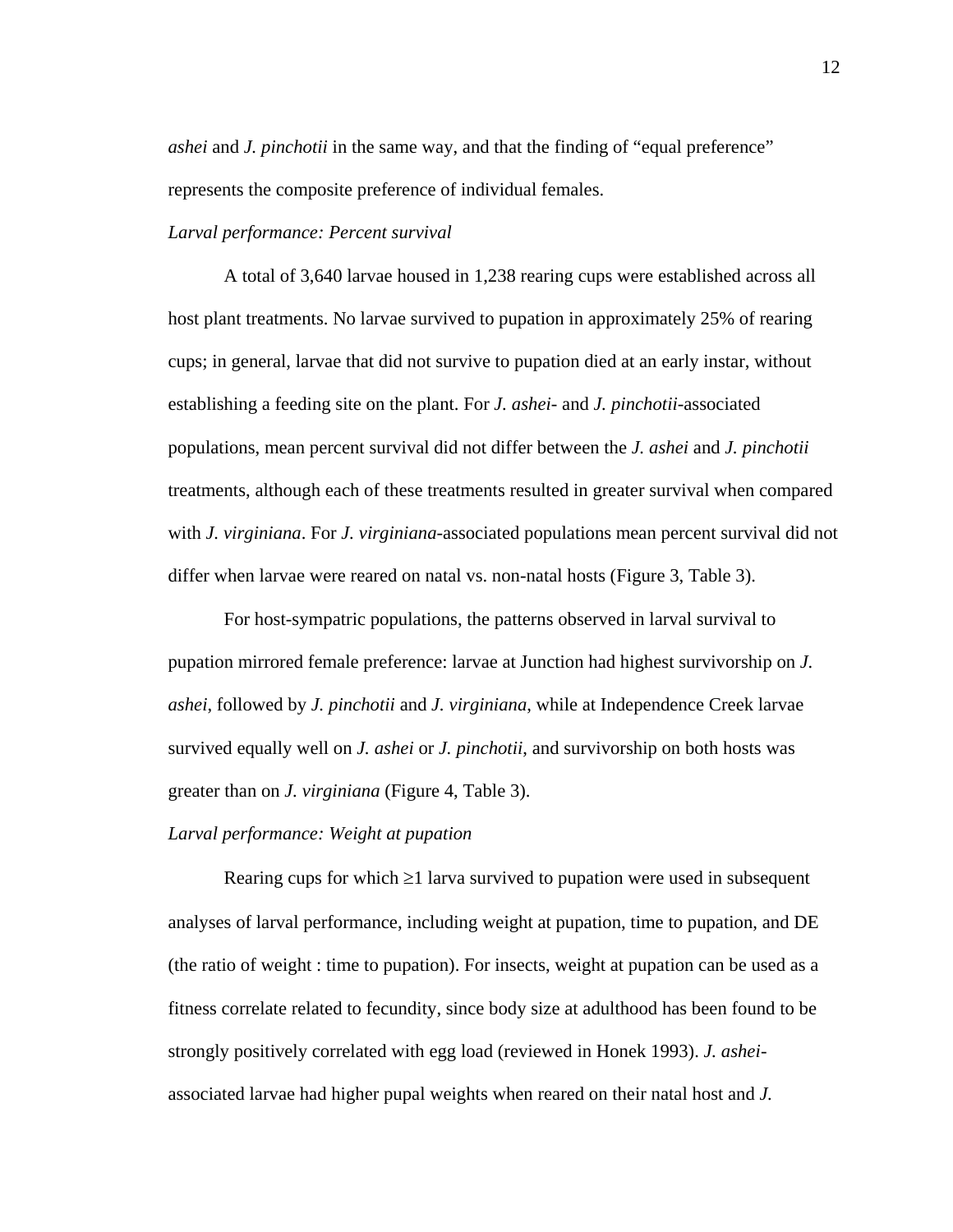*pinchotii*; weights were significantly lower when reared on *J. virginiana* (Table 2). Progeny of *J. virginiana*-associated butterflies had significantly higher pupal weights when reared on the natal host in comparison to both *J. ashei* and *J. pinchotii*. Larvae from *J. pinchotii*-associated populations attained the highest weights at pupation on *J. ashei*, and pupal weights did not significantly differ when reared on their natal host and *J. virginiana* (Table 2).

 The patterns of weight at pupation differed between the Junction and Independence Creek populations, where *J. ashei* and *J. pinchotii* are sympatric. Butterflies from Junction produced progeny that weighed significantly more at pupation when reared on *J. ashei* than when reared on *J. pinchotii* or *J. virginiana*. Independence Creek larvae had highest weights at pupation when reared on either *J. ashei* or *J. pinchotii*, with larvae reared on *J. virginiana* having lower weights (Table 2). *Larval performance: Time to pupation* 

Time to pupation gauges how efficiently nutrients are acquired and metabolized in insects that undergo complete metamorphosis. *J. ashei*-associated larvae reached pupation fastest when reared on their natal host (Table 4). *Juniperus pinchotii*-associated larvae pupated on *J. ashei* and *J. pinchotii* after a similar length of time, and this was faster than when reared *J. virginiana*. Butterflies from populations associated with *J. virginiana* had the shortest development time when reared on their natal host, although this did not differ significantly from those reared on *J. ashei* (Table 4).

Butterflies from areas of host sympatry again differed in their patterns of time to pupation according to the source population. Larvae from the Junction population pupated fastest on *J. ashei*; whereas for larvae from Independence Creek, time to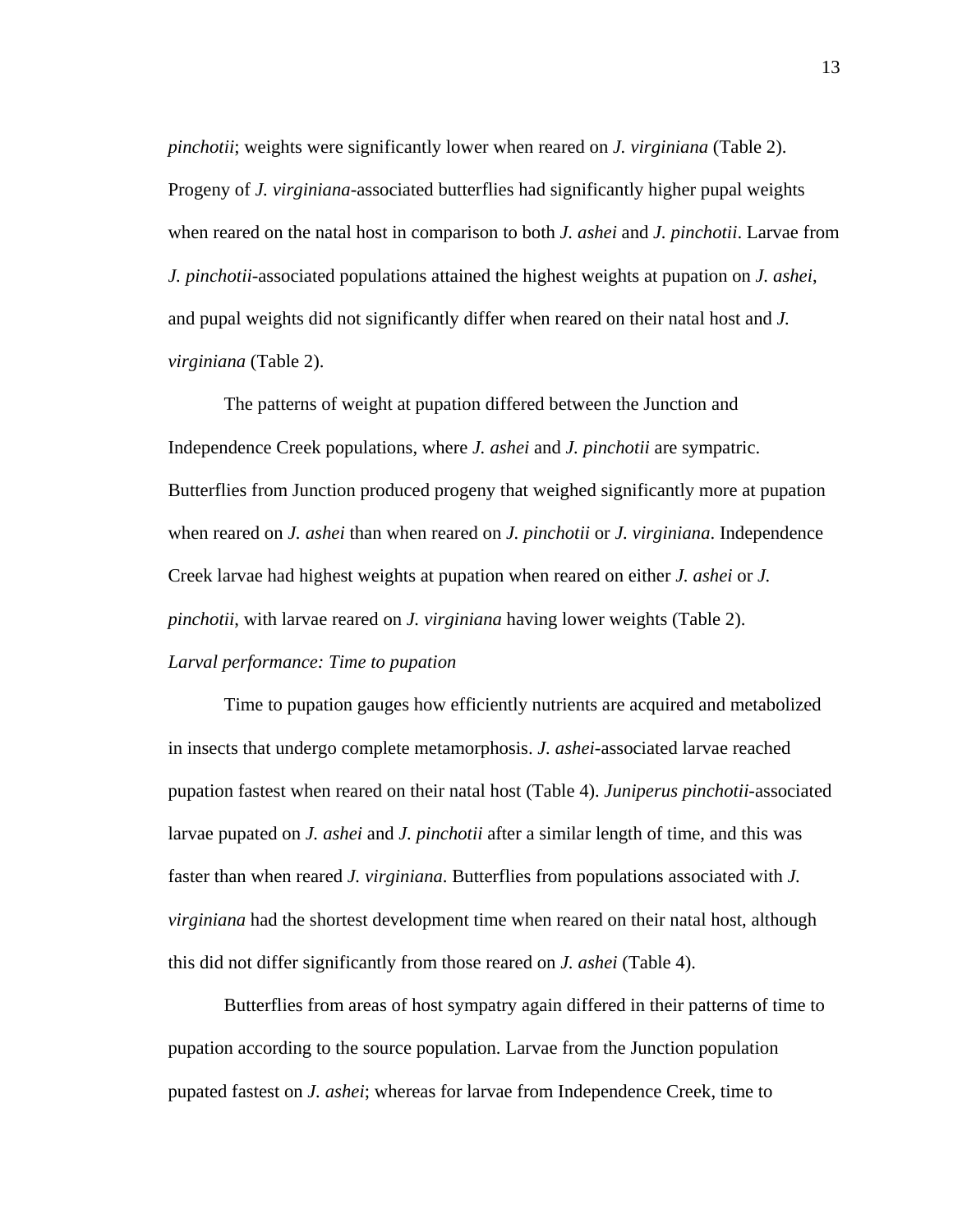pupation did not differ significantly between larvae reared on *J. ashei* or *J. pinchotii*, but was faster on either over *J. virginiana* (Table 4).

#### *Larval performance: Developmental efficiency*

While both weight at, and time to, pupation can be considered individually as fitness correlates, the composite metric (pupal weight : development time) provides an estimate of relative DE for larvae. For both *J. ashei-* and *J. virginiana*- associated populations, DE was significantly higher on the natal host. For *J. pinchotii*-associated populations, DE did not differ between the natal host and *J. ashei*, but these DE values were significantly higher than when larvae were reared on *J. virginiana* (Figure 3, Table 5).

For those populations that are associated with both *J. ashei* and *J. pinchotii* host plants, DE differed between the two populations, but mirrored the patterns of female preference. Junction larvae had the highest DE on *J. ashei*, followed by *J. pinchotii*, with the lowest DE on *J. virginiana*. For Independence Creek butterflies, DE on *J. ashei* and *J. pinchotii* did not significantly differ, and was higher than when larvae are reared on *J. virginiana* (Figure 5, Table 5).

### Discussion

### *Host plant specialization*

Phytophagous insects that both mate and oviposit on their host plant have in place the conditions that can lead to specialization and host race formation, considered an intermediate stage in the evolution of new species (Drès and Mallet 2002). This study tested for evidence of specialization by examining patterns of preference and performance for multiple populations of a single nominal species of hairstreak butterfly,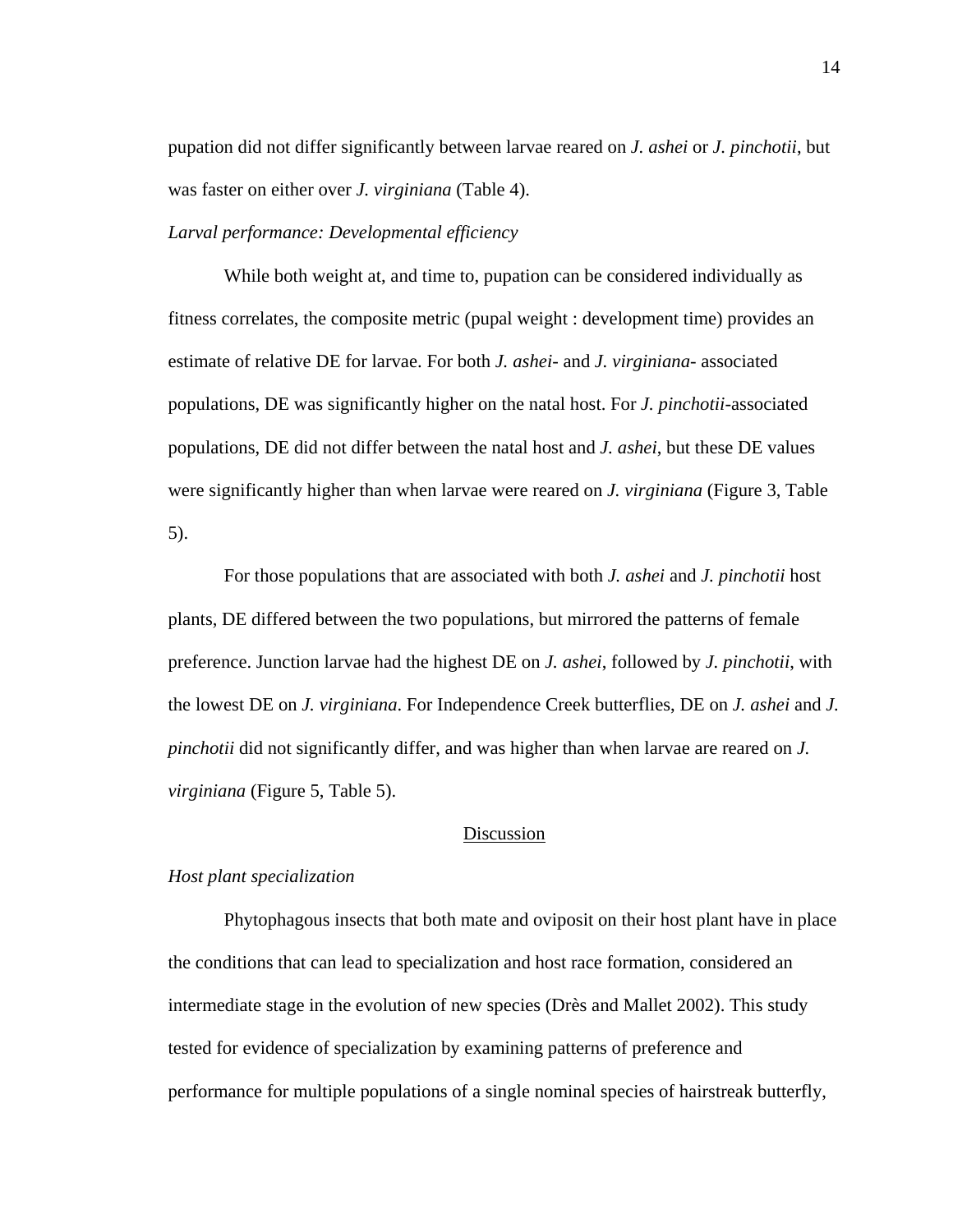*Mitoura gryneus*, distributed across multiple hosts of *Juniperus* that occur both allopatrically and sympatrically. Butterflies varied in host preference, with *J. ashei*associated females preferring their natal host, *J. pinchotii*-associated females equally preferring both the natal host and *J. ashei*, and *J. virginiana*-associated females not expressing significant preference for their natal host over the alternate hosts. Larvae exhibited differential fitness, as measured by survival and developmental efficiency (DE), according to host plant treatment. *Juniperus ashei*-associated populations had highest larval survival and DE on the natal host. *Juniperus pinchotii*-associated populations had higher survival and shorter time to pupation on the natal host as well as on *J. ashei*. For *J. virginiana* populations, larval survivorship did not differ among the different host treatments, although time to pupation was shortest on the natal host, and mean pupal weight was reduced by a third when larvae were reared on alternate hosts. Observations of both female oviposition preference and increased larval performance on natal vs. alternate hosts provide evidence for specialization and indicates that the conditions for host race formation are present.

The results presented herein suggest that these putative host races are at different stages of adaptation to their natal host, possibly a reflection of the amount of time accumulated in association with a particular host (Thompson 1988b, Keeler and Chew 2008), differences among populations in the strength of selection leading to local adaptation, and/or varying levels of gene flow between different host-adapted populations. All of these processes in turn may be the result of past biogeographical patterns, both of host plant range and the direction and timing of colonization of these hosts by *Mitoura*. In addition, past host plant use in "deep" evolutionary time may help to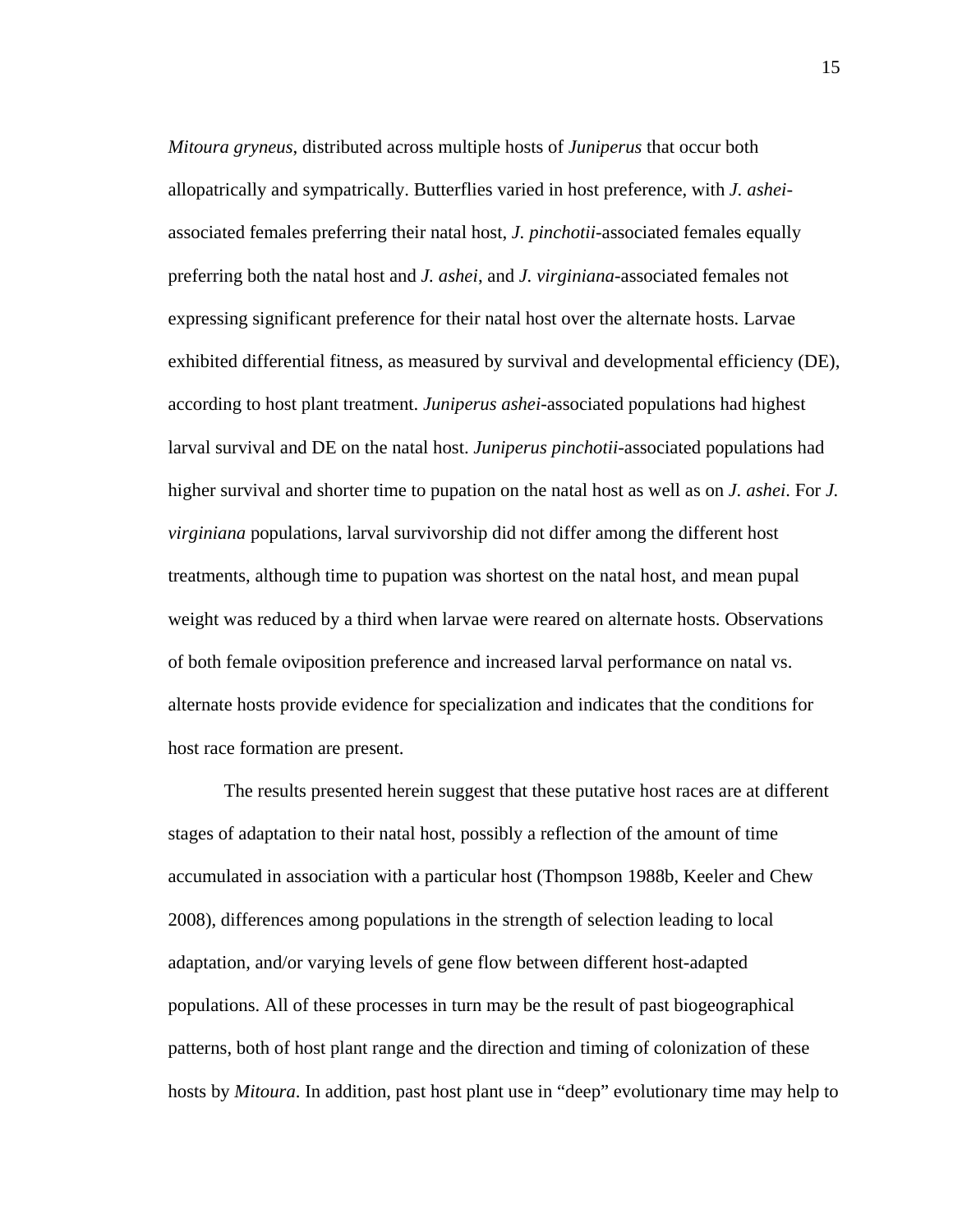explain the plasticity in these butterflies' ability to use different hosts (Nylin and Wahlberg 2008, Nylin and Janz 2009; see also concepts of "ecological fitting," Janzen 1985, Agosta 2007). Much work has been done to elucidate the role of oscillations in host plant range and diversification of butterfly lineages on a macroevolutionary scale (e.g., "oscillation hypothesis" Janz et al. 2006, Janz and Nylin 2008). However the populationlevel processes described here represent an important transitional stage between host range expansion and a potential host shift, which in turn will shape evolutionary trajectories and the direction of large-scale processes such as lineage splitting.

When considered in combination with previous experimental and population genetic work with *Mitoura* (Nice and Shapiro 2001, Forister 2004, 2005), the results of this study contribute to an emerging body of evidence that suggests that specialization and host race formation are occurring within *Mitoura* on Cupressaceous hosts in North America, with conditions in place for parallel ecological speciation events occurring at different stages in different areas of host association. Forister (2004) examined three nominal species of *Mitoura* (*M. muiri, M. nelsoni*, and *M. siva*) associated with four different hosts in northern California (two species of *Cupressus*, one *Juniperus*, and one *Calocedrus*). Female oviposition preference was correlated with larval performance for some but not all host associations; as in this study, the relationship between preference and performance measures in each population was not straightforward, possibly a reflection of different levels of adaptation to hosts, or asymmetrical gene flow between different host races. Population genetic analyses by Nice and Shapiro (2001) using allozymes and mtDNA sequence data of the same taxa examined by Forister (2004, 2005) revealed little genetic differentiation among the nominal taxa, indicating recent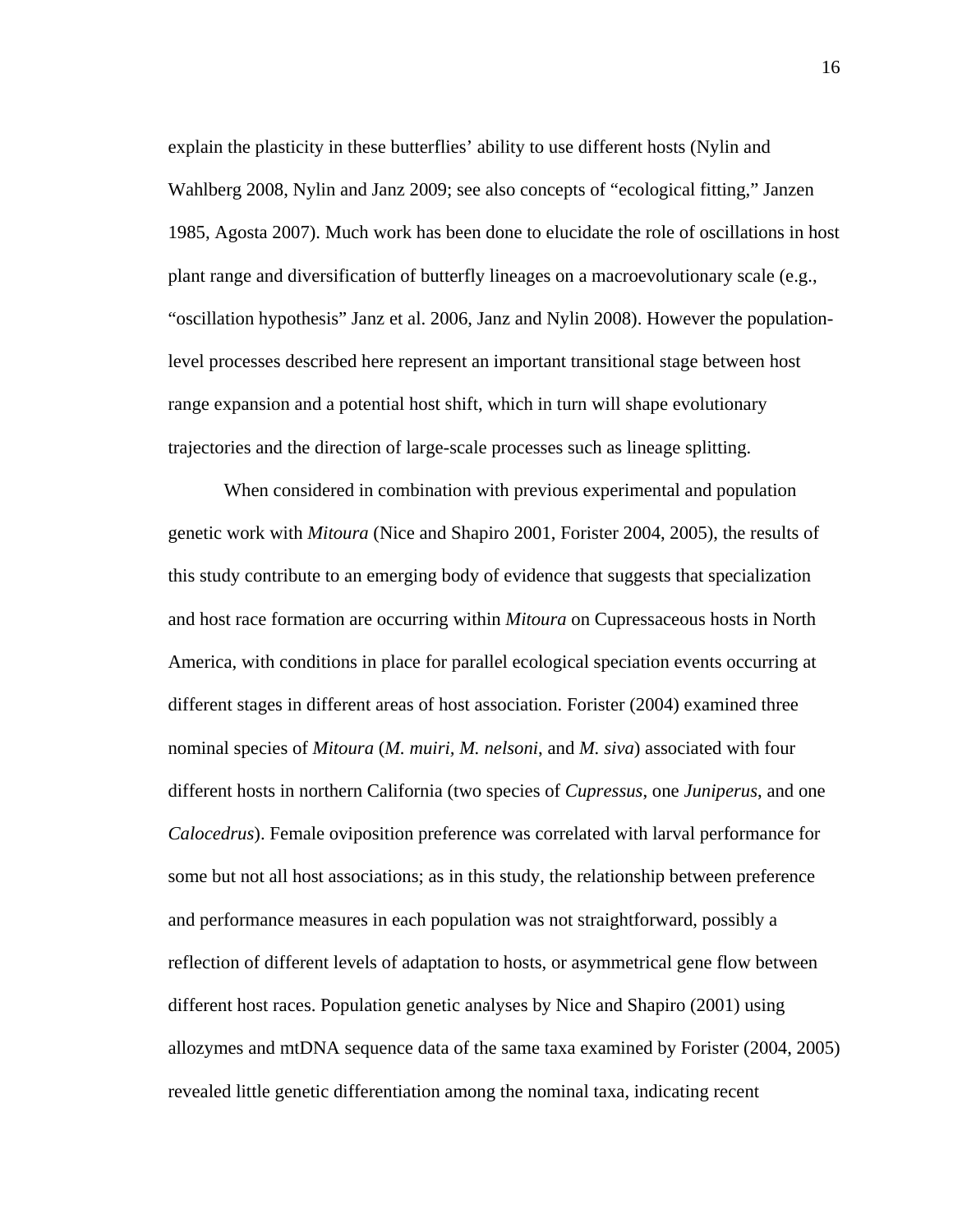divergence and/or ongoing gene flow for these butterflies. However, coastal *M. muiri* was found to be significantly genetically differentiated from other taxa, despite close geographic proximity. Limited gene flow due to host plant fidelity and phenological differences (Nice and Shapiro 2001) could be an explanation, as non-ecological barriers to gene flow were low.

#### *Single host-associated populations*

For butterflies from *J. ashei*-associated populations, both female oviposition preference and increased larval performance on the natal host are consistent with natural selection for increased fitness on the natal host. For populations associated with the host *J. pinchotii*, however, both the natal host and *J. ashei* were preferred as host plants for oviposition, and larvae had similar levels of performance on these two hosts relative to *J. virginiana*. In fact, after their natal host, *J. ashei*-associated butterflies both preferred and performed better on *J. pinchotii*—despite the relative geographic proximity of *J. virginiana-*associated populations. Several factors might explain the differences in adaptation to the natal host for these populations. Butterflies may have been associated with *J. ashei* longer, allowing more time for selection on preference and performance. *Mitoura* from *J. ashei-*adapted populations may have colonized areas with *J. pinchotii* more recently, and adaptation to the new host is ongoing, or populations of *Mitoura* associated with *J. pinchotii* may have had recent or ongoing gene flow with *J. ashei*adapted butterflies. Alternatively, *J. ashei* and *J*. *pinchotii* may be similar in terms of their suitability as host plants for *Mitoura*. A population genetics approach would be useful in testing these alternative (although not mutually exclusive) hypotheses, and would provide the information needed to understand geographic patterns of genetic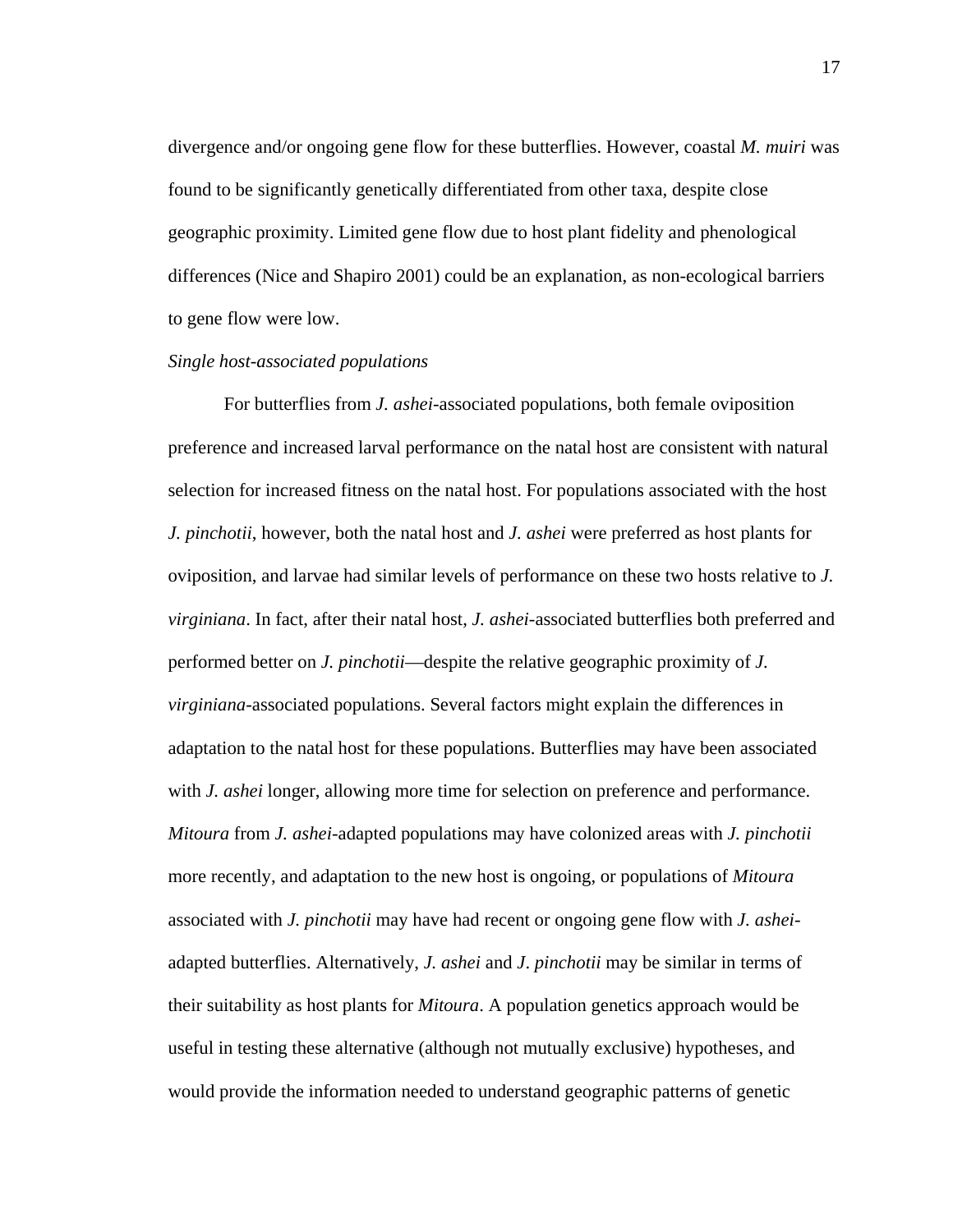differentiation among populations and test whether gene flow is restricted based on host plant use.

*J. virginiana*-associated populations did not exhibit a concordance between oviposition preference and larval performance. Females did not have a clear signal of preference for the natal host, and larval survival did not significantly differ among host treatments; however, larval DE was significantly higher on the natal host. One possible explanation for the lack of female preference in these populations is related to past biogeographic patterns. If these butterflies have colonized the region from the east, and have only had experience with one host plant (*J. virginiana*) in the recent evolutionary past, then these populations have not experienced the selective pressures associated with the presence of alternate hosts, and therefore have not had a need to "fine-tune" preference for their host plant (Thompson and Pellmyr 1991, Keeler and Chew 2008). *Populations in areas of host sympatry* 

 Examining preference and performance in *Mitoura* from areas of host sympatry can provide further clues to the evolution of adaption to each individual host. Butterflies sampled from two different locations (Junction and Independence Creek) where the host plants *J. ashei* and *J. pinchotii* are sympatric differed in their respective patterns of female oviposition preference and larval performance (Figures 3 – 5). At Junction, patterns of preference and performance were similar to those found with *J. ashei*associated populations, with a strong association of female preference and increased larval performance (for all variables measured) on *J. ashei* (followed by *J. pinchotii* and then *J. virginiana*). Butterflies at Independence Creek, however, expressed similar patterns of preference and performance as those found in *J. pinchotii*-only populations.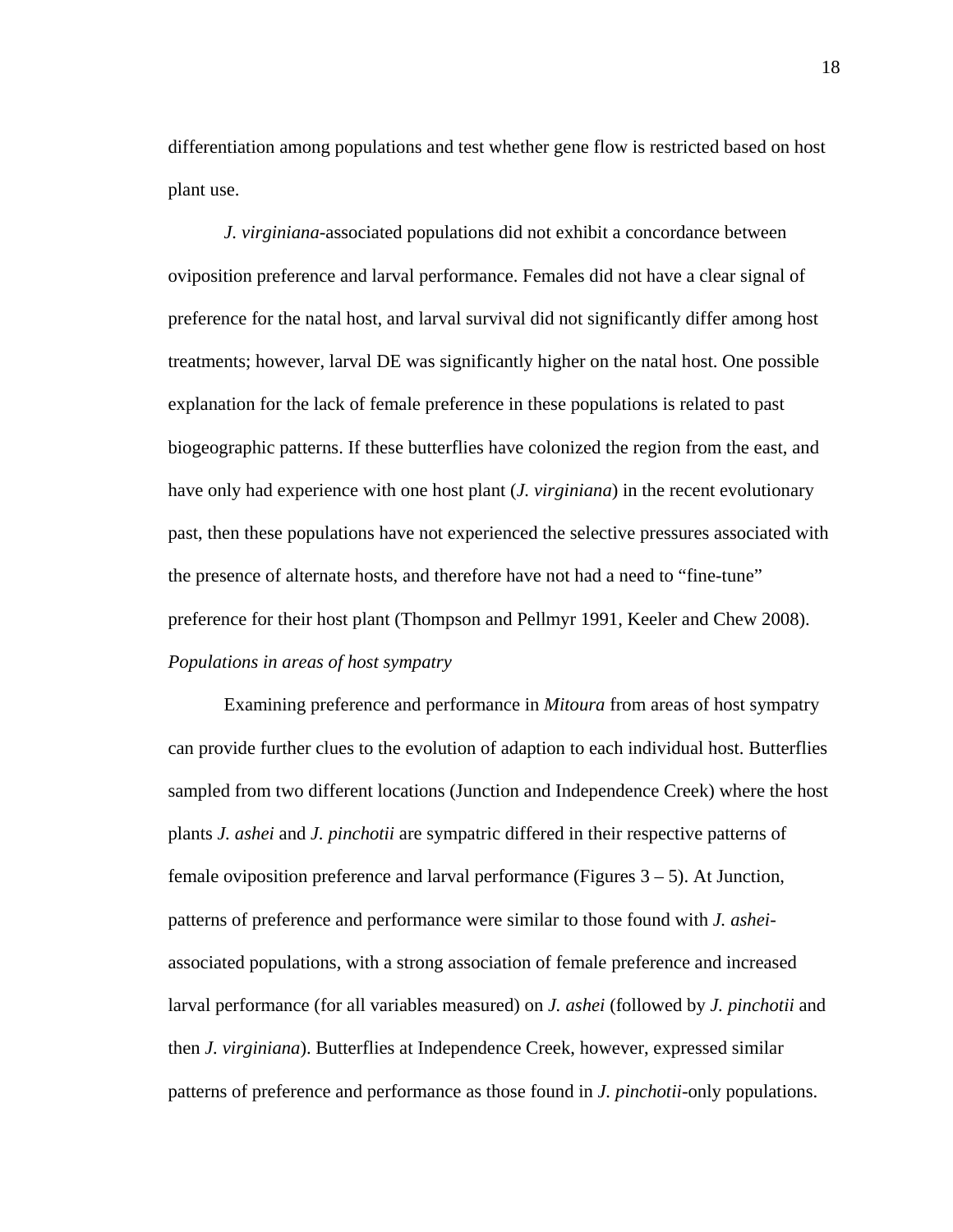Female preference, and larval survival and DE, did not statistically differ between the two potential hosts, *J. ashei* and *J. pinchotii*.

Evidence of specialization for *Mitoura* in allopatry allows for the possibility that distinct host races exist in areas of sympatry, where gene flow is possible, but selection favoring specialization, along with assortative mating, can drive divergence. If gene flow is occurring freely in areas of host sympatry, then these areas are predicted to resemble the population at Independence Creek, where both *J. ashei* and *J. pinchotii* were equally preferred hosts. However, if this were the case, then the prediction could further be made that females would lay roughly equal proportions of eggs on both *J. ashei* and *J. pinchotii*  in preference trials. A heterogeneity G-test revealed that distinct groups were laying more eggs on one potential host than the other, and vice versa. If preference in *Mitoura* has been found to be an independently inherited (potentially dominant) trait (Forister 2005), then the observed pattern could be a result of two host races coming into secondary contact, with some initial gene flow but also the presence of individuals still expressing preference for one host over the other. Again, population genetics data would be helpful in testing the likelihood of this scenario.

If there are different host races present in areas of host plant sympatry, then the relative frequency of the hosts could influence the composition of *Mitoura* host races, with selection favoring butterflies adapted to the more frequently occurring host. The Junction site is at the easternmost edge of the range of *J. pinchotii*, where it begins to come into contact with *J. ashei*, which appears to be the more abundant host (M. Downey, personal observations). Conversely, Independence Creek is located closer to the center of the range for *J. pinchotii*, and the two trees appear to be in relatively equal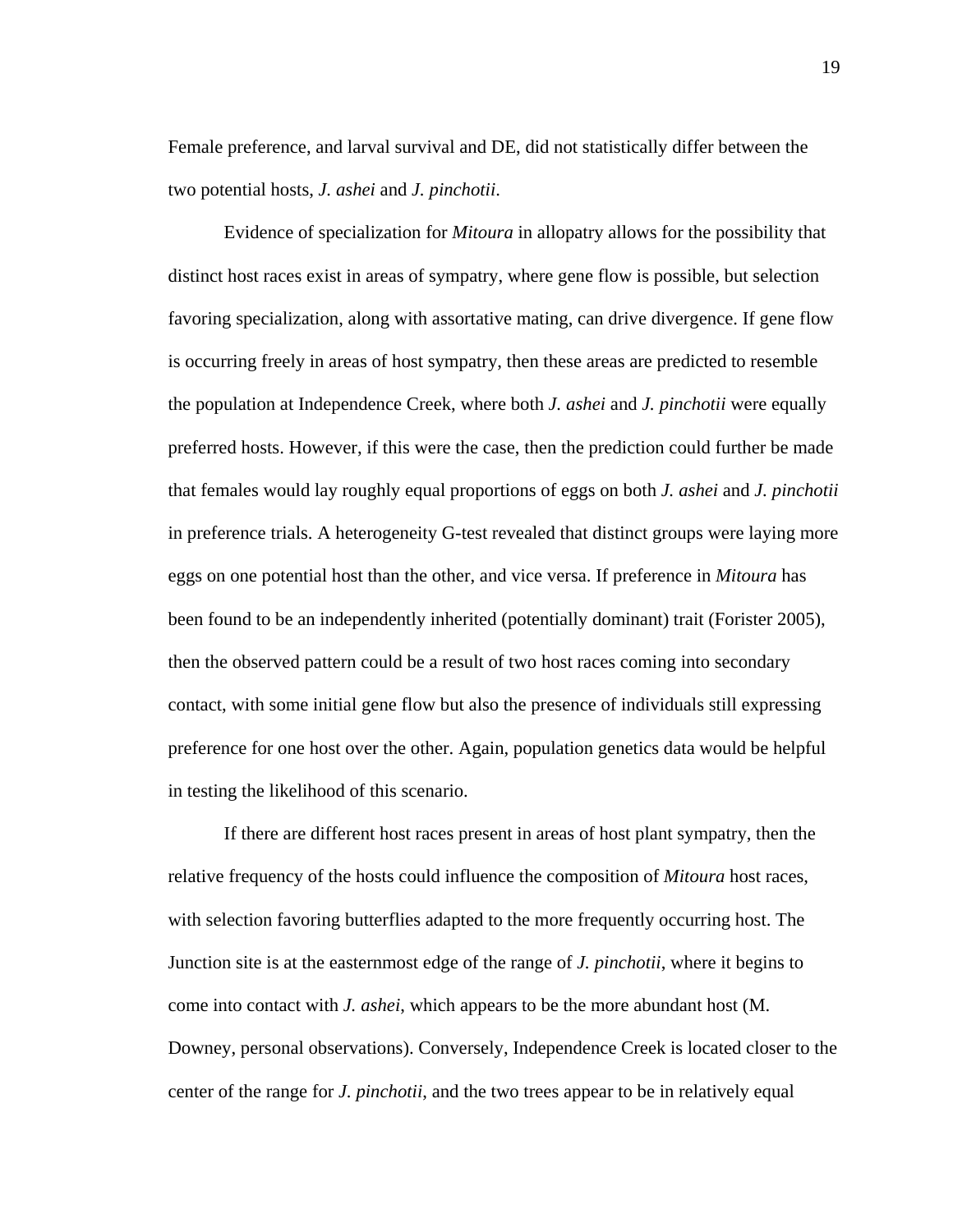abundance (M. Downey, personal observations); therefore, two distinct host races may be able to be maintained in this area. The results for the Junction population, in which there is a strong signal of adaptation to one host (*J. ashei*) despite two potential hosts being present, could be due to relative host frequency. Alternatively, the Junction population could have been more recently colonized by *J. ashei*- adapted *Mitoura*, and incorporation of *J. pinchotii* as a suitable host is incomplete or hindered by host fidelity.

The concept of a host race is useful in distinguishing different incipient lineages and in understanding the process of divergence at a microevolutionary scale. Preferenceperformance relationships among the different host-associated populations examined in this study varied from a concordance between female preference and increased larval fitness on the natal host (*J. ashei*-associated populations), to roughly equivalent preference and performance on both the natal and an alternate host (*J. pinchotii*associated populations), to a lack of oviposition preference but highest larval performance on the natal host (*J. virginiana*-associated populations). *Mitoura* are capable of using all three host plants considered in this study, have no apparent morphological differences, and in a laboratory setting, individuals from different host-associated populations are able to successfully interbreed (authors, personal observations). In the absence of physical boundaries to migration, the patterns observed in this study may be partially explained by host fidelity and specialization driving reproductive isolation between host associated groups—host race formation—although what is taking place here appears to be in the earliest stages of divergence. *Mitoura gryneus* species are New World taxa, and their Cupressaceous hosts are more diverse in western areas of North America. Future research that examines patterns of geographic genetic differentiation of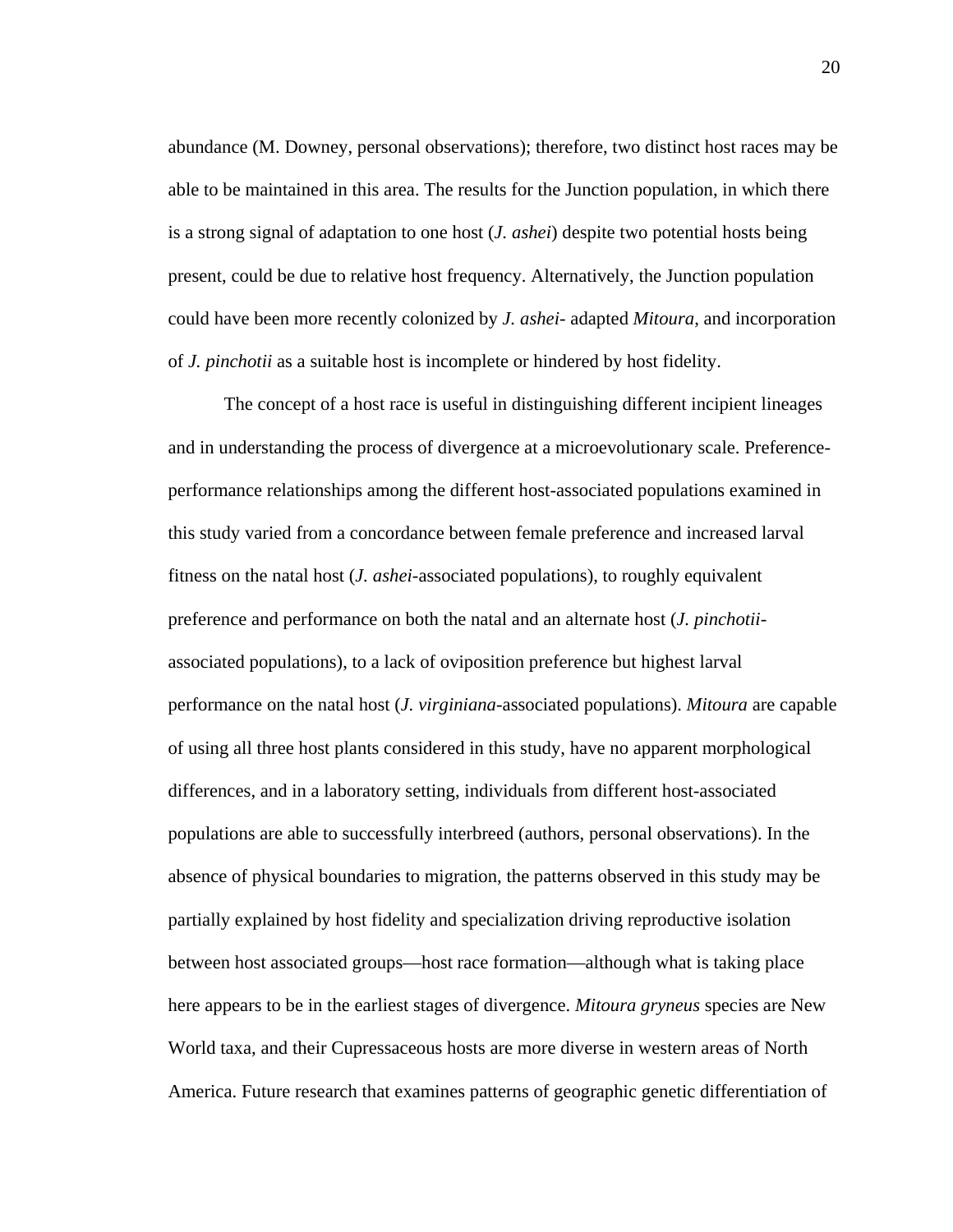*Mitoura,* and whether these are in alignment with host plant associations, may reveal if gene flow is limited based on host plant use. Examining these patterns on a broader scale—both geographically as well as phylogenetically—will be valuable in understanding the importance of ecological interactions in driving the diversification of phytophagous insect species on their hosts.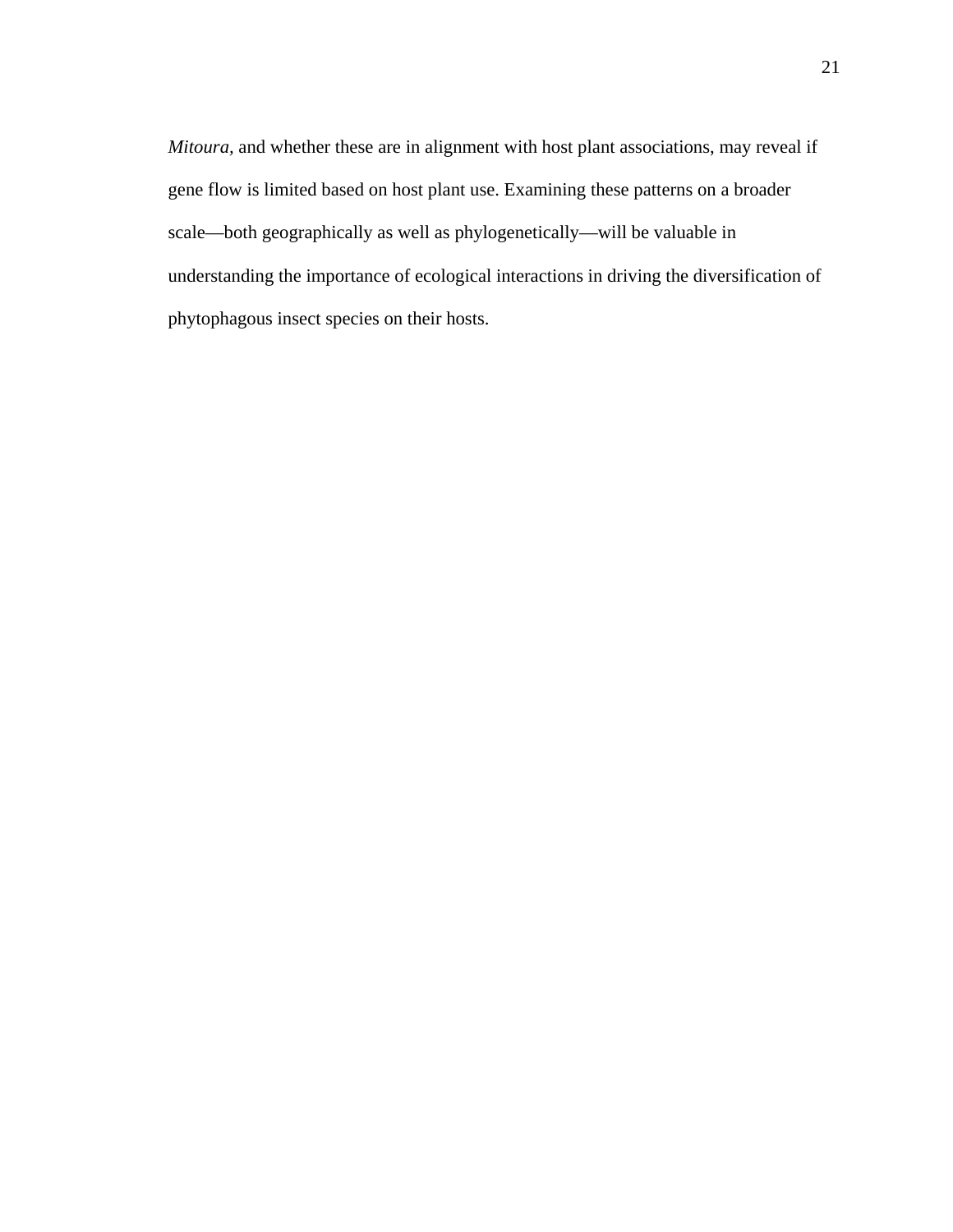**Table 1.** Oviposition preference results. Quade test,  $n =$  number of females. Populations pooled within host plant association at top of table, followed by individual population results. If significant differences among treatments were found, a post-hoc analysis was conducted (indicated by superscript letters).

|                                        |                  |                          |       |         | Mean % of eggs laid on: |                    |                            |  |
|----------------------------------------|------------------|--------------------------|-------|---------|-------------------------|--------------------|----------------------------|--|
|                                        | $\boldsymbol{n}$ | $df_{(N,\underline{D})}$ | $T_3$ | P value | J. ashei                |                    | J. pinchotii J. virginiana |  |
| J. ashei                               | 61               | 2, 120                   | 22.55 | < 0.001 | $57.18^{a}$             | $33.10^{b}$        | $9.72^{\circ}$             |  |
| J. pinchotii                           | 17               | 2, 32                    | 10.18 | < 0.001 | $43.78^{a}$             | $41.23^a$          | 14.99 <sup>b</sup>         |  |
| J. virginiana                          | 20               | 2,38                     | 1.31  | 0.28    | 30.32                   | 20.63              | 49.06                      |  |
| J. ashei host association              |                  |                          |       |         |                         |                    |                            |  |
| Guadalupe                              | 20               | 2,38                     | 13.70 | < 0.001 | $65.54^{\circ}$         | $28.88^{b}$        | $5.59^{\circ}$             |  |
| <b>Pedernales Falls</b>                | 12               | 2,22                     | 6.79  | 0.005   | $61.12^a$               | $22.17^b$          | $16.71^{b}$                |  |
| Freeman Ranch                          | 29               | 2,56                     | 9.03  | < 0.001 | 49.79 <sup>a</sup>      | $40.53^{\text{a}}$ | $9.69^b$                   |  |
| J. pinchotii host association          |                  |                          |       |         |                         |                    |                            |  |
| <b>Big Spring</b>                      | 6                | 2,10                     | 3.58  | 0.07    | 55.39                   | 27.51              | 17.1                       |  |
| San Angelo                             | 11               | 2, 20                    | 5.72  | 0.010   | $37.45^{\circ}$         | 48.71 <sup>a</sup> | $13.84^{b}$                |  |
| J. ashei-J. pinchotii host association |                  |                          |       |         |                         |                    |                            |  |
| Independence Creek                     | 28               | 2,54                     | 10.79 | < 0.001 | $53.60^{\rm a}$         | 43.29 <sup>a</sup> | $3.11^b$                   |  |
| Junction                               | 25               | 2,48                     | 19.83 | < 0.001 | $72.04^{\text{a}}$      | $22.70^b$          | 5.26 <sup>c</sup>          |  |
| J. virginiana host association         |                  |                          |       |         |                         |                    |                            |  |
| Welsh                                  | 14               | 2,26                     | 3.18  | 0.058   | 27.00                   | 17.03              | 55.97                      |  |
| Oak Thicket                            | 6                | 2,10                     | 0.30  | 0.74    | 38.05                   | 29.02              | 32.93                      |  |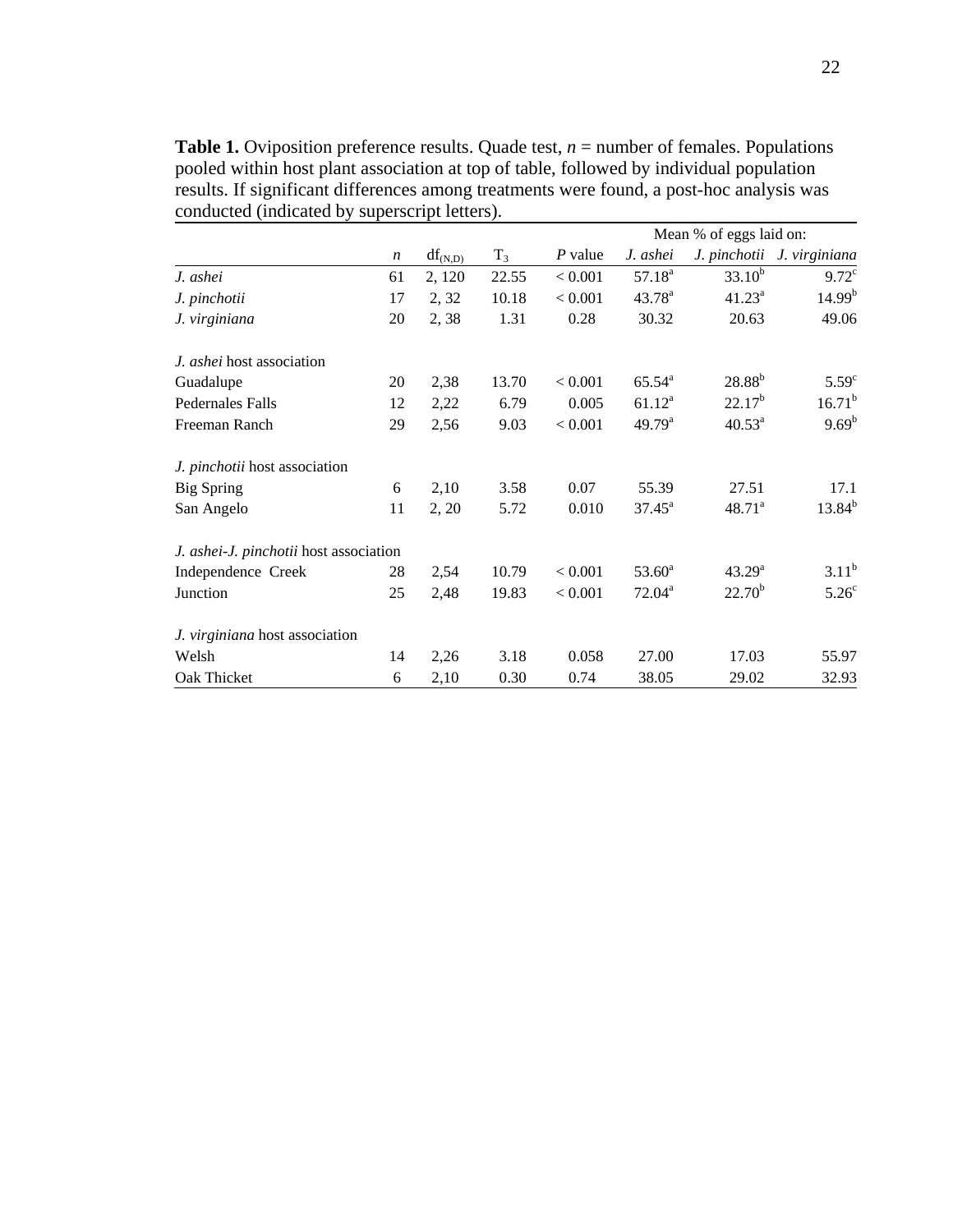**Table 2.** Mean weight at pupation (mg) of larvae reared on different hosts. Populations pooled within host plant association at top of table, followed by individual population results. Superscript letters indicate results of post-hoc test if significant differences were found.

|                                        |                  |              |       |                   | Mean weight $(mg) \pm SE$ when reared on:                         |                                                       |                             |  |  |
|----------------------------------------|------------------|--------------|-------|-------------------|-------------------------------------------------------------------|-------------------------------------------------------|-----------------------------|--|--|
|                                        | $\boldsymbol{n}$ | $df_{(N,D)}$ | F     | $P$ value         | J. ashei                                                          |                                                       | J. pinchotii J. virginiana  |  |  |
|                                        |                  |              |       |                   |                                                                   |                                                       |                             |  |  |
| J. ashei                               | 338              | 8,335        |       | 9.57 < 0.001      |                                                                   | 95.56 $(1.39)^a$ 89.79 $(1.51)^b$ 79.33 $(1.98)^c$    |                             |  |  |
| J. pinchotii                           | 160              | 5,157        | 6.10  | < 0.001           |                                                                   | 97.96 $(1.91)^a$ 88.31 $(1.89)^b$ 87.89 $(2.14)^b$    |                             |  |  |
| J. virginiana                          | 91               | 5,88         |       | $18.82 \le 0.001$ |                                                                   | 69.45 $(2.21)^a$ 67.92 $(2.08)^a$ 92.00 $(2.31)^b$    |                             |  |  |
| <i>J. ashei</i> host association       |                  |              |       |                   |                                                                   |                                                       |                             |  |  |
| Guadalupe                              | 156              | 2,153        |       |                   | 39.04 < 0.001 101.78 $(1.98)^a$ 93.44 $(1.80)^b$ 80.32 $(2.33)^c$ |                                                       |                             |  |  |
| <b>Pedernales Falls</b>                | 64               | 2,61         | 4.54  | 0.0145            | 99.46 (3.65)                                                      |                                                       | $91.04(3.79)$ $86.79(4.81)$ |  |  |
| Freeman Ranch                          | 118              | 2,115        | 6.68  | 0.0018            |                                                                   | 89.43 $(2.18)^a$ 83.78 $(2.55)^{ab}$ 75.85 $(2.94)^b$ |                             |  |  |
| J. pinchotii host association          |                  |              |       |                   |                                                                   |                                                       |                             |  |  |
| <b>Big Spring</b>                      | 54               | 2,51         |       | $17.13 \le 0.001$ |                                                                   | 94.59 $(3.72)^a$ 81.45 $(3.71)^{ab}$ 85.17 $(2.90)^b$ |                             |  |  |
| San Angelo                             | 106              | 2,103        | 7.08  |                   | 0.0013 103.83 $(2.25)^a$ 90.45 $(2.53)^b$ 89.01 $(2.20)^b$        |                                                       |                             |  |  |
| J. ashei-J. pinchotii host association |                  |              |       |                   |                                                                   |                                                       |                             |  |  |
| <b>Independence Creek</b>              | 197              | 2,194        |       | $26.16 \le 0.001$ |                                                                   | $89.55 (2.02)^a$ 89.67 $(2.14)^a$ 78.63 $(2.26)^b$    |                             |  |  |
| Junction                               | 64               | 2,61         |       |                   | 46.85 < 0.001 107.98 $(2.06)^a$ 96.77 $(1.84)^b$ 94.49 $(2.06)^b$ |                                                       |                             |  |  |
| J. virginiana host association         |                  |              |       |                   |                                                                   |                                                       |                             |  |  |
| Welsh                                  | 68               | 2,65         | 33.09 | < 0.001           |                                                                   | 70.07 $(2.41)^b$ 66.55 $(2.33)^b$ 88.66 $(2.96)^a$    |                             |  |  |
| Oak Thicket                            | 23               | 2,20         | 22.30 | < 0.001           |                                                                   | 64.92 $(3.54)^b$ 68.50 $(2.85)^b$ 95.26 $(3.15)^a$    |                             |  |  |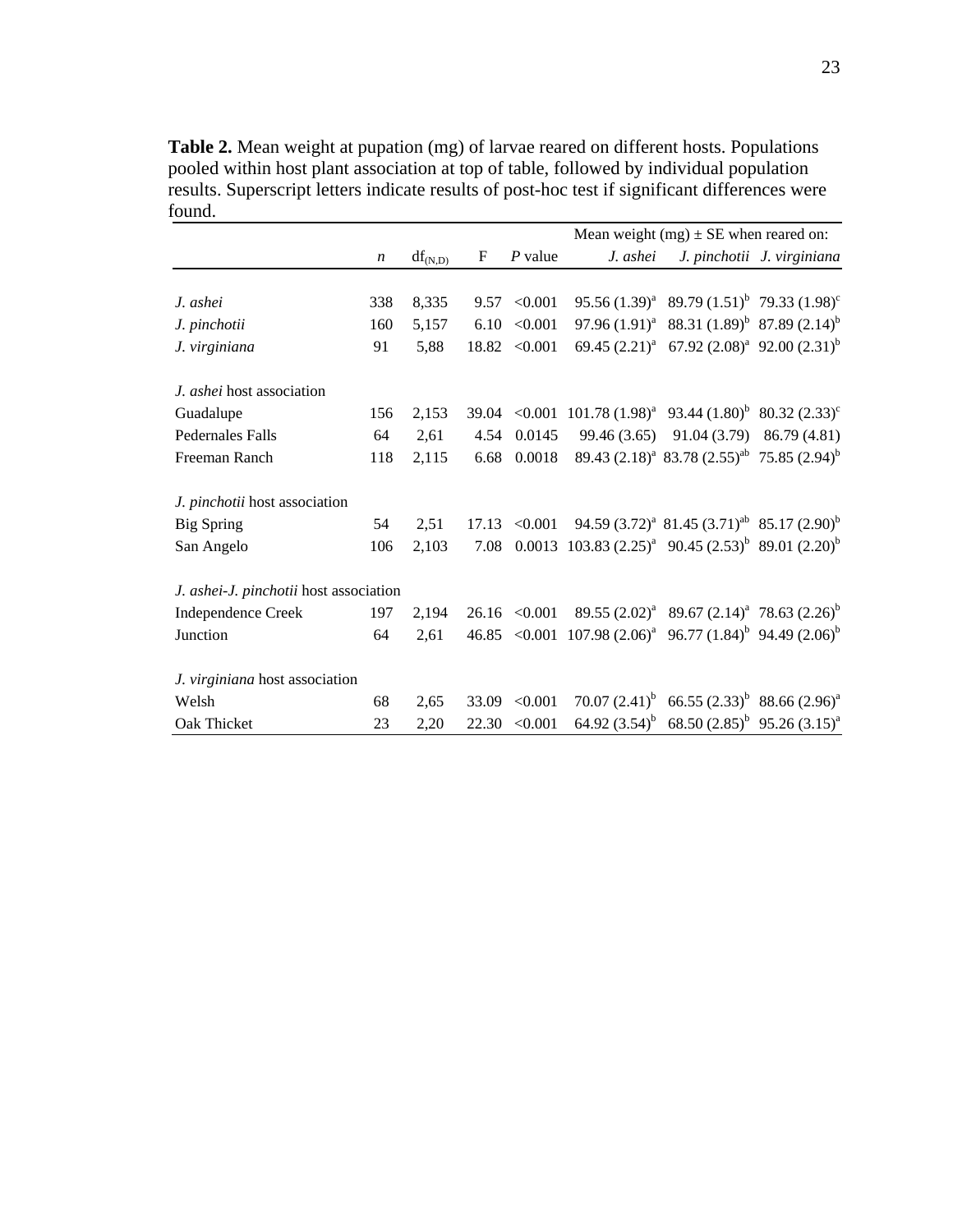Mean % survival of larvae ( $\pm$ SE) reared on: *n* df(N,D) F *P* value *J. ashei J. pinchotii J. virginiana J. ashei* 466 2, 463 27 <0.001 54.07 (2.26)<sup>a</sup> 47.74 (2.40)<sup>a</sup> 29.62  $(2.51)^{b}$ *J. pinchotii* 180 2, 177 16.1 < 0.001 66.08 (3.58)<sup>a</sup> 73.33 (3.61)<sup>a</sup> 44.77  $(3.57)^{b}$ *J. virginiana* 167 2, 164 1.1 0.35 44.14 (4.15) 34.56 (4.40) 39.42 (4.55) *J. ashei* host association Guadalupe 198 2,195 11.5  $\langle 0.001 \quad 61.83 \, (3.59)^a \quad 60.96 \, (3.72)^a$ 39.32  $(3.86)^b$ Pedernales Falls 94 2,91 10.5 < 0.001 55.78 (4.77)<sup>a</sup> 46.46 (4.80)<sup>a</sup> 23.45  $(5.27)^b$ Freeman Ranch 173 2,170 11.4  $\leq 0.001$  45.82 (3.21)<sup>a</sup> 33.58 (3.60)<sup>b</sup>  $21.96(3.70)^{b}$ *J. pinchotii* host association Big Spring 65 2, 62 8.7 < 0.001 63.15  $(5.95)^a$  70.15  $(6.13)^a$ 33.70  $(5.95)^b$ San Angelo 115 2, 112 7.7  $\leq 0.001$  67.82  $(4.42)^{a}$  73.53  $(4.41)^{a}$ 51.30  $(4.40)^{b}$ *J. ashei-J. pinchotii* host association Independence Creek 250 2, 247 11.3  $\leq 0.001$  63.42 (3.38)<sup>a</sup> 56.11 (3.37)<sup>a</sup> 41.18 $(3.49)^{b}$ Junction 198 2, 195 16.9 < 0.001 76.53  $(3.58)^a$  61.58  $(3.56)^b$ 47.39  $(3.38)^c$ *J. virginiana* host association Welsh 101 2, 99 1.4 0.25 42.72 (4.90) 29.49 (5.38) 39.39 (5.55) Oak Thicket 33 2, 30 0.63 0.54 49.52 (10.04) 55.73 (10.38) 40.17 (10.43)

**Table 3.** Mean percent survival of larvae reared on different hosts. ANOVA results, *n* = number of rearing groups. Populations pooled within host plant association at top of table, followed by individual population results. Superscript letters indicate results of post-hoc test if significant differences were found.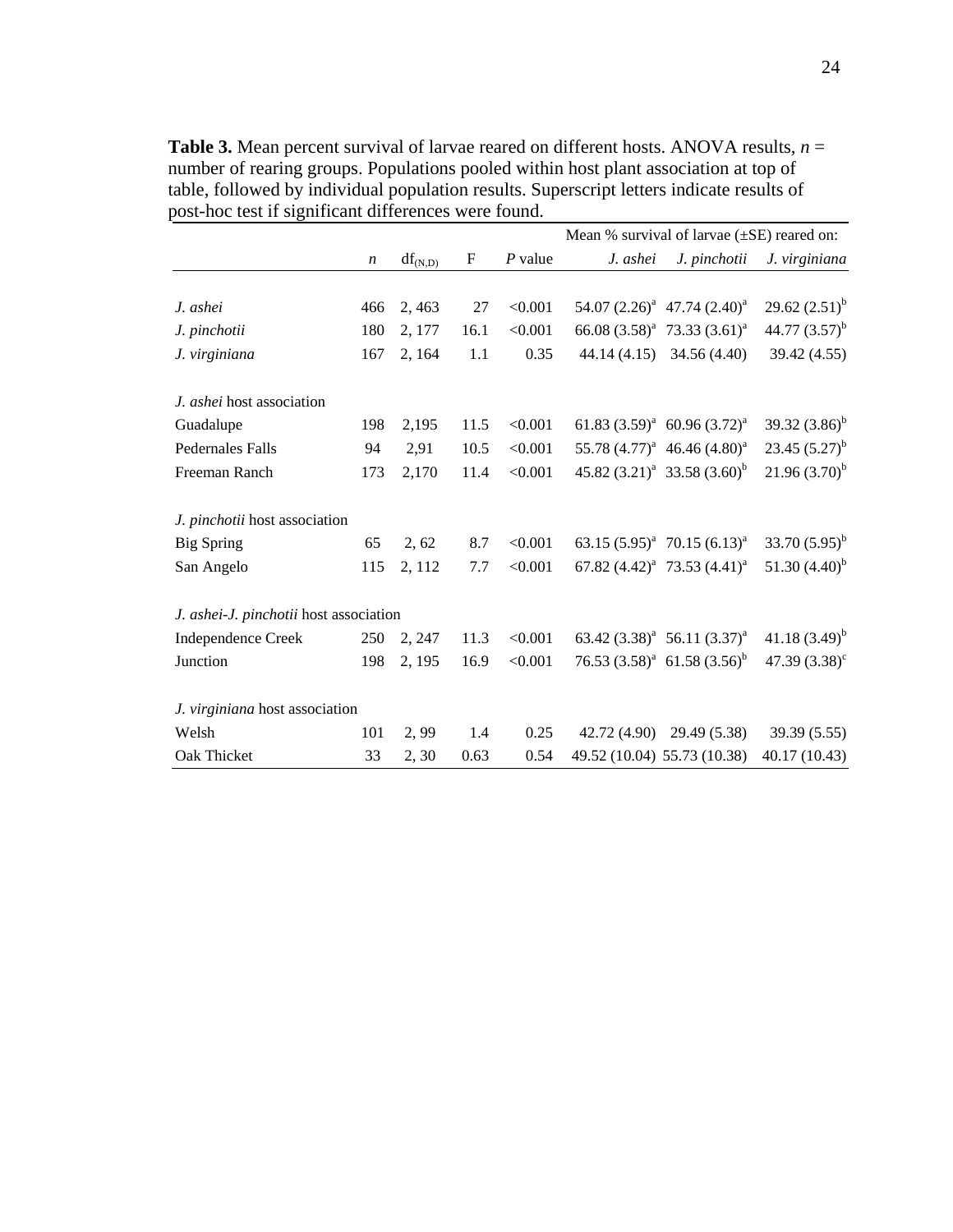**Table 4.** Mean time to pupation (d) of larvae reared on different hosts. ANOVA results,  $n =$  number of rearing groups). Populations pooled within host plant association at top of table, followed by individual population results. Superscript letters indicate results of post-hoc test if significant differences were found.

|                                        | Mean time (d) $\pm$ SE when reared on: |              |             |           |             |                                                           |                            |
|----------------------------------------|----------------------------------------|--------------|-------------|-----------|-------------|-----------------------------------------------------------|----------------------------|
|                                        | $\boldsymbol{n}$                       | $df_{(N,D)}$ | F           | $P$ value | J. ashei    |                                                           | J. pinchotii J. virginiana |
|                                        |                                        |              |             |           |             |                                                           |                            |
| J. ashei                               | 338                                    | 2.335        | 4.09        | < 0.001   |             | 31.40 $(0.44)^a$ 33.97 $(0.47)^b$ 33.76 $(0.62)^b$        |                            |
| J. pinchotii                           | 160                                    | 2.157        | 8.20        | < 0.001   |             | 30.24 $(0.52)^a$ 29.58 $(0.52)^a$ 33.11 $(0.59)^b$        |                            |
| J. virginiana                          | 91                                     | 2.88         | 5.11        | < 0.001   |             | 34.07 $(1.23)^{ab}$ 38.11 $(1.16)^{a}$ 31.04 $(1.28)^{b}$ |                            |
| J. ashei host association              |                                        |              |             |           |             |                                                           |                            |
| Guadalupe                              | 156                                    | 2,153        | 18.21       | < 0.001   |             | 29.96 $(0.51)^a$ 33.29 $(0.46)^b$ 34.22 $(0.59)^b$        |                            |
| <b>Pedernales Falls</b>                | 32                                     | 2.61         | 0.38        | 0.680     | 33.01(1.03) | 33.82 (1.07)                                              | 34.46 (1.35)               |
| Freeman Ranch                          | 118                                    | 2,115        | 2.87        | 0.060     | 31.96(0.97) | 35.15(1.00)                                               | 32.60 (1.06)               |
| J. pinchotii host association          |                                        |              |             |           |             |                                                           |                            |
| <b>Big Spring</b>                      | 54                                     | 2.51         | 10.20       | < 0.001   |             | 27.75 $(1.16)^a$ 30.80 $(1.16)^{ab}$ 34.30 $(0.90)^b$     |                            |
| San Angelo                             | 106                                    | 2,103        | 4.90        | 0.009     |             | 32.40 $(0.64)^a$ 29.60 $(0.72)^b$ 32.05 $(0.62)^a$        |                            |
| J. ashei-J. pinchotii host association |                                        |              |             |           |             |                                                           |                            |
| <b>Independence Creek</b>              | 197                                    |              | 2,194 15.77 | < 0.001   |             | 30.71 $(0.54)^a$ 32.31 $(0.57)^a$ 35.25 $(0.61)^b$        |                            |
| Junction                               | 64                                     | 2,61         | 58.84       | < 0.001   |             | 27.49 $(0.68)^a$ 34.26 $(0.61)^b$ 37.64 $(0.68)^c$        |                            |
| J. virginiana host association         |                                        |              |             |           |             |                                                           |                            |
| J. virginiana Welsh                    | 68                                     | 2.65         | 8.32        | < 0.001   |             | 33.16 $(1.37)^a$ 39.68 $(1.33)^b$ 32.22 $(1.68)^a$        |                            |
| J. virginiana Oak Thicket              | 23                                     | 2,20         | 11.32       | < 0.001   |             | 35.57 $(1.56)^a$ 35.06 $(1.25)^a$ 27.20 $(1.39)^b$        |                            |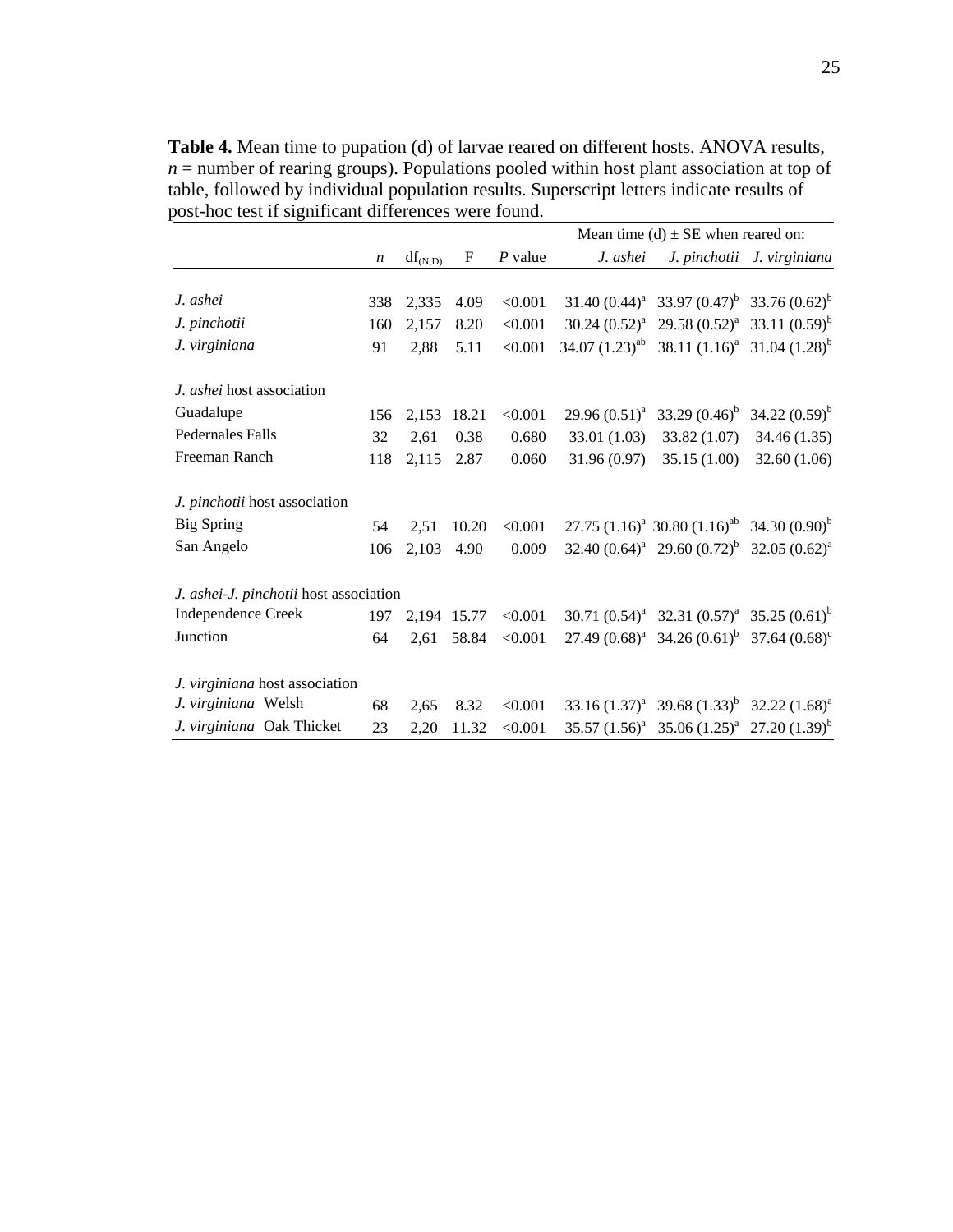**Table 5.** Mean developmental efficiency (DE) of larvae reared on different hosts. ANOVA results,  $n =$  number of rearing groups. Populations pooled within host plant association at top of table, followed by individual population results. Superscript letters indicate results of post-hoc test if significant differences were found.

|                                        |                  |              |       | Mean DE $(\pm)$ SE when reared on: |                  |                   |                            |  |
|----------------------------------------|------------------|--------------|-------|------------------------------------|------------------|-------------------|----------------------------|--|
|                                        | $\boldsymbol{n}$ | $df_{(N,D)}$ | F     | P value                            | J. ashei         |                   | J. pinchotii J. virginiana |  |
|                                        |                  |              |       |                                    |                  |                   |                            |  |
| J. ashei                               | 338              | 2,335        | 35.14 | < 0.001                            | 3.06 $(0.05)^a$  | $2.72(0.05)^{b}$  | $2.37(0.07)^c$             |  |
| J. pinchotii                           | 160              | 2,157        | 15.96 | < 0.001                            | $3.24 (0.06)^a$  | 3.05 $(0.06)^a$   | $2.68(0.08)^{b}$           |  |
| J. virginiana                          | 91               | 2,88         | 50.62 | < 0.001                            | $2.12(0.07)^{a}$ | $1.87(0.09)^a$    | 3.02 $(0.08)^{b}$          |  |
| J. ashei host association              |                  |              |       |                                    |                  |                   |                            |  |
| Guadalupe                              | 156              | 2,153        | 39.04 | < 0.001                            | 3.26 $(0.06)^a$  | $2.87(0.06)^{b}$  | $2.40(0.08)^c$             |  |
| <b>Pedernales Falls</b>                | 32               | 2,61         | 4.54  | 0.015                              | 3.04 $(0.12)^a$  | 2.66 $(0.14)^{b}$ | 2.40 $(0.21)^{b}$          |  |
| Freeman Ranch                          | 118              | 2,115        | 6.68  | 0.002                              | $2.79(0.08)^a$   | 2.44 $(0.11)^{b}$ | 2.26 $(0.14)^{b}$          |  |
| J. pinchotii host association          |                  |              |       |                                    |                  |                   |                            |  |
| <b>Big Spring</b>                      | 54               | 2,51         | 17.13 | < 0.001                            | 3.46 $(0.10)^a$  | $2.85(0.10)^{b}$  | 2.45 $(0.15)^{b}$          |  |
| San Angelo                             | 106              | 2,103        | 7.08  | 0.001                              | 3.13 $(0.07)^a$  | 3.16 $(0.07)^a$   | $2.77(0.09)^{b}$           |  |
| J. ashei-J. pinchotii host association |                  |              |       |                                    |                  |                   |                            |  |
| <b>Independence Creek</b>              | 197              | 2,194        | 26.16 | < 0.001                            | 3.05 $(0.07)^a$  | $2.85(0.07)^{a}$  | $2.27(0.09)^{b}$           |  |
| Junction                               | 64               | 2,61         | 46.85 | < 0.001                            | 4.03 $(0.10)^a$  | $2.99(0.13)^{b}$  | $2.41 (0.15)^c$            |  |
| J. virginiana host association         |                  |              |       |                                    |                  |                   |                            |  |
| Welsh                                  | 68               | 2,65         | 33.09 | < 0.001                            | $2.10(0.08)^{b}$ | $1.86(0.11)^{b}$  | $2.94(0.09)^{a}$           |  |
| Oak Thicket                            | 23               | 2,20         | 22.30 | < 0.001                            | $2.16(0.15)^{b}$ | $1.89(0.15)^{b}$  | 3.41 $(0.18)^a$            |  |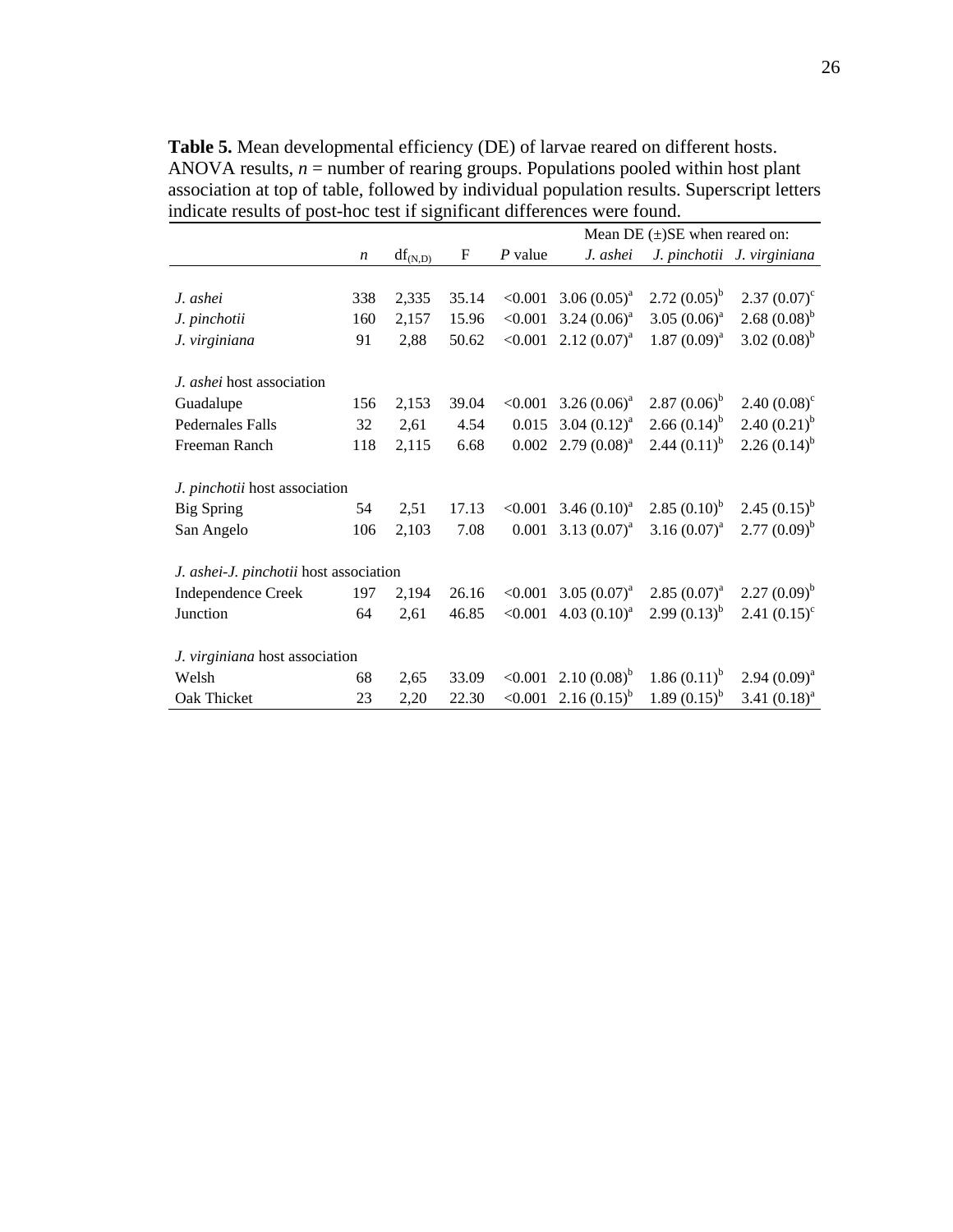

**Figure 1.** Map of study area. **a**. Range of *Juniperus* hosts examined in this study and **b**. locations of study populations.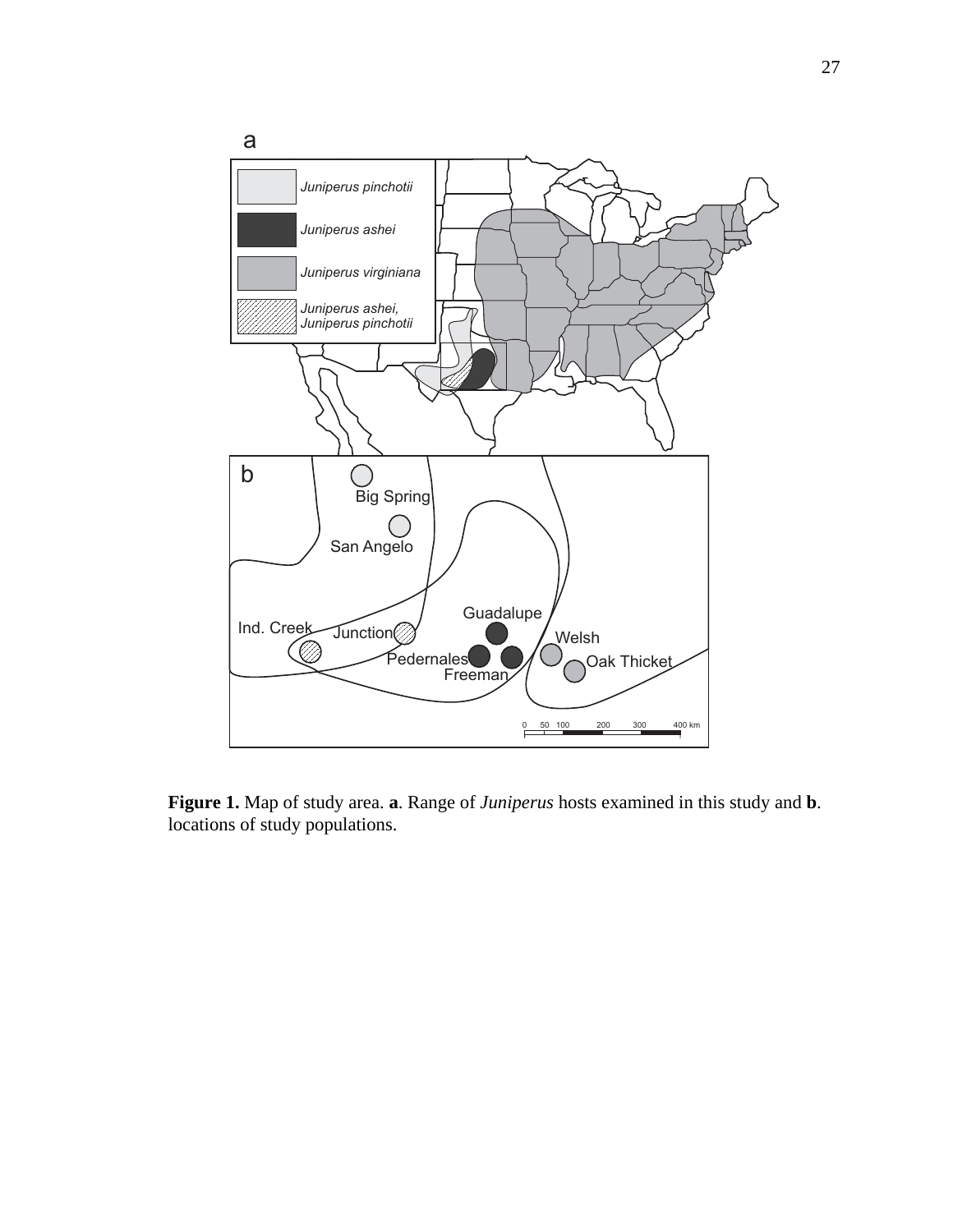

**Figure 2**. Female oviposition preference for individual populations and by natal host association (in bold). Bars indicate the proportion of total eggs laid on each plant; dark grey is *Juniperus ashei*, light grey is *J. pinchotii*, and white is *J. virginiana*. Asterisks next to population names indicate significant preference, and lowercase letters on graph indicate results of post-hoc analysis.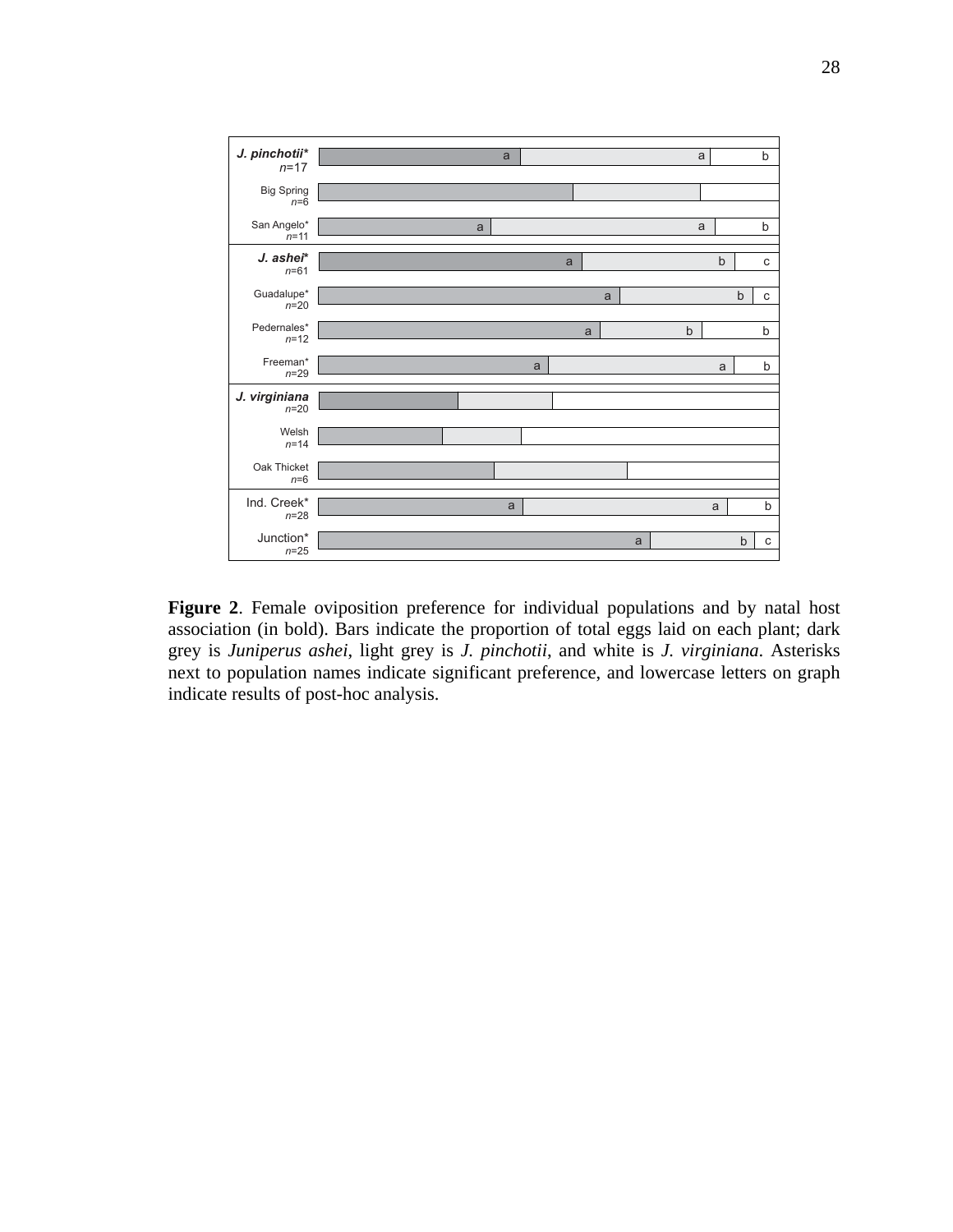

**Figure 3.** Larval performance results by natal host association. Lowercase letters represent results of post-hoc analysis if significant differences were found. Symbols are experimental plant treatments: circles = *Juniperus ashei*; squares = *J. pinchotii*; triangles = *J. virginiana*.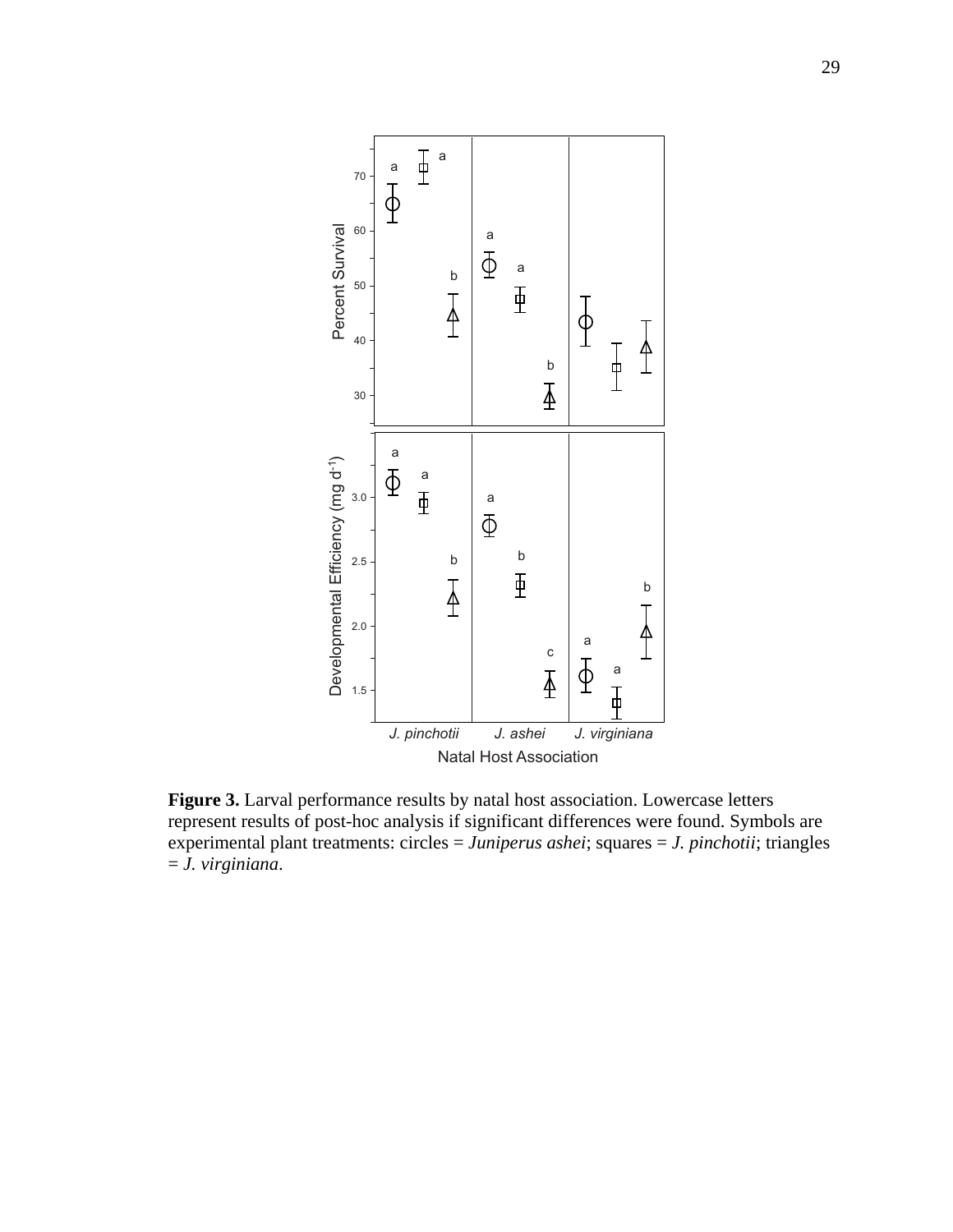

**Figure 4**. Larval survival for all populations. Asterisks next to population names indicate significant preference, and lowercase letters represent results of post-hoc analysis. Symbols are experimental plant treatments: circles = *Juniperus ashei*; squares = *J. pinchotii*; triangles = *J. virginiana*.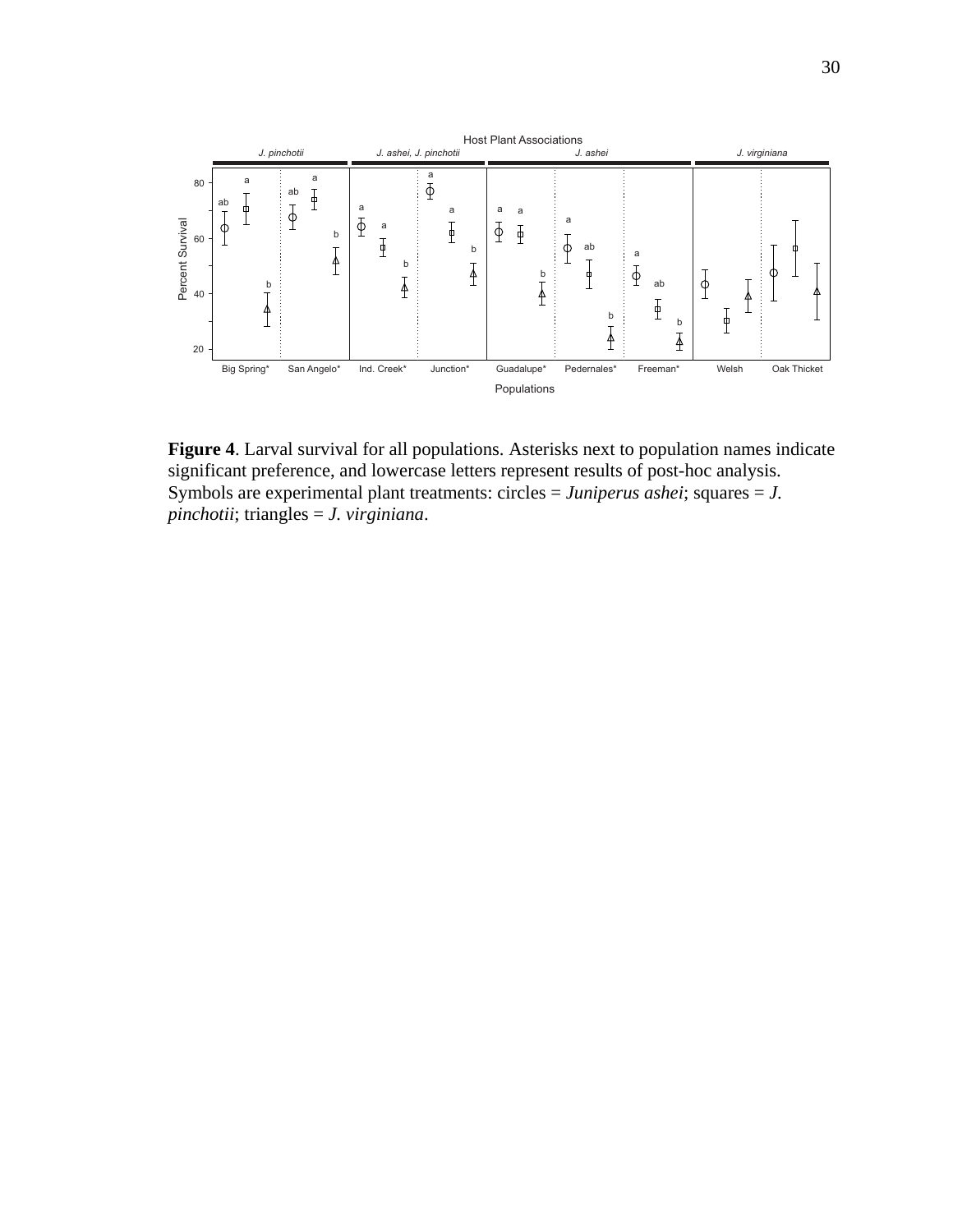

Figure 5. Developmental efficiency (DE) for all populations. Asterisks next to population names indicate significant preference, and lowercase letters represent results of post-hoc analysis. Experimental plant treatments: circles = *Juniperus ashei*; squares = *J. pinchotii*; triangles = *J. virginiana* treatments.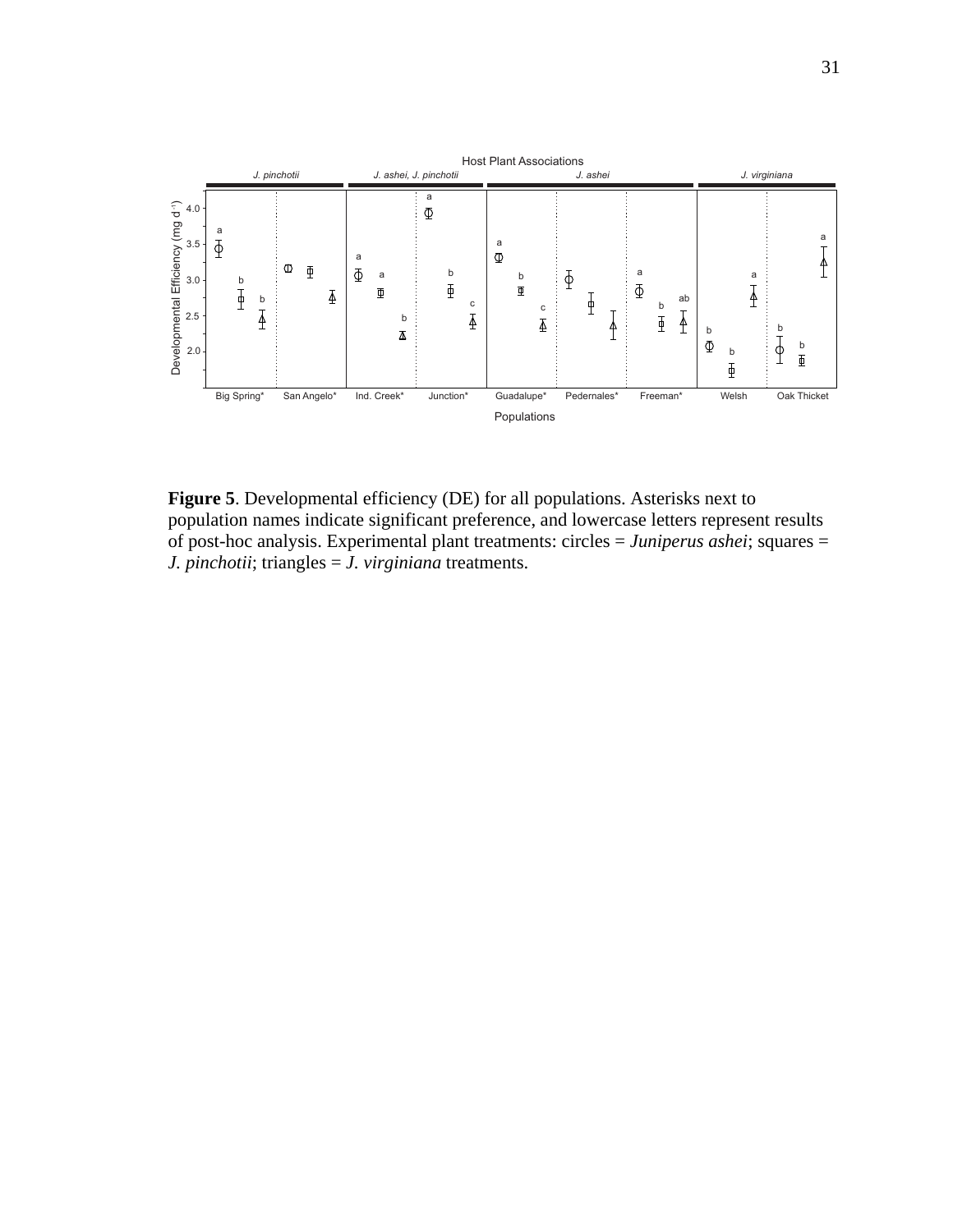## CHAPTER II

### POPULATION GENETIC EVIDENCE FOR HOST RACE FORMATION

### Introduction

Recent studies of speciation have examined more closely the influence ecological factors have on the process of population genetic divergence under varying degrees of spatial isolation and gene flow (Nosil et al. 2006, Thorpe et al. 2008, Berner et al. 2009). Ecological speciation theory proposes divergent natural selection as the mechanism that initiates and drives reproductive isolation between groups, either through acting directly on traits associated with reproduction or indirectly on genetically correlated traits (Schluter 2001, Rundle and Nosil 2005, Funk and Nosil 2008). These studies have highlighted fundamental questions of evolutionary biology: what is the relative influence of natural selection or genetic drift on the process of divergence among populations (Funk 1998, Gavrilets et al. 1998, Coyne and Orr 2004)? How strong must selection be to overcome gene flow (Felsenstein 1980, Slatkin 1987, Lenormand 2002)? The challenge of speciation studies is to characterize the balance between local adaptation and gene flow, and link proximate ecological processes to the larger phylogeographic history of the natural system of interest (Feder et al. 2005, Butlin et al. 2008, Raesaenen and Hendry 2008).

32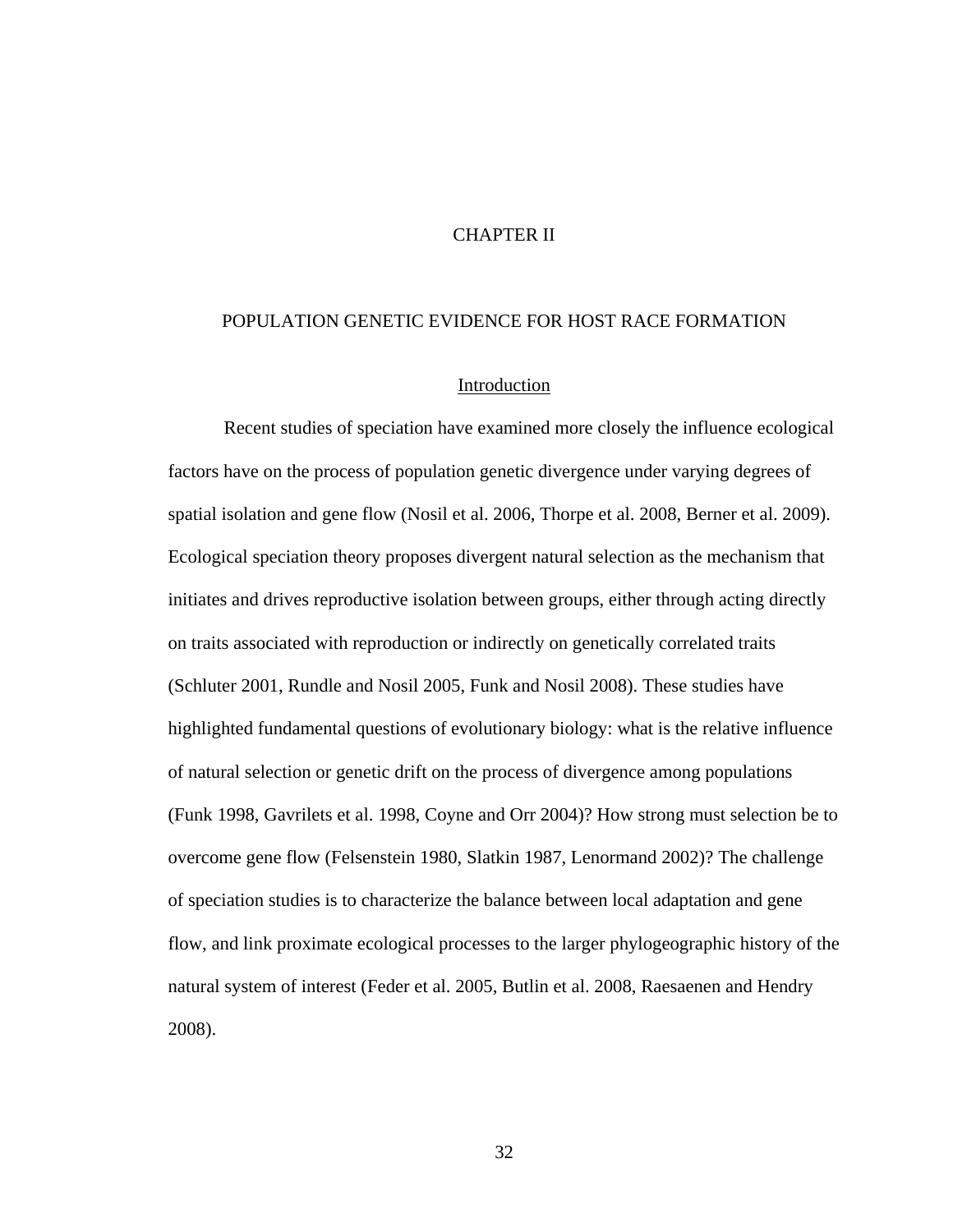In order to untangle the complexity of speciation, then, it would be helpful to examine a system of closely related taxa for which different stages of speciation are taking place and for which different mechanisms are responsible for divergence. This would allow comparisons to be made to attempt to tease apart the relative contributions of different reproductive isolating barriers under different conditions of spatial and ecological context (Tregenza 2002, Nosil et al. 2009, Via 2009). Plant-insect systems have frequently been examined to address speciation questions, as phytophagous insects are often closely associated with their host plants, and host-associated divergence [is central to] sympatric or ecologically-based speciation processes (Funk et al. 2002, Drès and Mallet 2002).

Butterflies belonging to the *Mitoura gryneus* species complex represent an informative group to study the mechanisms of divergence because they are found only in North America, and taxonomic designations are not fully agreed upon in the literature possibly indicating recent or ongoing speciation (Johnson 1980, Miller and Brown 1981, Scott 1992). *Mitoura* are closely associated with their respective hosts (trees in the family Cupressaceae) and exhibit behaviors such as female oviposition preference and male lekking, which may influence assortative mating based on host plant use (Scott 1992, Forister 2004). The geographic distribution of *Mitoura* hosts occurs in varying degrees, from complete allopatry, to parapatry, to sympatry; therefore, these butterflies provide the opportunity to study the potential interaction between geographic and ecological reproductive isolating barriers.

Population genetic (Nice and Shapiro 2001) and experimental (Forister 2004, 2005) work in northern California examined three nominal species of *Mitoura* that differ

33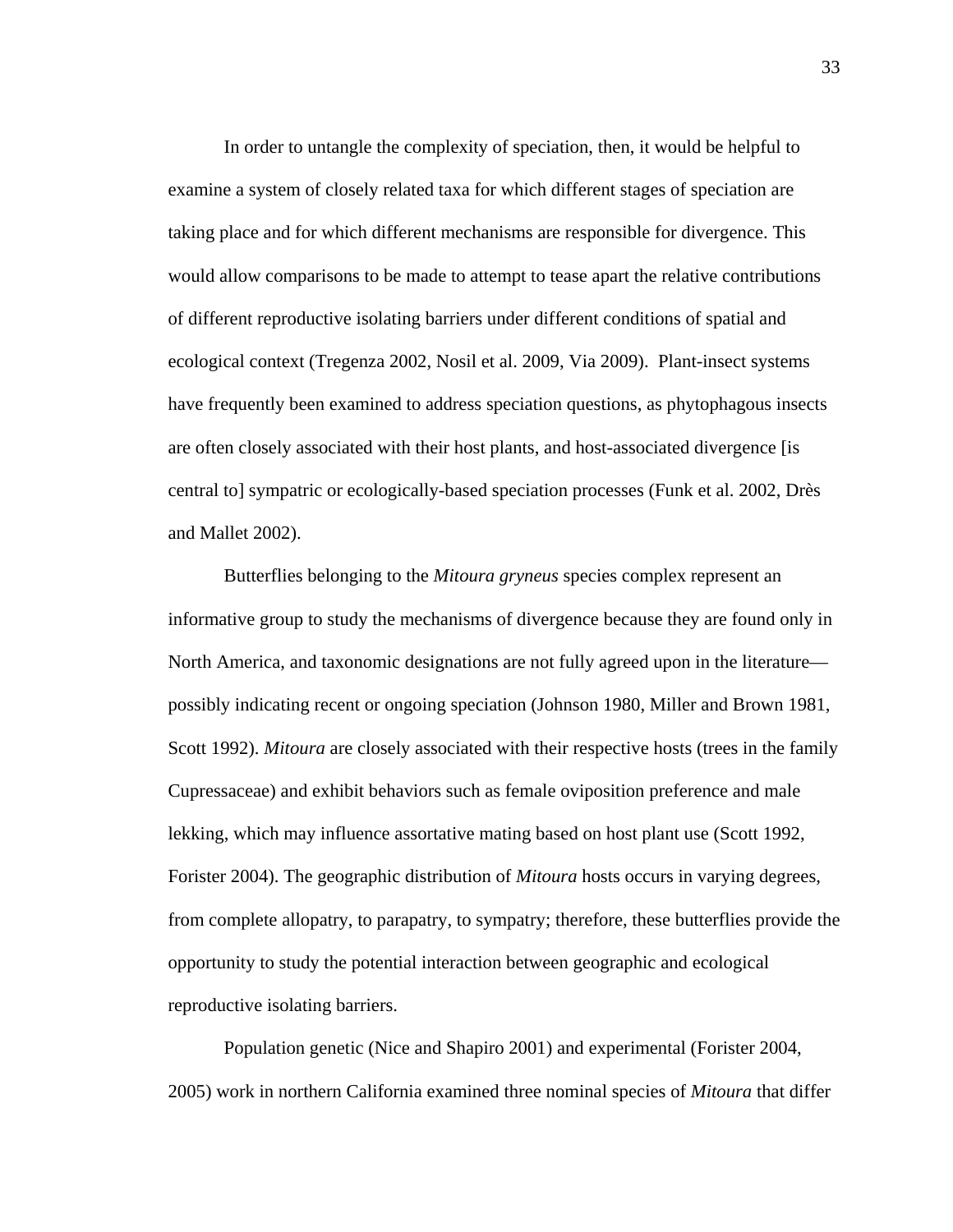in host plant association, morphology, and phenology of flight time during the year. Nice and Shapiro (2001) found population genetic evidence for host race formation associated with some of these ecological factors, while taxonomic designations were not indicative of levels of population genetic divergence. Forister (2004, 2005) tested the hypothesis of host-associated divergence among these same populations using both female preference and larval performance as evidence of specialization on hosts. Preference and performance varied, with one host association exhibiting a concordance of preference and performance for the natal host, while for other host associations the relationship was more complex.

 The current study complements previous work on *Mitoura*; however, in contrast to the butterflies in the northwest, *Mitoura* in the south-central portion of North America are morphologically similar and are considered one nominal taxon (*M. gryneus*). In addition, they are associated with different species of trees within a single genus, *Juniperus*, that occur both allopatrically and sympatrically. Previous experimental work in Texas (Downey and Nice 2010) found variation in female oviposition preference and larval performance among different host-associated populations, indicating incipient (or incomplete) host race formation. This study tests the hypothesis that populations with different host associations experience restricted gene flow, and exhibit significant population genetic divergence. Furthermore we ask, are the patterns of ecological divergence (i.e., patterns of specialization in terms of preference and performance) coincident with genetic differentiation?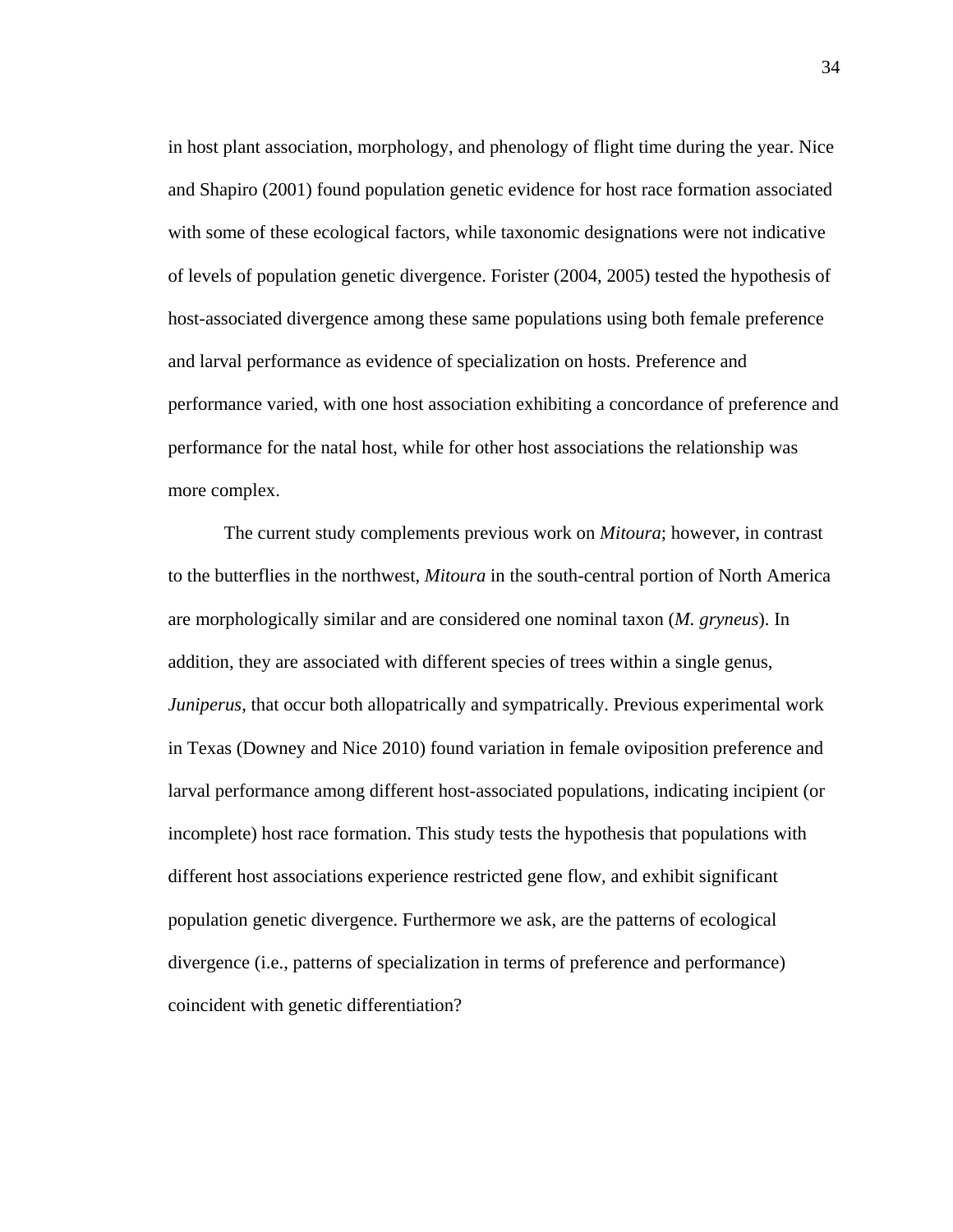#### Methods

#### *Biology of* Mitoura gryneus *and Host Plants*

 Three host associations of *Mitoura* on *Juniperus* in Texas were examined in this study. Ashe juniper (*J. ashei)* occurs primarily in the Edwards Plateau region of central Texas, and red-berried juniper (*J. pinchotii*) occurs primarily in western-northwestern Texas. Eastern red cedar (*J. virginiana*) occurs throughout eastern-northeastern regions of North America; its range in Texas is primarily east of the Balcones fault line. For the populations examined in this study, *J. ashei* and *J. virginiana* are allopatric, and *J. pinchotii* and *J. ashei* are both allopatric and sympatric at various points across their range (Downey and Nice 2010, Fig. 1). Since differentiation according to host plant association is the characteristic of interest for this study, *M. gryneus* is referred to by host plant association (*J. ashei*, *J. pinchotii*, sympatric *J. ashei-J. pinchotii*, or *J. virginiana*).

Previous studies with these populations examined female oviposition preference and larval performance to test the hypothesis that specialization on hosts, and host race formation, was taking place among populations of *Mitoura* in Texas (Downey and Nice 2010). Different host associations exhibited different degrees of specialization. Females of *J*. *virginiana*-associated populations exhibited no preference for, but larvae were observed to have increased developmental efficiency on, their natal host. *J. ashei*associated populations (and one sympatric population) exhibited a concordance between preference and performance for their natal host, while *J. pinchotii*-associated populations (and one sympatric population) preferred and had equally high performance on *J. ashei* and *J. pinchotii* (Downey and Nice 2010).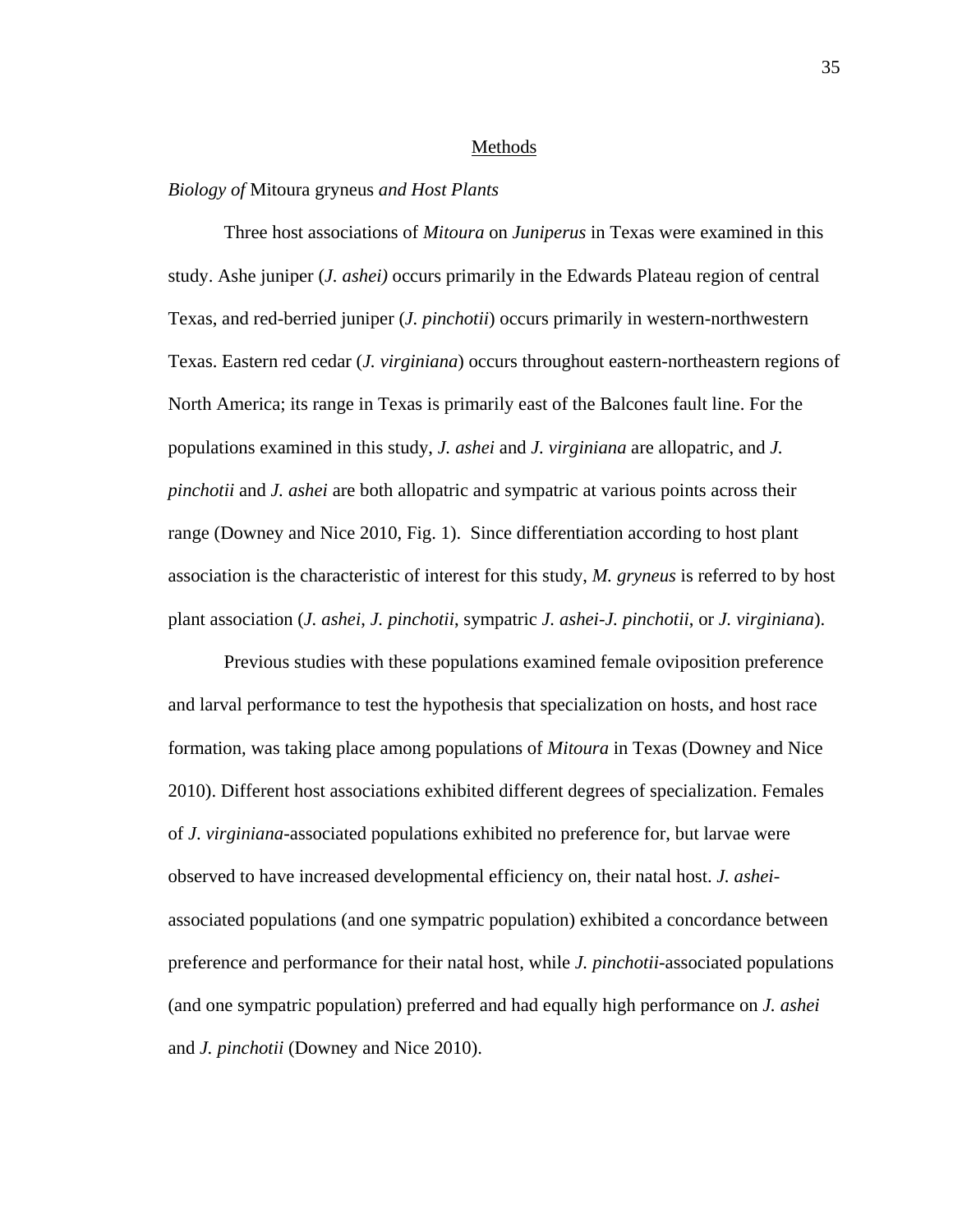Adult specimens of *M. gryneus* were collected from ten locations (hereafter "populations") during 2008-2009. Populations were the same as those used in earlier experimental work by Downey and Nice (2010), with the addition of one *J*. *ashei*associated population (Bandera); locations and approximate range of host plants are indicated in Figure 6 and Table 6. Thoracic tissue from adult butterflies was used for genomic DNA extraction (head, abdomen, and wings stored as voucher specimens at -80° C). Regions of the mitochondrial DNA (cytochrome oxidase subunits I and II) were amplified and sequenced for a subset of 8-14 individuals per sampling population using the primer pairs RON and NANCY (COI) and PATRICK and EVA (COII) (Catarino and Sperling 1999). PCR products were purified using Promega Wizard SV Genomic DNA Purification System, followed by cycle sequencing using either a CEQ8800 Genetic Analysis System and protocols (Beckman Coulter) or the BigDye Terminator v3.1 Reaction Kit and ABI3730 DNA Analyzer (for the latter, service provided by Nevada Genomics Center, www.ag.unr.edu/genomics). Sequence data were edited by eye and aligned using Geneious v5.0 (Drummond et al. 2010).

To obtain genome-wide nuclear markers, AFLP data were also collected for 18- 27 individuals per sampling population (184 individuals total) following a modification of the protocol described by Vos et al. (1995, see also Gompert et al. 2006). Two selective primer pairs were used, a FAM-labeled EcoRI-ACA primer paired with MseI-CAGA and MseI-CAGC, respectively. Reaction products were mixed with a 500 MW LIZ size standard and analyzed on an ABI Prism 3730 DNA Analyzer (service provided by Nevada Genomics Center). Eight samples were run twice (on each 96-well plate) to check that between-plate variability was minimized during selective reactions. Raw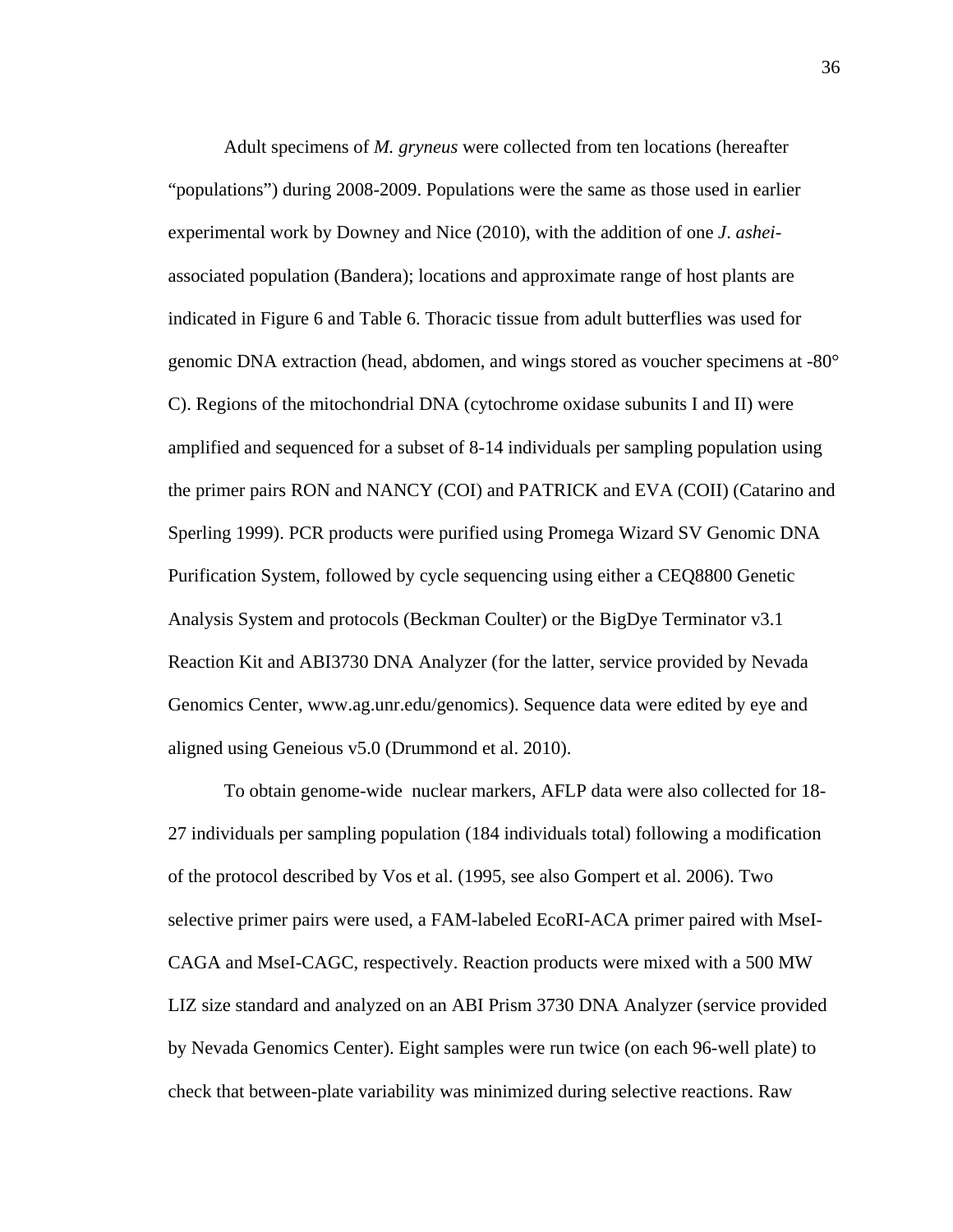electropherograms were analyzed using ABI PeakScanner v.1.0 to detect presence/ absence and size of bands for each individual (with "light peak smoothing"; all other settings were default). A binary matrix of presence (1)/absence (0) for AFLP bands was constructed using the automated scoring RawGeno package in R (R CRAN; Arrigo et al. 2009) with the following parameters: scoring range, 100 – 500 bp; maximum bin width, 2 bp; low intensity threshold, 50 rfu's; with 5% low frequency bins eliminated. Each selective primer pair data set was scored separately, with binary matrices of data combined for subsequent analyses.

## *mtDNA Data Analysis*

An analysis of molecular variance (AMOVA) was used to analyze population structure according to host plant association by examining mtDNA sequence data within the software ARLEQUIN v.3.5 (Excoffier et al. 2005). Three levels or hierarchies of genetic variance were examined: 1) within-population variance; 2) variance among populations, within groupings by host associations ("within-hosts"); and 3) variance among groupings of host associations ("among-hosts"). Significance of φ‐statistics was assessed with 10,000 permutations of each level of the hierarchy. If populations using alternative hosts are differentiated (i.e., "among-hosts" variation is significant), then host plant fidelity is implicated in maintaining reproductive isolation among populations. The results from previous experimental work were used to determine how to include the populations in which *J. ashei* and *J. pinchotii* hosts are sympatric (Junction and Independence Creek), since the AMOVA examined three single host-association groupings. Two analyses were conducted: one AMOVA included Junction with the *J. ashei*-associated populations, and Independence Creek with the *J. pinchotii*-associated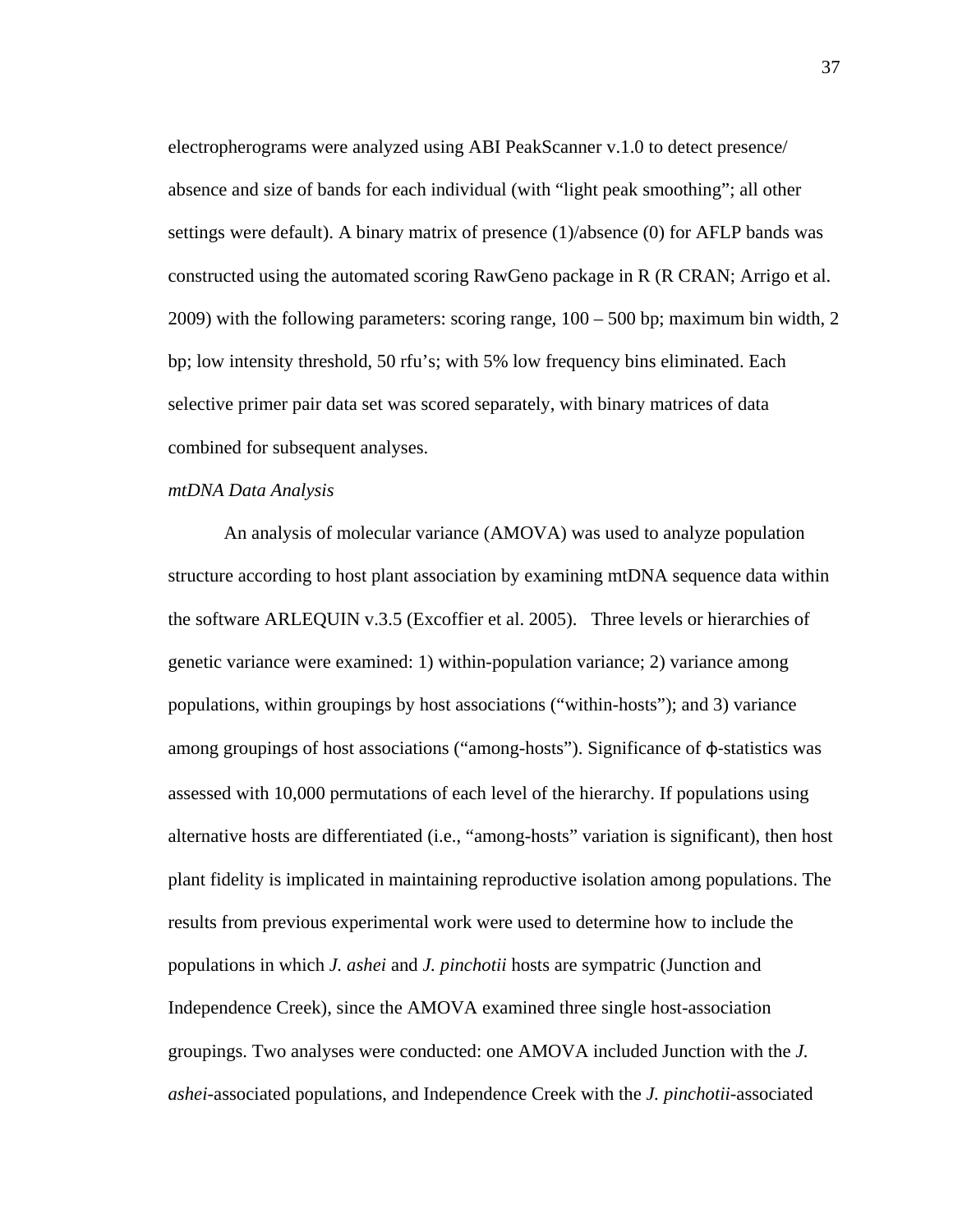populations; a subsequent AMOVA was conducted excluding both of these populations from the analysis.

While an AMOVA describes variance partitioning for genetic differentiation in terms of nested hierarchies, additional analyses were employed to examine other spatial relationships (if any) within the data. A spatial analysis of molecular variance (SAMOVA) in the molecular data (Dupanloup 2002) was used to assess and define the structure of populations in both spatial and genetic terms; the number of host population groups hypothesized  $(K = 3)$  was tested along with other possible numbers of groupings (from 1 through 9). The SAMOVA assigns populations to groups using a simulated annealing procedure that detects areas of local maxima of genetic variance; groups are geographically adjacent and genetically homogeneous (Dupanloup 2002). If hostassociated differentiation is occurring, then the value of *K* that maximizes among-group differentiation should correspond to the AMOVA  $\phi_{ST}$  designation of host-associated population groupings.

An alternative pattern of geographical genetic variation that may be detected is isolation by distance (IBD), which is in contrast to the hypothesis of restricted gene flow between different host-associated populations. A Mantel test (Sokal and Rohlf 1995) was used to test for IBD by comparing a genetic distance matrix of pairwise  $\phi_{ST}$ 's calculated from mtDNA data with a geographic distance matrix. A lack of a strong signal of IBD indicates that other factors could be influencing the distribution of genetic variation (i.e., host plant association).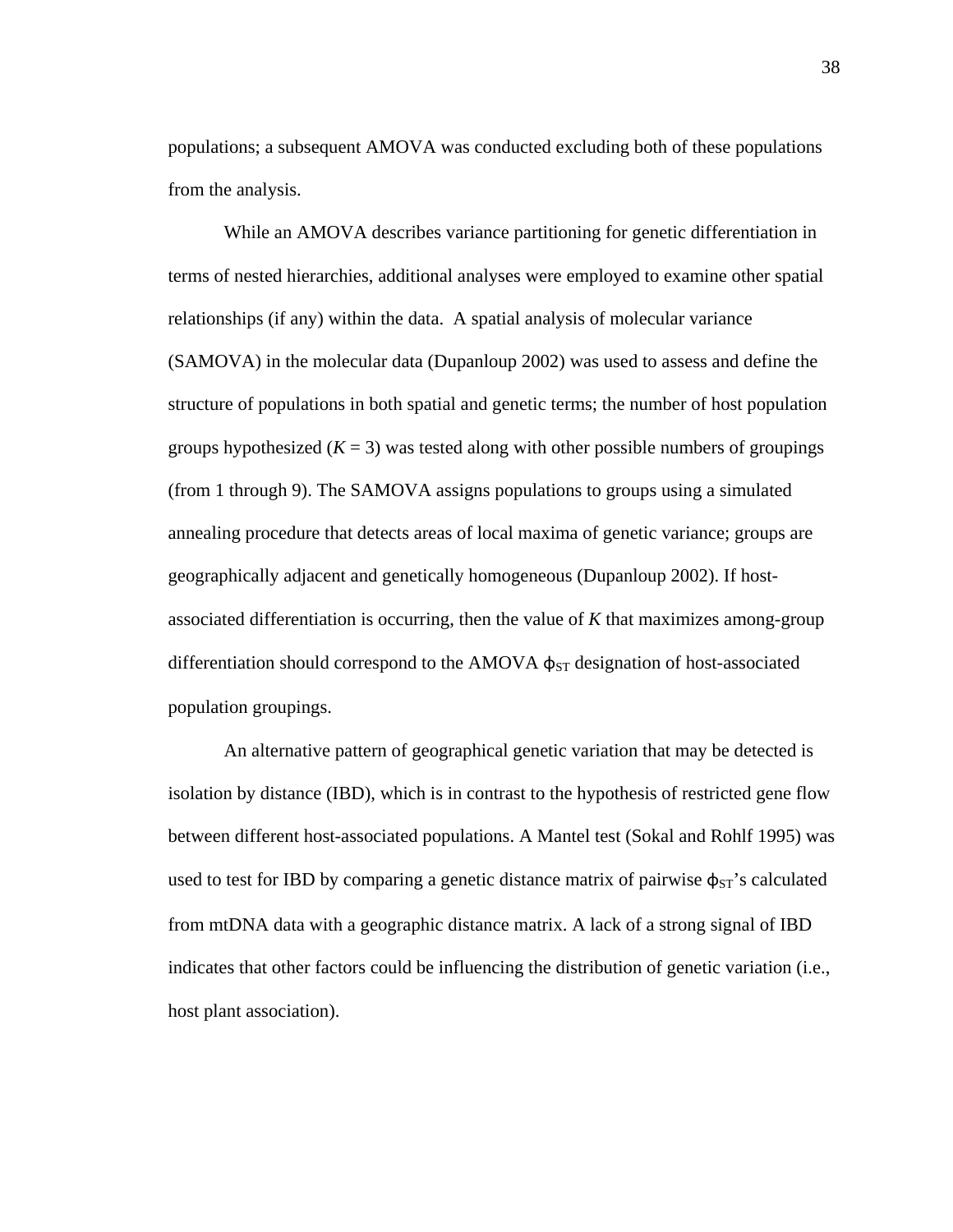## *AFLP Data Analysis*

AFLP data were analyzed using STRUCTURE (Pritchard et al. 2000), a Bayesian clustering method that assigns individuals to groups (or clusters, K) that does not require *a priori* information. Ten replicates for each value of K (from  $K = 1$  through  $K = 10$ ) were conducted, with the mean  $\ln P(\text{data}|K)$  and variance calculated (for each replicate, a burnin of 50,000 with 500,000 MCMC was used). An initial model was run with admixture and correlated allele frequencies, allowing for recessive alleles (Falush et al. 2003). An additional model incorporating population sampling location information was used. Although not explicitly spatial, the LOCPRIOR model in STRUCTURE optionally incorporates sampling information if there is a correlation between cluster assignment and population information (Hubisz et al. 2009). The number of K selected as best describing the data was chosen by examining the  $\ln P$  (data K) (Pritchard et al. 2000) as well as the calculation of delta K as described by Evanno et al. (2005); the value of K with the highest log likelihood and delta K statistic was selected.

#### Results

# *mtDNA Haplotypes and Analyses*

 A total of 396 bp of COI and 436 bp of COII sequence data were obtained; these data were combined and analyzed as a single unit after a partition homogeneity test found no significant difference in phylogenetic signal between the two markers ( $P = 0.23$ ) (PAUP v.4.0beta10, Swofford 2003). Fourteen unique haplotypes were identified for the combined COI-COII data and a statistical parsimony haplotype network was constructed using the program TCS v.1.21 (Clement 2000) (Figure 6).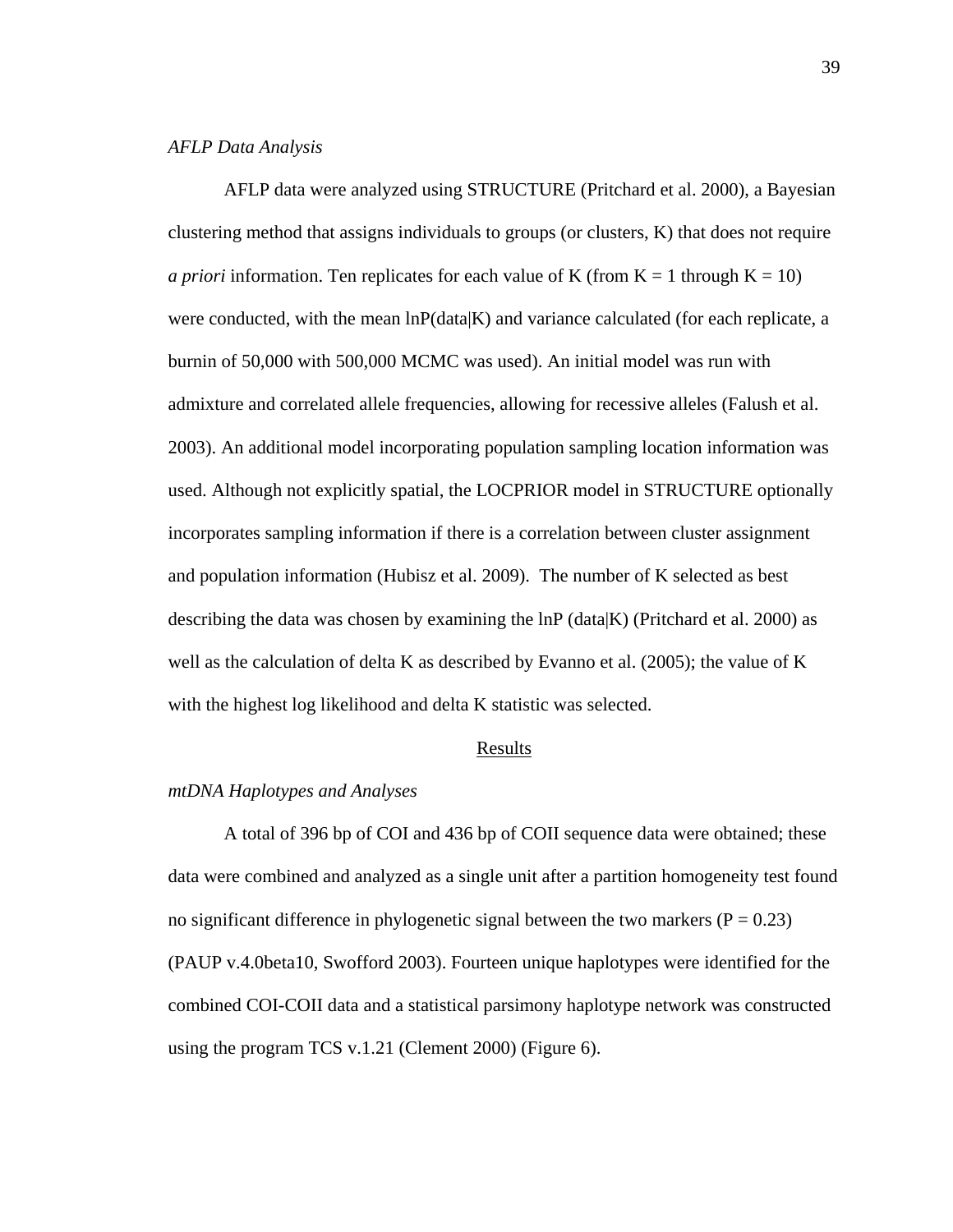In an AMOVA, 56.6 % of the total variation was explained when all populations were grouped according to host plant association (df = 2,  $P = 0.002$ ; Table 7). This proportion was relatively unchanged even after the host-sympatric populations were excluded (explaining 62.4% of the total variation,  $df = 2$ ,  $P = 0.005$ ; Table 7). An examination of the haplotype network reveals substantial divergence (8 nucleotide substitutions) between haplotypes from *J. virginiana* populations and haplotypes from all other populations, and a greater number of private alleles in the western populations. Therefore an additional AMOVA was conducted excluding the *J. virginiana* populations, to determine if grouping by host association might still account for some amount of the observed variation. When considering only the *J. ashei* and *J. pinchotii*-associated populations, 18.6 % of the variation was explained by host association (df = 1, P =  $0.02$ ; Table 7). Isolation by distance was not detected, either when all populations were included (grouping Junction with *J*. *ashei* and Independence Creek with *J*. *pinchotii* populations),  $r^2 = 0.06$ ,  $P = 0.23$ ; or when excluding *J. virginiana*-associated populations from the analysis,  $r^2 = 0.15$ ,  $P = 0.22$ , suggesting that host plant association influences population genetic structure.

When including spatial data in the analysis using an SAMOVA, the number of groups that explained the highest proportion of among-group variation was  $K = 2$ , in which *J. virginiana* populations grouped together and were separate from all other populations (Figures 6 and 7). To examine whether there was any substructure in the data for *J. ashei* and *J. pinchotii* populations, *J. virginiana* populations were excluded from a subsequent SAMOVA. The amount of variation explained by different values of K was similar, with K = 4 accounting for the highest percent of variation (Figure 7). *Juniperus*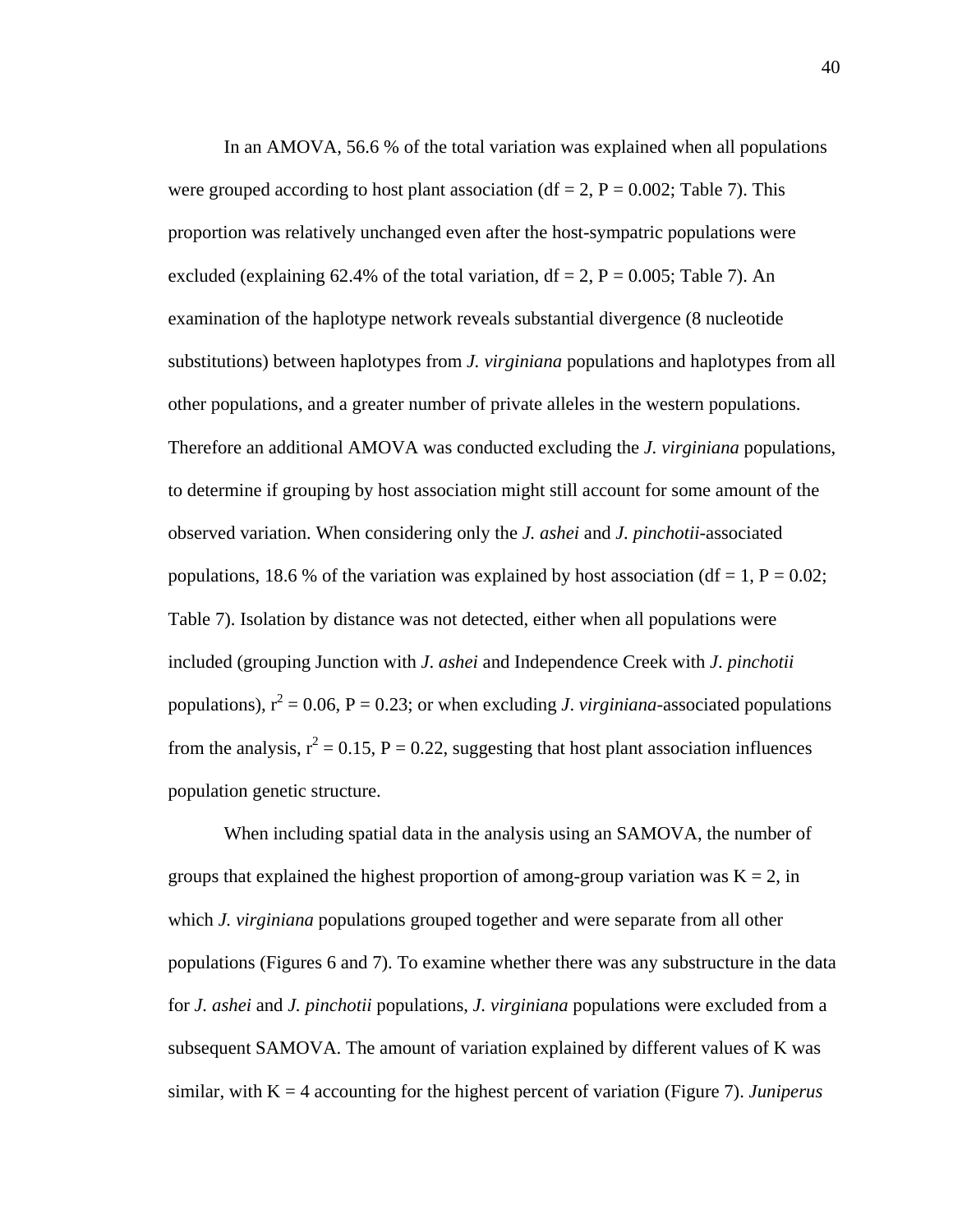*ashei*-associated populations were separate from *J*. *pinchotii*-associated populations, although the Guadalupe population was considered a separate group. With the sympatric *J*. *ashei*-*J*. *pinchotii*-associated populations, Junction grouped with *J*. *ashei* populations and Independence Creek was considered a separate group (Figure 6).

### *AFLP Analyses*

 The EcoRI-Mse-CAGA and Mse-CAGC selective primer pairs yielded 223 and 234 variable loci, respectively, for a total of 457. Interpretation of results for both the log likelihood values, and for calculating delta K, identified the number of clusters at  $K = 2$ (Figures 8 and 9). Additionally, this was the result for both STRUCTURE models—those that included population sampling information (LOCPRIOR) and did not include this information.

## Discussion

# *Patterns of Population Genetic Divergence*

 For phytophagous insects that both mate and oviposit on their host plant, positive assortative mating and selection for increased fitness on natal hosts can generate reproductive isolation between different host-associated groups, facilitating host race formation (Funk 1998, Via 1999, Drès and Mallet 2002). Host-associated differentiation should also be considered within the larger framework of historical biogeography, incorporating both the spatial and temporal context for population dynamics over time. This study examined patterns of genetic diversity at the scale of a group of potentially interbreeding populations of one nominal taxon, *M*. *gryneus*, testing for evidence of hostassociated differentiation in the form of restricted gene flow among populations corresponding with the three different host plant associations.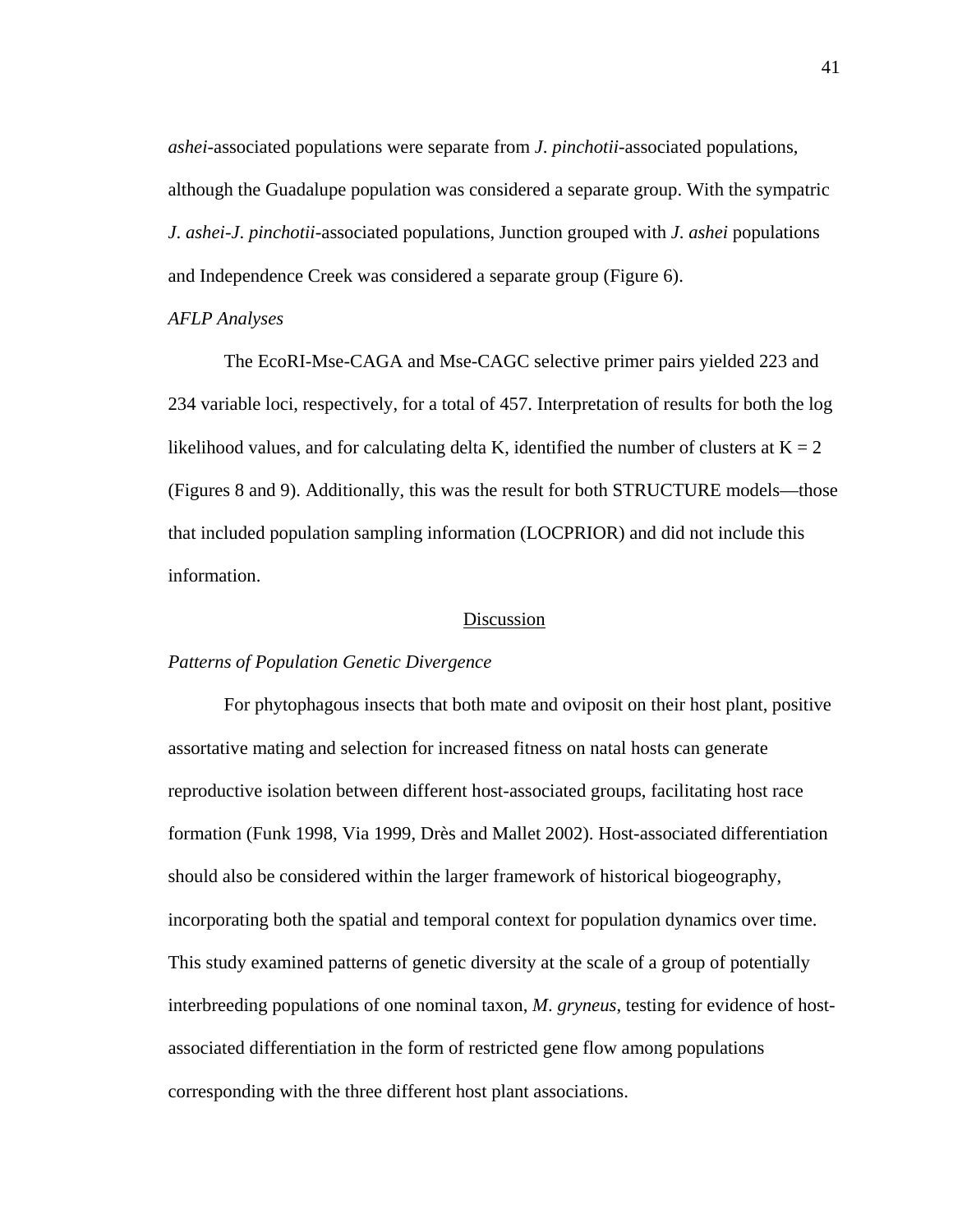Patterns of genetic divergence were found to be consistent with the hypothesis of host-associated differentiation. The results of the AMOVA indicate that gene flow is restricted among populations based on host plant association, and no pattern of IBD was detected. The AFLP analysis using STRUCTURE also supports restricted gene flow between *J*. *virginiana*-associated populations and all others. Introgression from *J*. *ashei* populations to *J*. *virginiana* populations may have occurred at some point in the past, given the presence of one shared haplotype (A3); however, this may also be an indication of ancestral polymorphism. In comparison, patterns of divergence between *J*. *ashei*- and *J*. *pinchotii*-associated populations appear more recent in evolutionary time, with shared haplotypes and lack of structure in the AFLP analysis suggesting recent or ongoing gene flow. However, *J. pinchotii* and sympatric *J. ashei*-*J. pinchotii*-associated populations (especially San Angelo and Independence Creek) do have more haplotype diversity in terms of both the number of haplotypes and the presence of private alleles than *J. virginiana* or *J. ashei*-associated populations, indicating some degree of differentiation from other host-associated populations.

In order to examine whether any structure between *J*. *ashei*- and *J*. *pinchotii*associated populations was obscured by the degree of divergence between *J*. *virginiana* and these other host associations, we removed *J*. *virginiana* –associated populations from analyses. When excluding *J. virginiana*-associated populations in an AMOVA, grouping populations by host association explained 18.6 % of the variation and IBD was again not observed, suggesting that host plant association is still important in structuring genetic variation between *J. ashei* and *J. pinchotii*-associated populations. Analysis of AFLP data did not reflect the finer population structure evident in the mtDNA data in that there was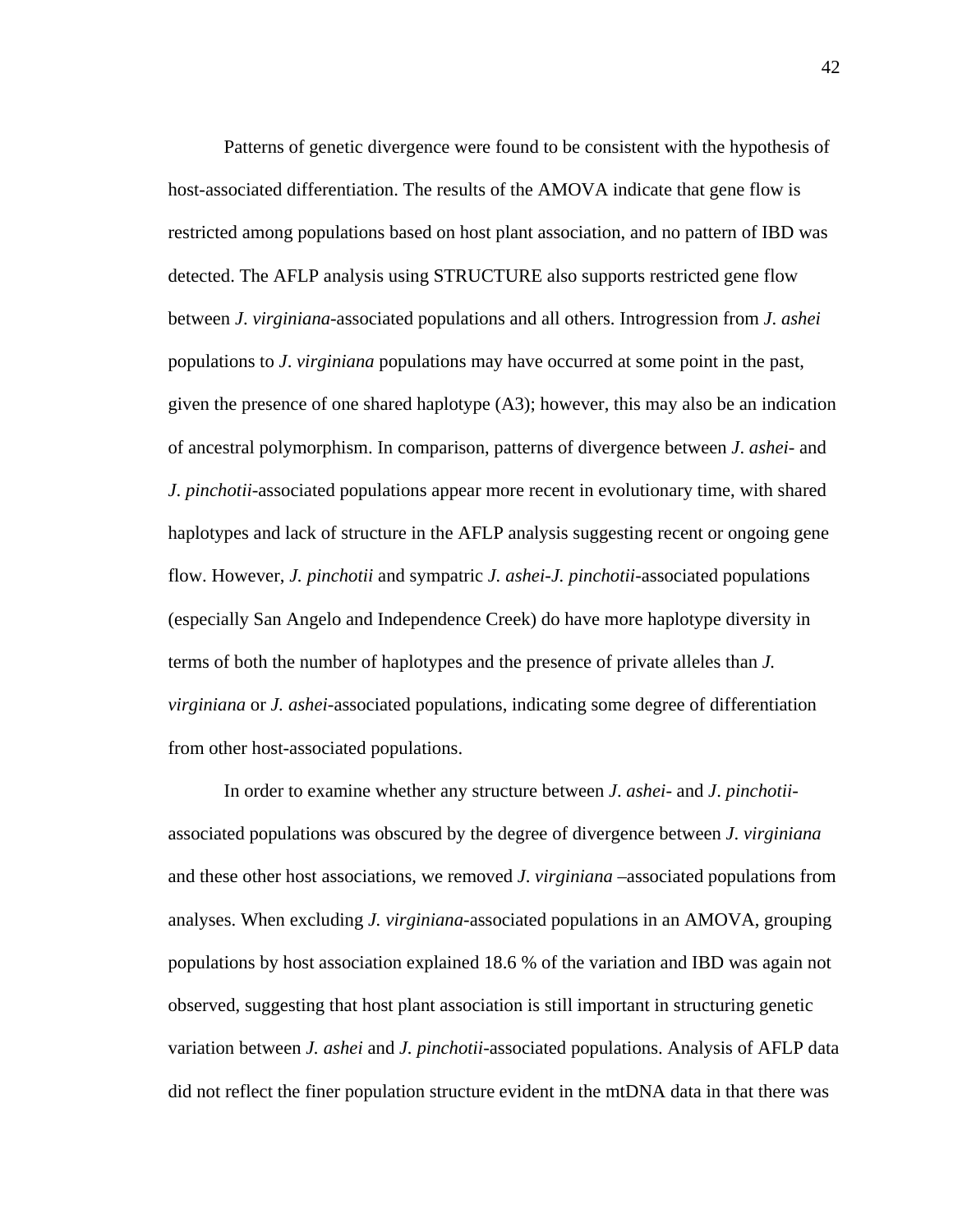little support for clusters at K greater than two in the AFLP data. It is not unusual to find discrepancies between mitochondrial and nuclear markers (Chan and Levin 2005, Gompert et al. 2006). This may be due to a lack of resolution in the AFLP data in cases where divergence is recent and there is limited differentiation among populations (Waples and Gaggiotti 2006). This situation might also be exacerbated when the sexes exhibit differential dispersal. Female philopatry with greater male dispersal can produce differentiation in maternally-inherited markers that would be obscured in data from biparentally-inherited markers (Ohshima and Yoshizawa 2010).

Comparing these patterns of population genetic differentiation with the experimental results of oviposition preference and larval performance (Downey and Nice 2010) can provide a more complete picture of the evolutionary history of these butterflies and identify possible mechanisms of divergence. While host-associated differentiation is a plausible hypothesis to explain some of the patterns observed within this system, other factors could have influenced divergence in *Mitoura* and their host plants. From a historical biogeographical perspective, different spatial arrangements of hosts affect the types of reproductive isolating barriers that occur between populations. Molecular data can be used to make inferences about the relative ages of different populations (based on the accumulation of neutral mutations) or degree of isolation over time (given the presence of private alleles).

For *J. virginiana*-associated populations, females did not exhibit significant preference for the natal host, although larvae had highest fitness when reared on *J. virginiana* (Downey and Nice 2010). Given eight nucleotide substitution differences between the *J*. *virginiana* mtDNA haplotypes and all others, it is likely that these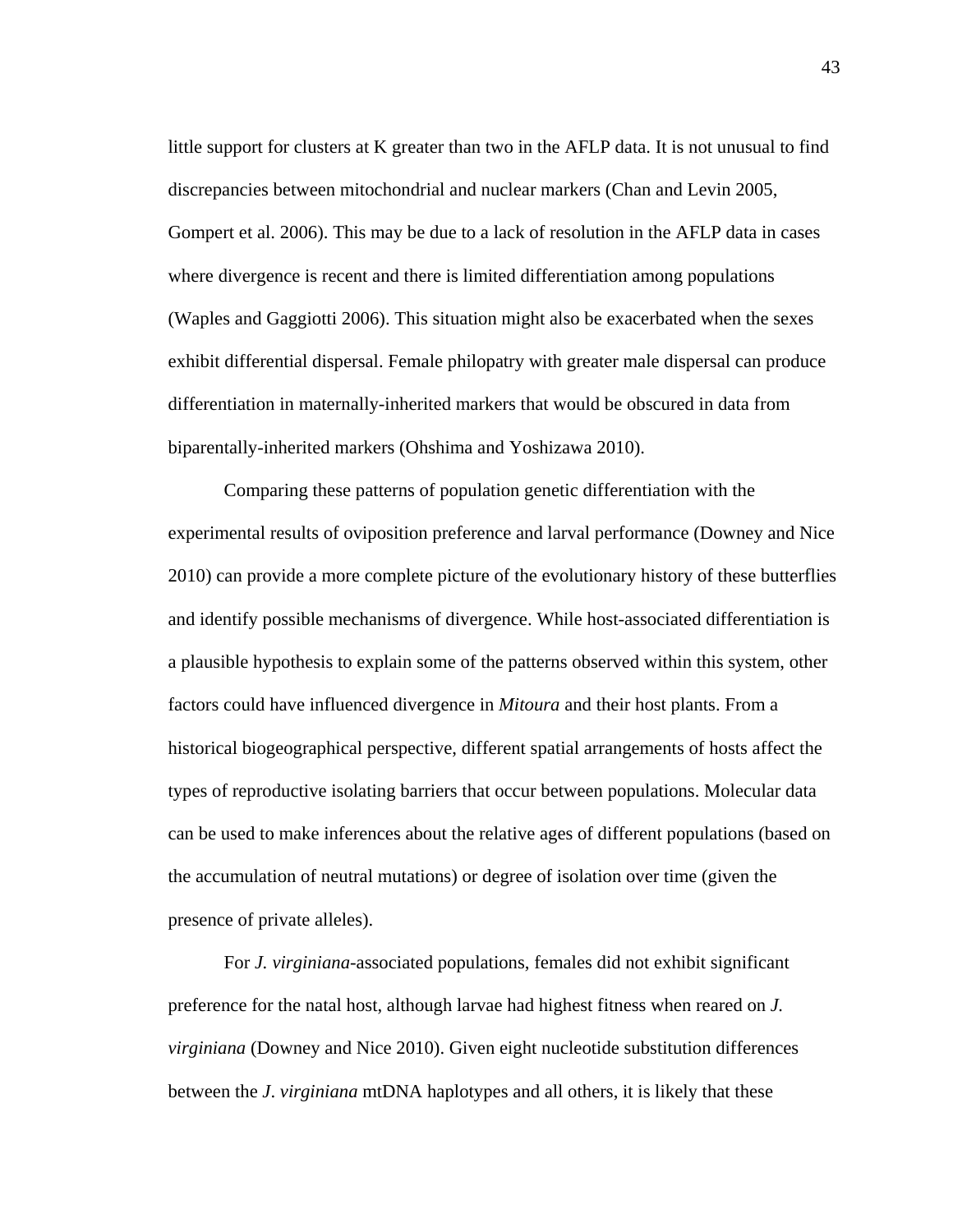populations experienced a relatively longer time in allopatry associated only with their *J*. *virginiana* host plant. In terms of larval performance, the strongest division occurs between *J*. *virginiana* vs. *J*. *pinchotii*- and *J*. *ashei*-associated populations, and this is congruent with observed genetic differentiation. Local adaptation as measured by increased larval fitness on the natal host has evolved in allopatry. However, without alternative hosts, *J*. *virginiana*-associated females might not have experienced the selective pressure via decreased larval fitness when ovipositing on the "wrong" host necessary for preference evolution. The distinction between the *J*. *ashei* and *J*. *pinchotii* populations in terms of preference and performance varies, with *J*. *ashei*-associated butterflies exhibiting specialization to the natal host for both preference and performance, while *J*. *pinchotii*-associated populations did not distinguish between *J*. *ashei* and *J*. *pinchotii* in either preference or larval performance (although they clearly preferred these hosts over *J. virginiana*). This overlap in preference and performance behaviors is paralleled in the AFLP data, which failed to distinguish populations using *J*. *pinchotii* from populations using *J*. *ashei*.

Other factors might explain the maintenance of a strong signal of specialization for *J*. *ashei* populations when compared to the other host associated populations. Because they contain only a limited subset of haplotypes found also in western populations, and no private alleles, *J. ashei*-associated populations may represent a more recent colonization from west to east. This would mean that adaptation to *J. ashei* is the derived condition, and *J. pinchotii* is the "ancestral" host (at least when considered within the range of this study). For *J. ashei* populations, the partially sympatric condition with *J*. *pinchotii* and proximity to *J*. *virginiana* hosts may translate into an increased likelihood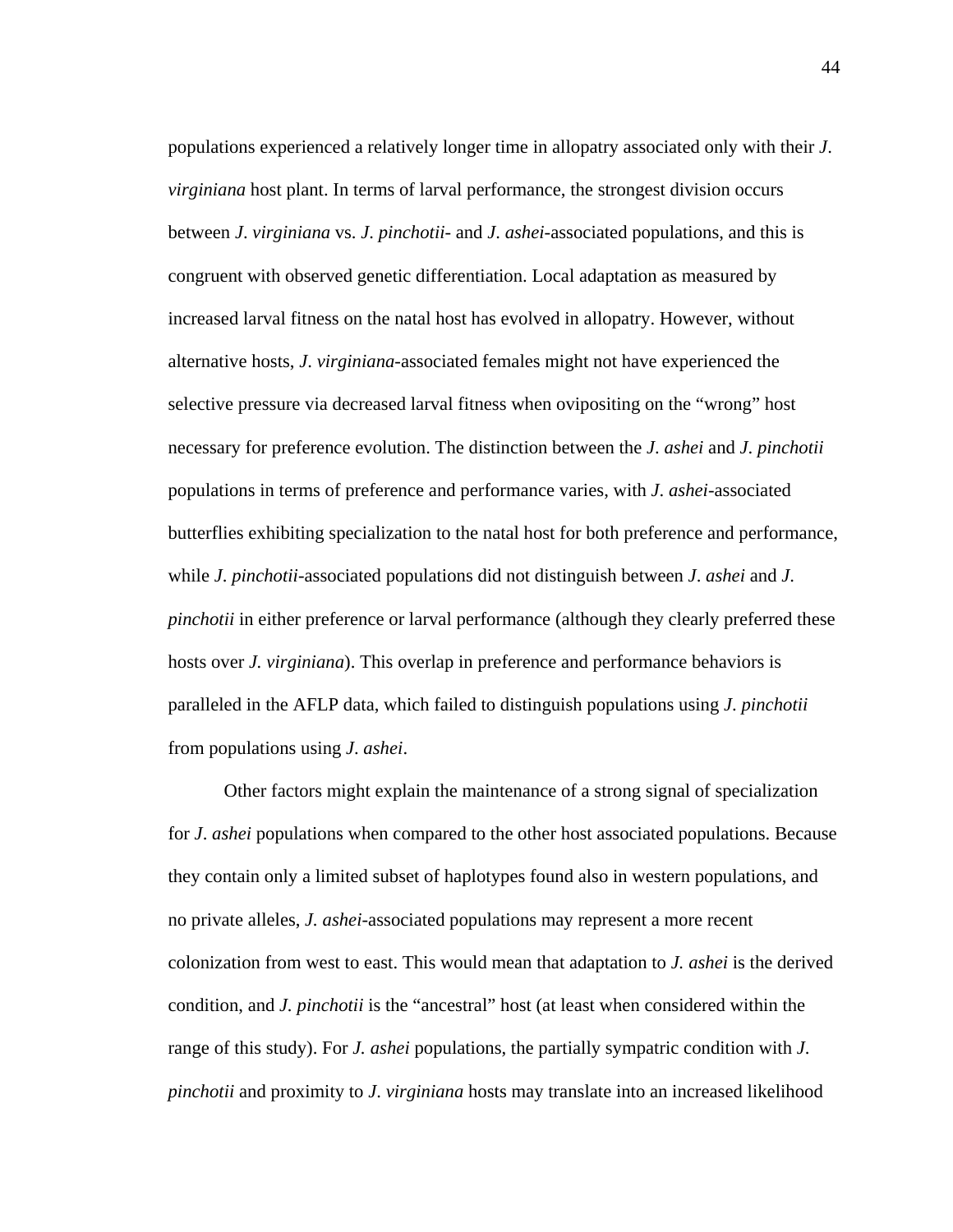for disruptive selection or post-zygotic isolating barriers to have a role in driving specialization to *J*. *ashei*.

However, for sympatric *J. ashei*-*J. pinchotii*-associated populations, in which some degree of adaptation and preference for both hosts exists, gene flow from specialized *J*. *ashei*-populations to the west would represent secondary contact. If the sympatric condition of host plants facilitates gene flow among populations of *Mitoura*, this could inhibit specialization and host race formation. Butterflies from the sympatric *J. ashei*-*J. pinchotii*-associated population Independence Creek did not distinguish between these two hosts in preference trials, and larvae did not exhibit a clear fitness difference when reared on either host. As mentioned, AFLP analyses indicate that gene flow may be taking place between *J. pinchotii* populations and the Independence Creek population, which would break down any co-adapted gene complexes that increase fitness on one host over another. Another factor that might inhibit divergence between these different host-associated populations is a failure of *Mitoura* to discriminate between *J. ashei* and *J. pinchotii* as suitable hosts.

 The underlying genetic architecture for the traits of preference and performance may also influence how these traits respond to selection, and what might happen under different conditions of host plant proximity. In a series of ecological genetics experiments, Forister (2005) conducted crosses between two nominal species that use alternate hosts, *Mitoura nelsoni* and *Mitoura muiri*, and found evidence of independent inheritance of adult preference and larval performance. Preference for incense cedar, the host of *M*. *nelsoni*, was dominant to preference for the alternate host (a cypress). Parental *M*. *nelsoni* had higher survivorship on their natal host compared with hybrids reared on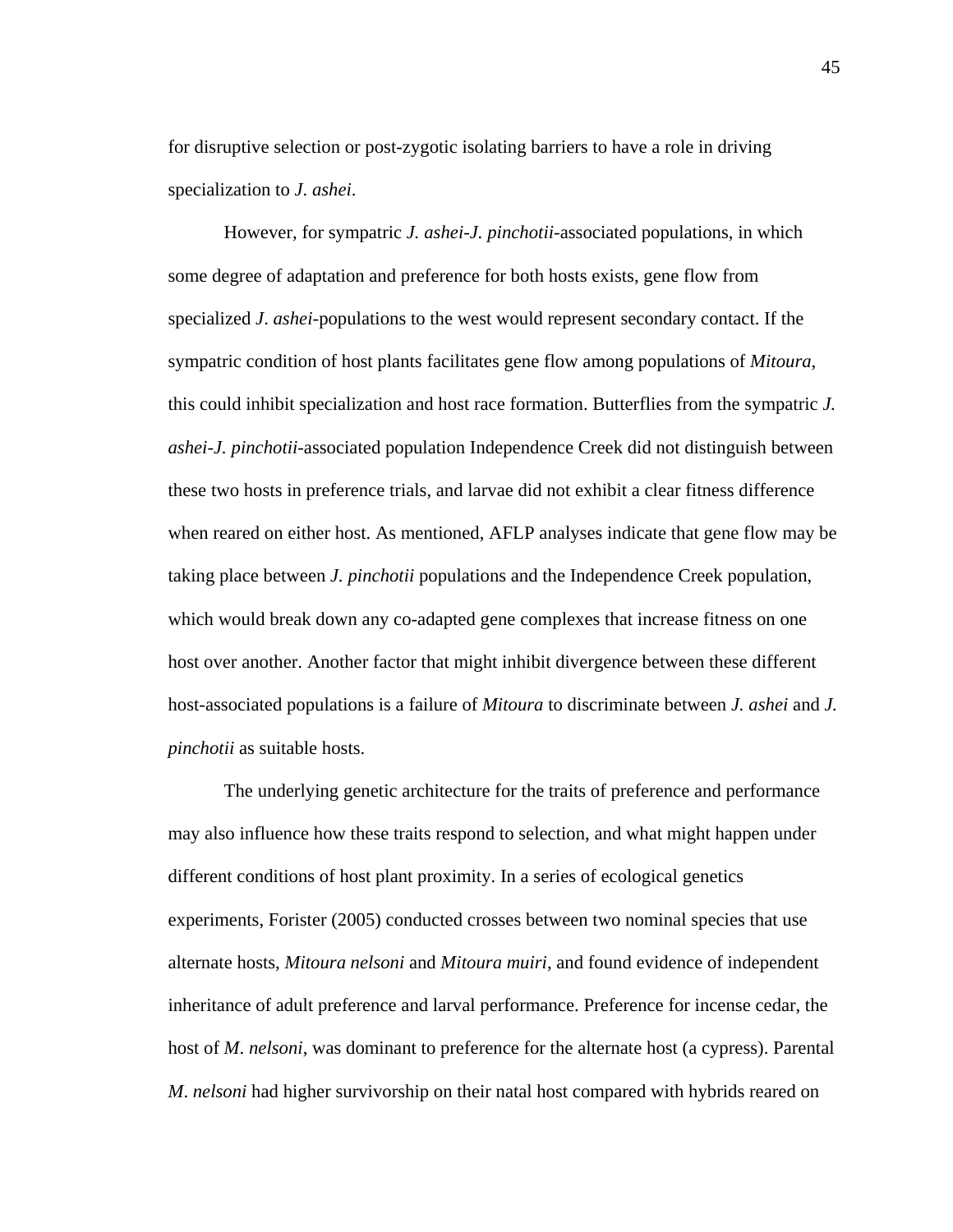incense cedar, suggesting that performance on the alternate host (cypress) is dominant to performance on cedar. These findings have implications for the results of *Mitoura* studies in Texas populations. If genes underlying preference and performance are unlinked and can evolve independently, then local adaptation in allopatry (via enhanced larval performance) can take place without the evolution of preference, as observed with butterflies from *J. virginiana* populations. Evidence for dominance in preference for one host over another may also help to explain the lack of two distinct host races between *J. ashei* - and *J*. *pinchotii*-associated populations. If secondary contact is taking place between *J. pinchotii*- and *J. ashei*-adapted butterflies in areas of host sympatry, and if preference for *J. ashei* is dominant (or codominant) to preference for *J. pinchotii*, then this will influence the genetic makeup and behavior of these populations. Interestingly, patterns of preference for butterflies from Independence Creek were "heterogeneous" in the sense that there appeared to be distinct groups of females, some preferring *J. ashei* and others preferring *J. pinchotii* (Downey and Nice 2010). Conducting ecological genetics experiments with the populations examined in this study, such as crossing individuals from different host-adapted backgrounds and examining preference and performance of hybrid progeny, could help distinguish between hypotheses of secondary contact, or dominance of *J*. *ashei* preference, in influencing behavior and genetic differentiation among western populations.

Population genetic divergence can result from both local adaptation taking place in allopatry as well as from contemporary ecological interactions (Nosil et al. 2009). These can both work in concert over time to influence reproductive isolation among populations and potentially lead to speciation. While speciation occurs along a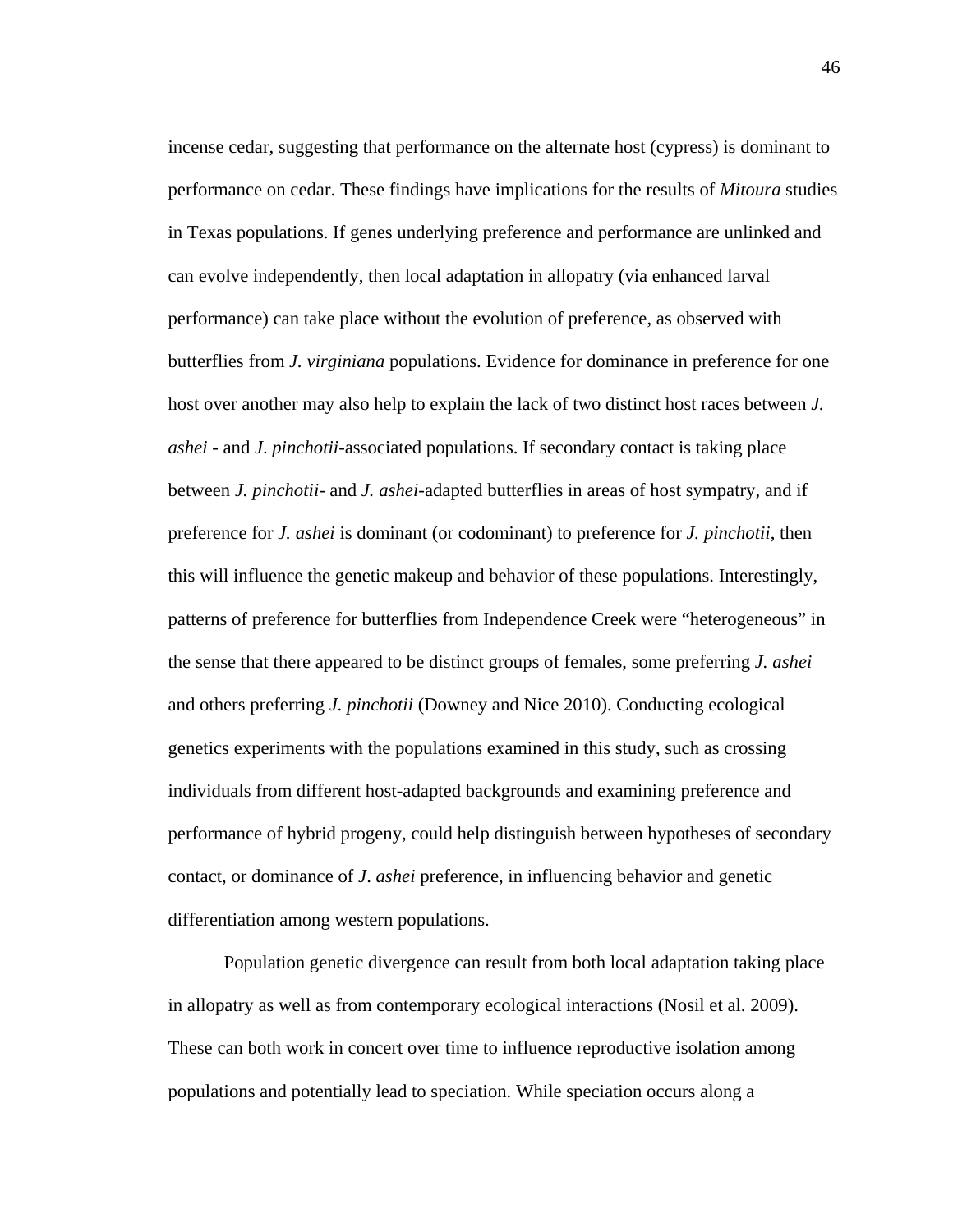continuum, at early stages there are many factors that can work to inhibit, as well as drive, divergence. Areas of host sympatry present an opportunity for gene flow to take place among populations for an insect that otherwise has a tendency to specialize on its natal host. However, independent inheritance of preference and performance traits means that preference might not always evolve in concert with local adaptation to a host. Exploring these issues might also help to address the apparent "paradox" between the capacity of phytophagous to specialize on the one hand, but on the other, have the potential to undergo a host switch. The *Mitoura* species complex offers many opportunities to compare different mechanisms of speciation—drift in allopatry, vs. selection based on ecological interactions—with divergence taking place at different stages in different spatial scales.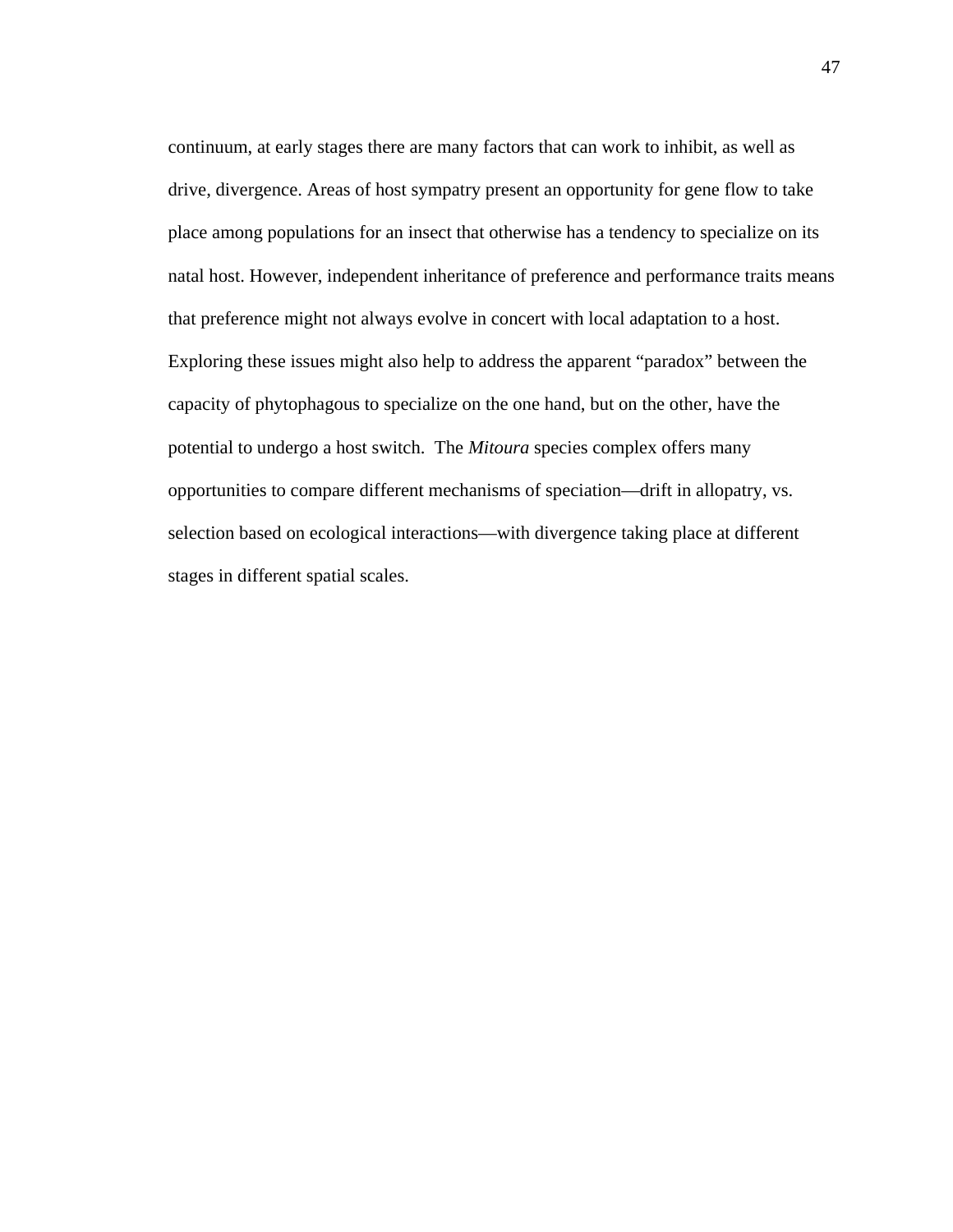|                | Population            |                                     |                                         |                                                                    |
|----------------|-----------------------|-------------------------------------|-----------------------------------------|--------------------------------------------------------------------|
| County         | Locality              | Coordinates                         | <b>Host Plant Association</b>           | Haplotype                                                          |
| Howard         | <b>Big Spring</b>     | 32° 14'59.74" N<br>101° 29'02.75" W | Juniperus pinchotii                     | A1 $(6)$ , B2 $(2)$ , E1 $(1)$                                     |
|                | Tom Green San Angelo  | 31° 29'02.75" N                     | Juniperus pinchotii                     | A1 $(8)$ , A6 $(1)$ , A8 $(1)$ , B2 $(1)$ ,<br>B7(1), E5(1), F2(1) |
|                |                       | 100° 29'48.92" W                    |                                         |                                                                    |
| Terrell        | Independence<br>Creek | 30° 29'24.57" N                     | Juniperus ashei,                        | A1 (3), A2 (1), A3 (1), B2 (4),<br>D5(1)                           |
|                |                       | 101° 47'54.33" W                    | Juniperus pinchotii                     |                                                                    |
| Kimble         | Junction              | 30° 29'53.19" N<br>99° 44'03.20" W  | Juniperus ashei,<br>Juniperus pinchotii | A1 $(6)$ , A3 $(1)$ , D1 $(1)$                                     |
| Bexar          | Bandera Rd            | 29° 35'48.26" N<br>98° 38'4.17" W   | Juniperus ashei                         | A $1(8)$                                                           |
| Kendall        | Guadalupe             | 29° 53'9.87" N<br>98° 32'4.49" W    | Juniperus ashei                         | A1 $(3)$ , A3 $(4)$                                                |
| Blanco         | Pedernales            | 30° 16'39.18" N<br>98° 15'23.73" W  | Juniperus ashei                         | A1 $(7)$ , A3 $(1)$                                                |
| Hays           | Freeman               | 29° 55'23.48" N<br>98° 1'13.27" W   | Juniperus ashei                         | A1 $(11)$ , A3 $(1)$                                               |
| <b>Bastrop</b> | Welsh                 | 30° 13'58.19" N<br>97° 15'41.53" W  | Juniperus virginiana                    | A3 (4), C4 (5), G4 (1)                                             |
| Fayette        | Oak Thicket           | 29° 56' 55.08" N<br>96° 43'49.44" W | Juniperus virginiana                    | A3 $(8)$ , C <sub>4</sub> $(4)$                                    |

**Table 6**. Collection information for *M. gryneus* specimens. Number of individuals in parentheses following mtDNA haplotype information.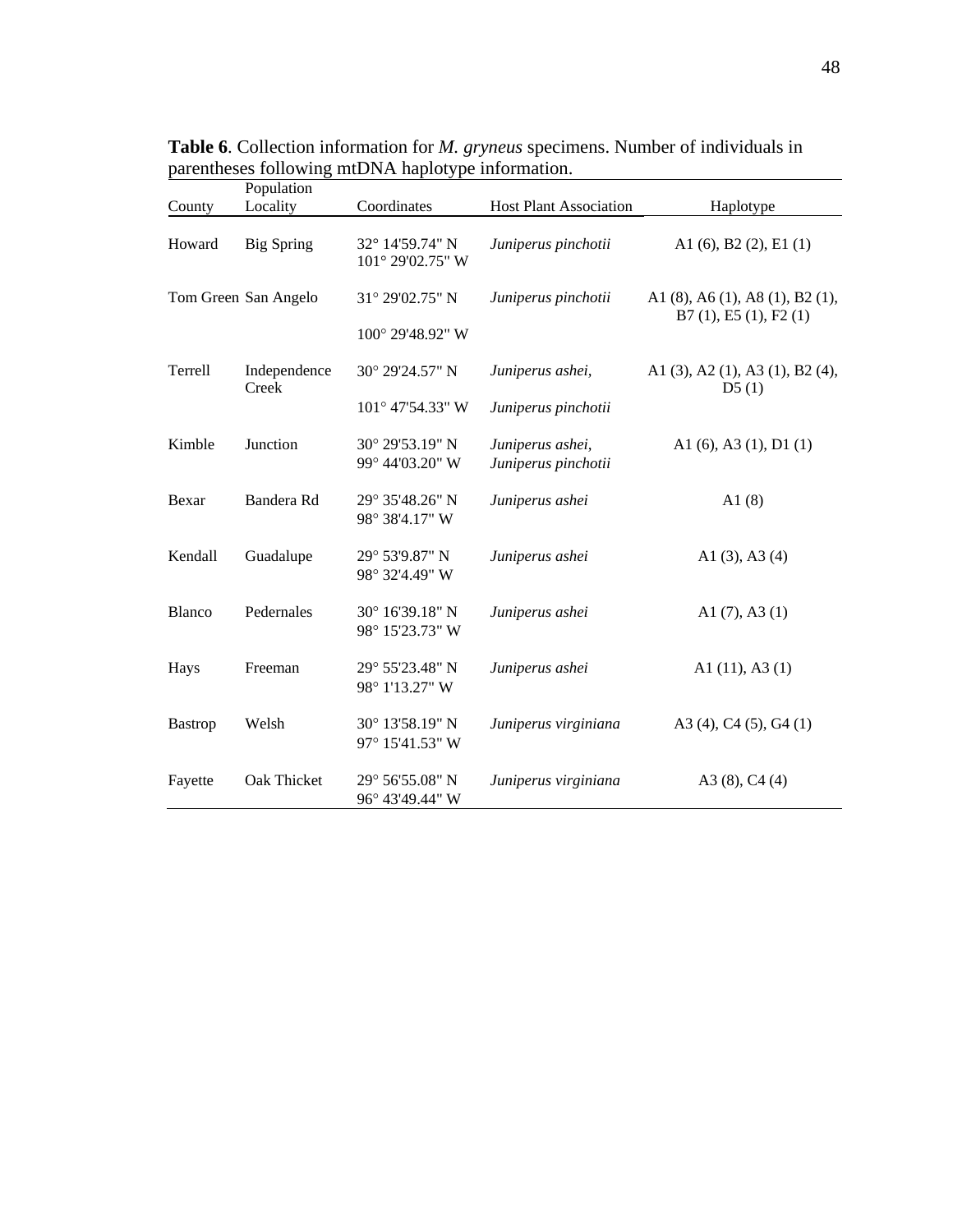|                                                              | Sum of  |                         |         |  |
|--------------------------------------------------------------|---------|-------------------------|---------|--|
| df                                                           | Squares | Percentage of Variation | P value |  |
|                                                              |         |                         |         |  |
| 2                                                            | 81.54   | 56.59                   | 0.002   |  |
| 9                                                            | 7.79    | 1.32                    | 0.43    |  |
| 89                                                           | 67.72   | 42.09                   | < 0.001 |  |
|                                                              |         |                         |         |  |
| Excluding sympatric <i>J. ashei-J. pinchotii</i> populations |         |                         |         |  |
| 2                                                            | 60.28   | 60.02                   | 0.038   |  |
| - 5                                                          | 2.12    | 1.99                    | 0.45    |  |
| 71                                                           | 57.79   | 40.38                   | < 0.001 |  |
|                                                              |         |                         |         |  |
|                                                              |         |                         |         |  |
| 1                                                            | 4.17    | 18.63                   | 0.018   |  |
| 6                                                            | 3.20    | 2.75                    | 0.116   |  |
| 69                                                           | 27.72   | 78.62                   | 0.001   |  |
|                                                              |         |                         |         |  |

**Table 7.** AMOVA results. Significant results are in bold.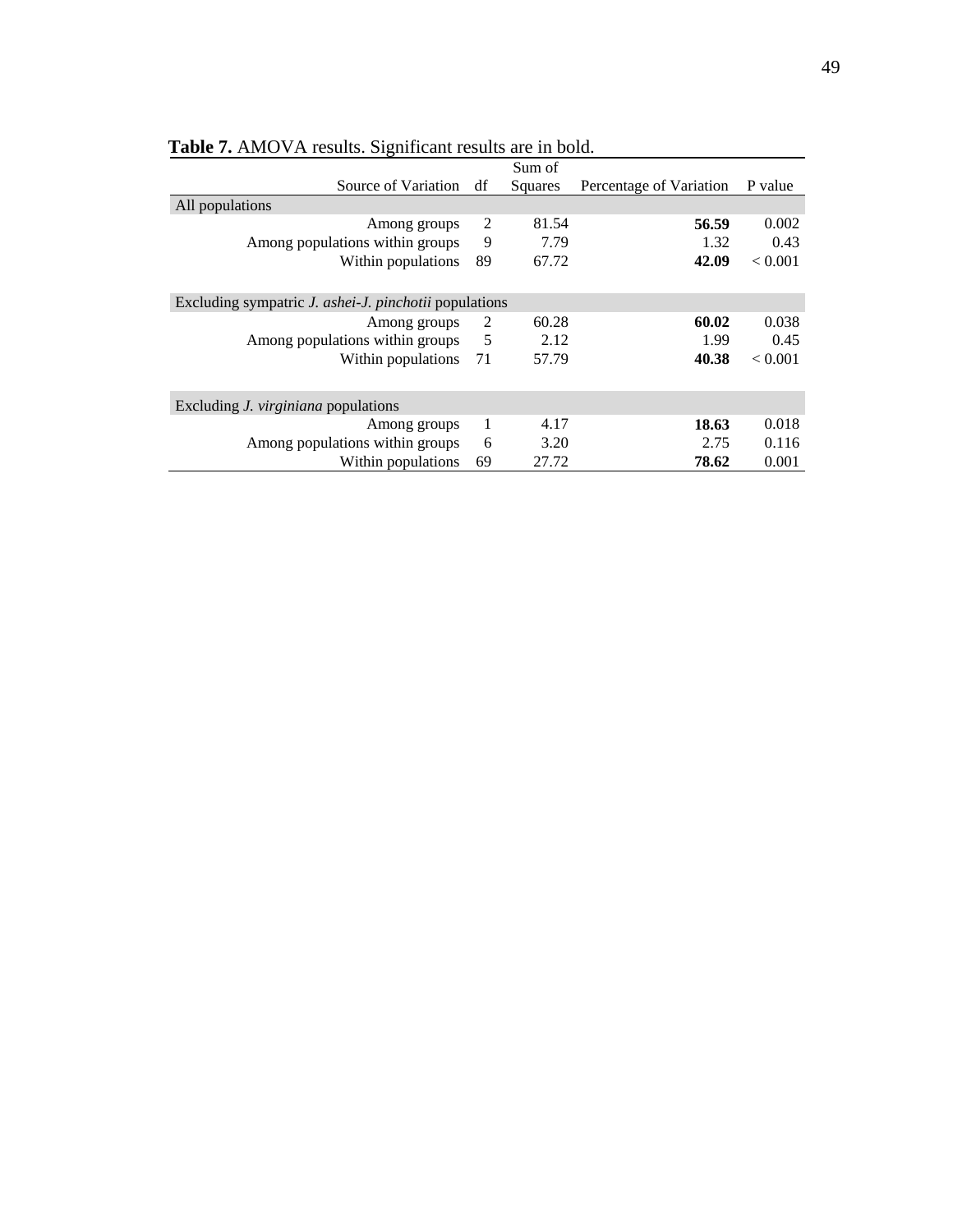

**Figure 6**. Results of mtDNA analyses. (a) Haplotype network of combined COI-COII sequence. Connections are 1 nucleotide substitution difference. Filled circles are unsampled intermediate haplotypes. (b) Map of sampling locations indicating relative position of populations. Number of individuals with each haplotype in parentheses. Private alleles are indicated by asterisks. Square symbols = *J. pinchotii* host association; diamonds = *J. pinchotii* and *J. ashei*; circles = *J. ashei*; and triangles = *J. virginiana*. Population labels are the same as in Table 6. Solid-line polygons around populations are SAMOVA results when  $K = 2$ ; dashed line indicates SAMOVA results (excluding  $J$ . *virginiana* populations) when  $K = 4$ .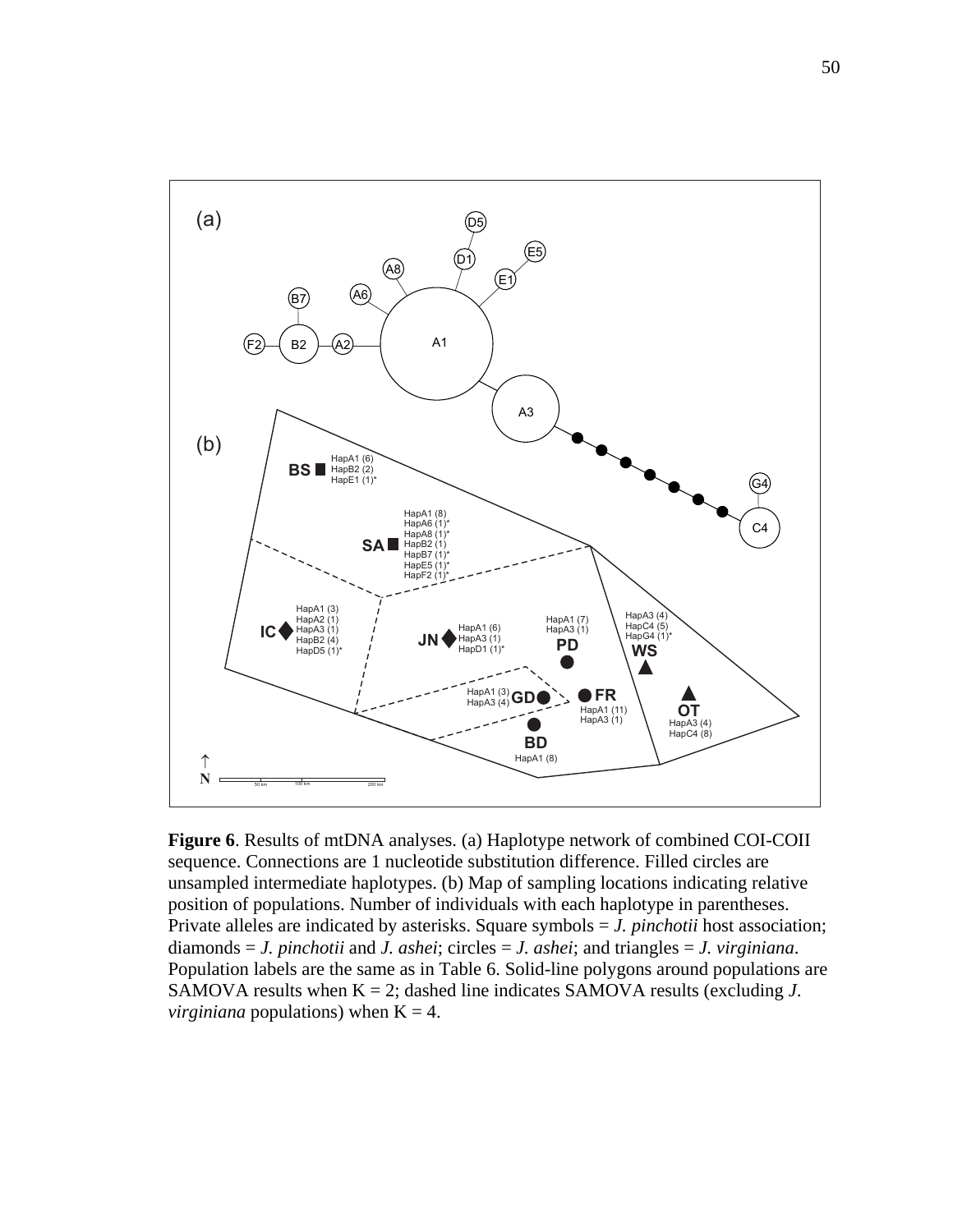

**Figure 7**. SAMOVA results. Percentage of among-hosts variation ( $\phi$ <sub>CT</sub>) on the *x*-axis for each increasing value of number of clusters, K, on the *y*-axis. Circles are results including all populations; squares are results of SAMOVA excluding *J*. *virginiana*-associated populations.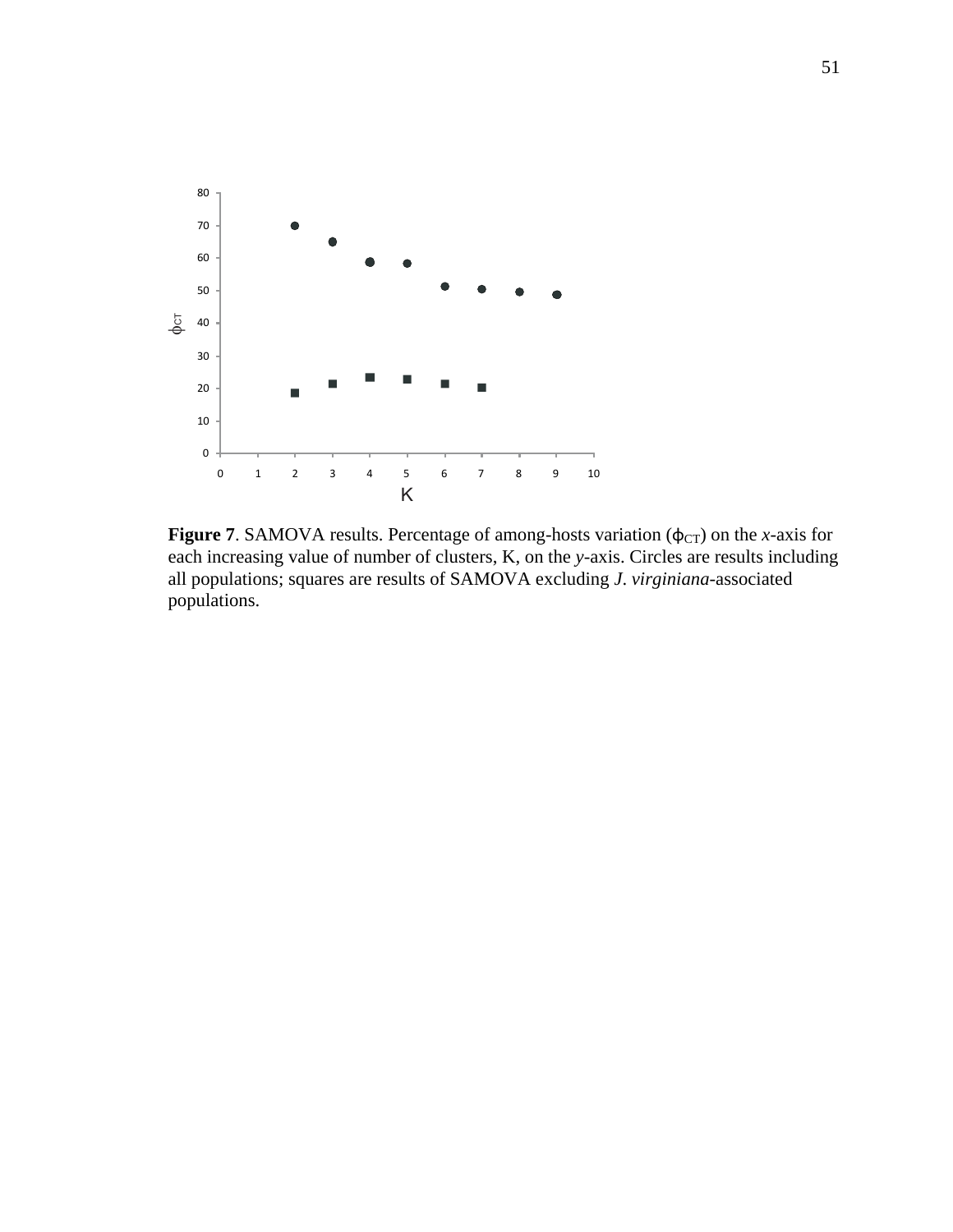

**Figure 8**. STRUCTURE bar plot when  $K = 2$ . Each bar represents an individual, with probability of assignment to each cluster in light grey (Cluster 1) and dark grey (Cluster 2). Population labels correspond with Table 6 and Figure 6.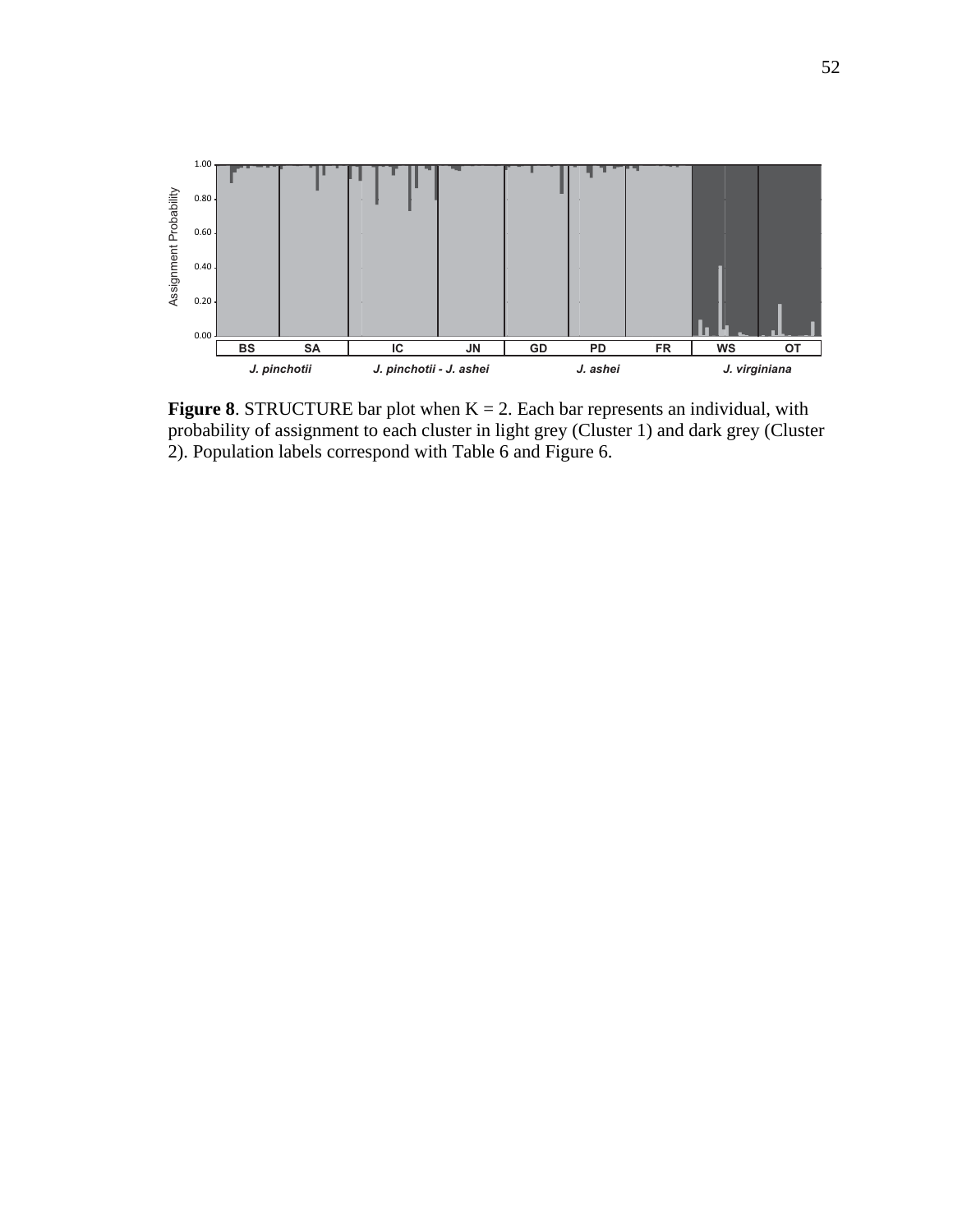

**Figure 9**. Evaluation of number of clusters (K) from STRUCUTRE results. (a) Plot of log likelihood vs. number of K. (b) Plot of statistic delta K vs. number of K.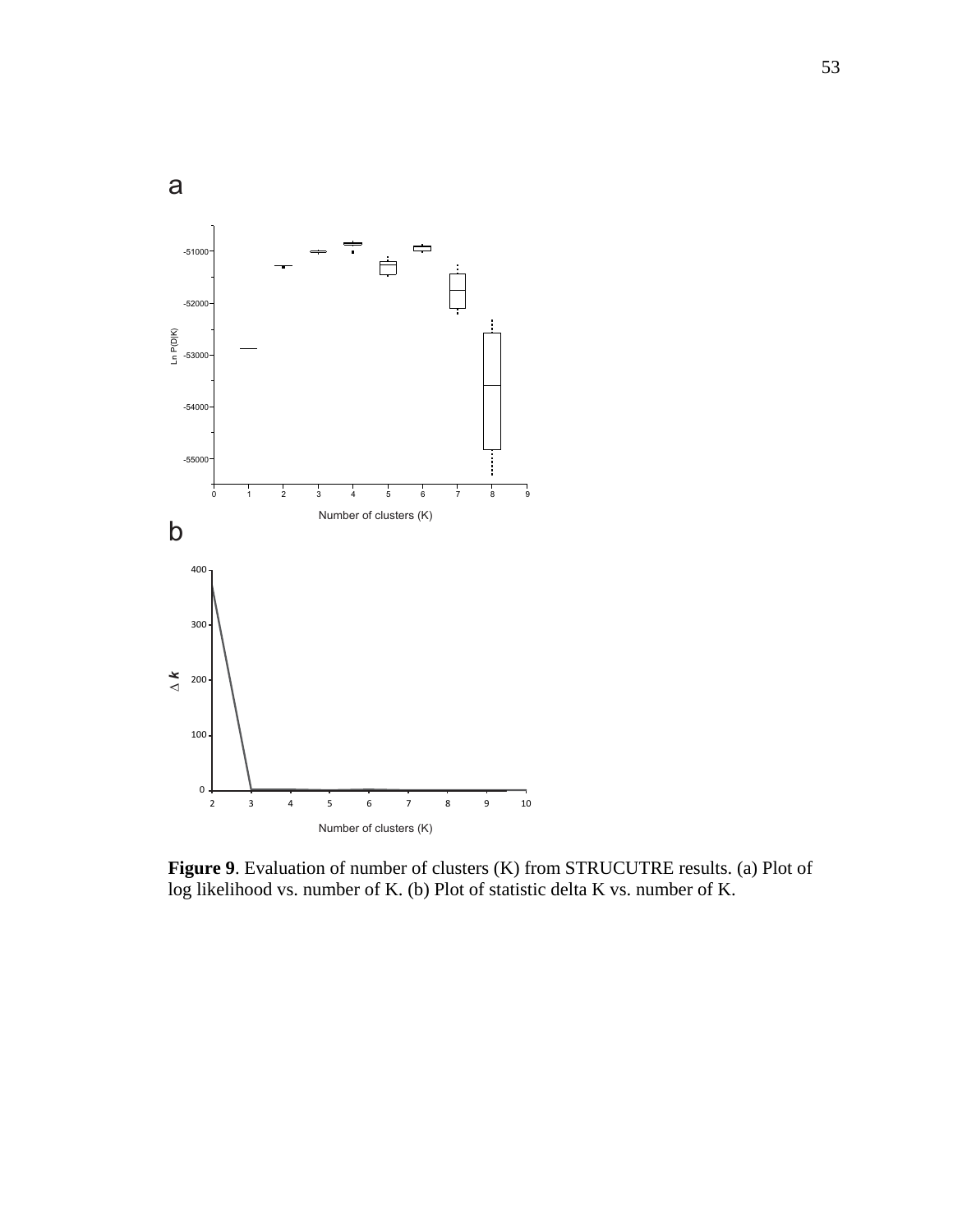## LITERATURE CITED

- Agosta, S. J. 2006. On ecological fitting, plant-insect associations, herbivore host shifts, and host plant selection. - Oikos 114: 556-565.
- Arrigo, N., Tuszynski, J. W., Ehrich, D., Gerdes, T. and Alvarez, N. 2009. Evaluating the impact of scoring parameters on the structure of intra-specific genetic variation using RawGeno, an R package for automating AFLP scoring. - BMC Bioinformatics 10: 33.
- Benrey, B. and Denno, R. F. 1997. The slow-growth-high-mortality hypothesis: A test using the cabbage butterfly. - Ecology 78: 987-999.
- Bernays, E. and Graham, M. 1988. On the Evolution of Host Specificity in Phytophagous Arthropods. - Ecology 69: 886-892.
- Berner, D., Grandchamp, A., and Hendry, A. P. 2009. Variable Progress Toward Ecological Speciation in Parapatry: Stickleback Across Eight Lake-Stream Transitions. - Evolution 63: 1740-1753.
- Bolnick, D. I. and Fitzpatrick, B. M. 2007. Sympatric speciation: Models and empirical evidence. - Annual Review of Ecology Evolution and Systematics 38: 459-487.
- Bush, G. L. 1975. Modes of Animal Speciation. Annu Rev Ecol Syst 6: 339-364.
- Bush, G. L. 1994. Sympatric Speciation in Animals New Wine in Old Bottles. Trends in Ecology and Evolution 9: 285-288.
- Butlin, R. K., Galindo, J. and Grahame, J. W. 2008. Sympatric, parapatric or allopatric: the most important way to classify speciation? - Philosophical Transactions of the Royal Society B-Biological Sciences 363: 2997-3007.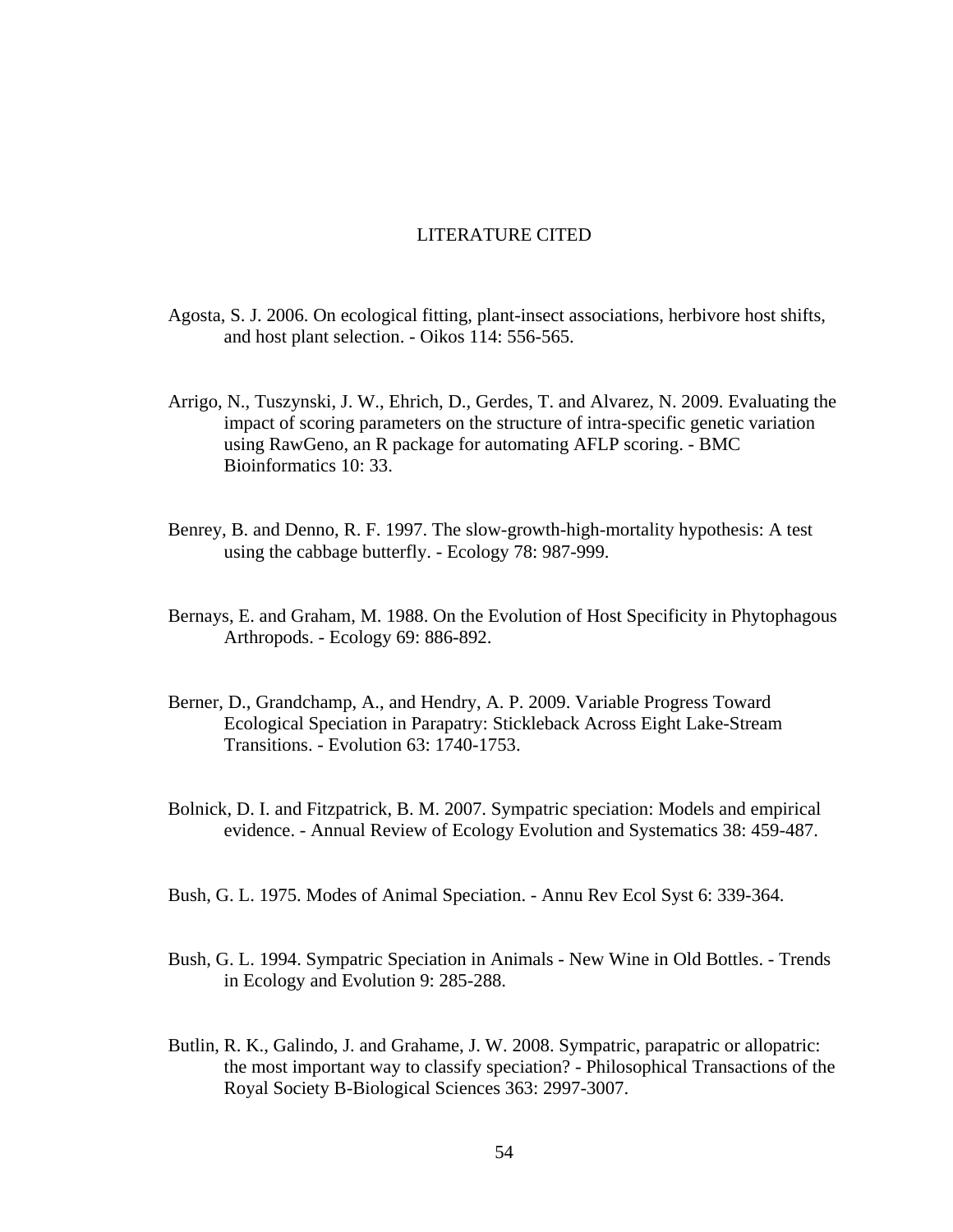- Caterino, M. S. and Sperling, F. A. H. 1999. Papilio phylogeny based on mitochondrial cytochrome oxidase I and II genes. - Mol Phylogenet Evol 11: 122-137.
- Chan, K. M. A. and Levin, S. A. 2005. Leaky prezygotic isolation and porous genomes: Rapid introgression of maternally inherited DNA. - Evolution 59: 720-729
- Clancy, K. M. and Price, P. W. 1987. Rapid Herbivore Growth Enhances Enemy Attack Sublethal Plant Defenses Remain a Paradox. - Ecology 68: 733-737.
- Clement, M., Posada, D., Crandall, K. A. 2000. TCS: a computer program to estimate gene genealogies. - Mol Ecol 9: 1657-1659.

Conover, W. J. 1999. Practical nonparametric statistics. - Wiley.

- Courtney, S. P. and Kibota, T. T. 1990. Mother doesn't know best: host selection by ovipositing insects. - In: Bernays, E. A. (ed.), Insect-plant interactions. CRC Press, pp. 161-188.
- Cox, D. R. and Snell, E. J. 1989. Analysis of binary data. Chapman and Hall.

Coyne, J. and Orr, H. 2004. Speciation. - Sinauer Associates.

- Diehl, S. R. and Bush, G. L. 1984. An Evolutionary and Applied Perspective of Insect Biotypes. - Annu Rev Entomol 29: 471-504.
- Drès, M. and Mallet, J. 2002. Host races in plant-feeding insects and their importance in sympatric speciation. - Philosophical Transactions of the Royal Society of London Series B-Biological Sciences 357: 471-492.
- Drummond, A.J., Ashton, B., Buxton, S., Cheung, M., Cooper, A., Heled, J., Kearse, M., Moir, R., Stones-Havas, S., Sturrock, S., Thierer, T., and Wilson, A. 2010. Geneious v5.1, available from http://www.geneious.com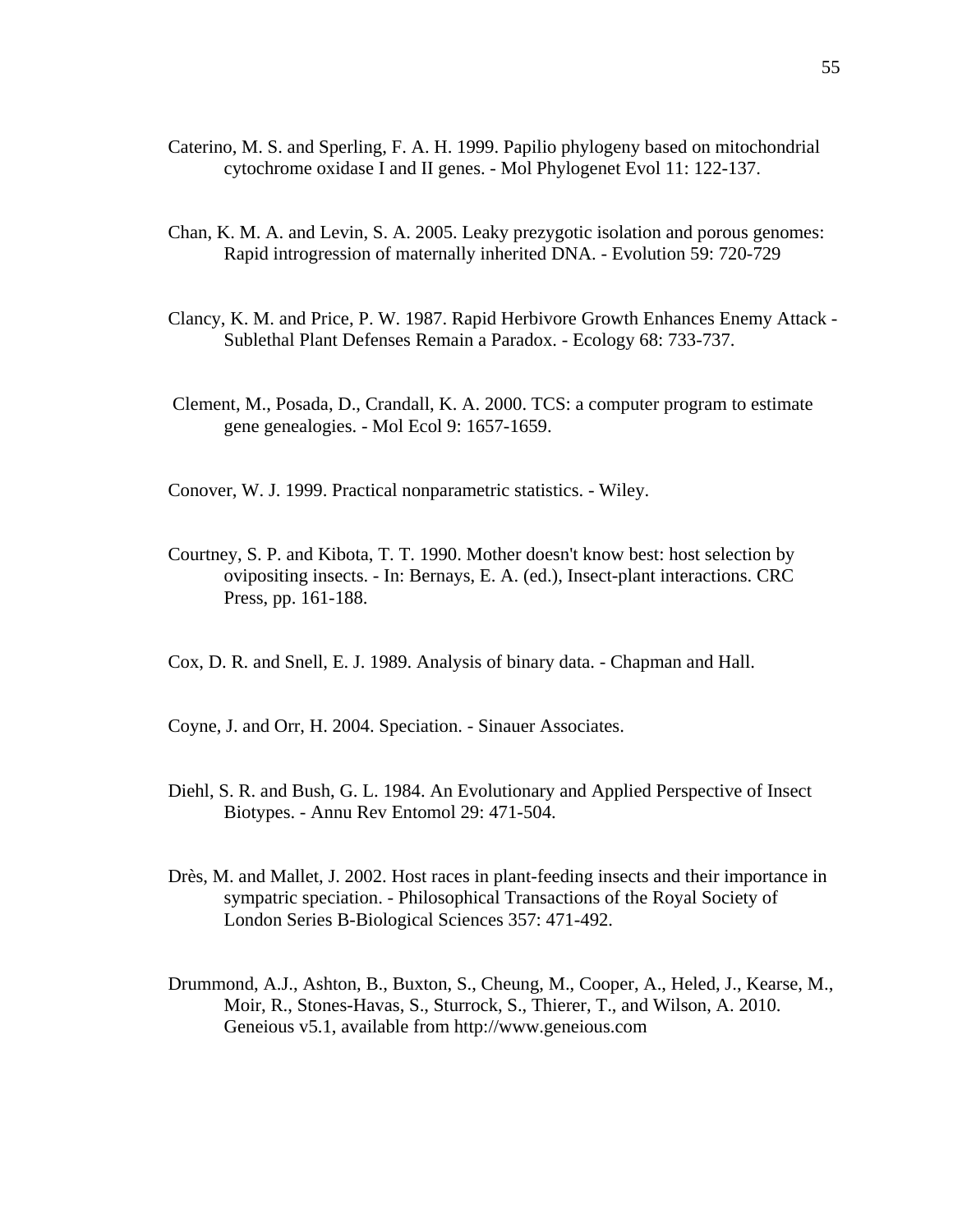- Dupanloup, I., Schneider, S. and Excoffier, L. 2002. A simulated annealing approach to define the genetic structure of populations. - Mol Ecol 11: 2571-2581.
- Evanno, G., Regnaut, S. and Goudet, J. 2005. Detecting the number of clusters of individuals using the software STRUCTURE: a simulation study. - Mol Ecol 14: 2611-2620.
- Excoffier, L., Laval, G. and Schneider, S. 2005. Arlequin (version 3.0): An integrated software package for population genetics data analysis. - Evolutionary Bioinformatics 1: 47-50.
- Farrell, B. D. 1998. "Inordinate fondness" explained: Why are there so many beetles? Science 281: 555-559.
- Feder, J. L., Opp, S. B., Wlazlo, B., Reynolds, K., Go, W., Spisak, S. 1994. Host Fidelity is an Effective Premating Barrier between Sympatric Races of the Apple Maggot Fly. - Proc Natl Acad Sci U S A 91: 7990-7994.
- Feder, J. L. 1998. The apple maggot fly Rhagoletis pomonella: flies in the face of conventional wisdom about speciation? - In: Howard, D. J. and Berlocher, S. H. (eds.), Endless forms: species and speciation. University Oxford Press, pp. 130- 144.
- Feder, J. L.. Berlocher, S. H., Roethele, J. B., Dambroski, H., Smith, J., Perry, W., Gavrilovic, V., Filchak, K., Rull, J., and Aluja, M. 2003. Allopatric genetic origins for sympatric host-plant shifts and race formation in Rhagoletis. - Proc Natl Acad Sci U S A 100: 10314-10319.
- Feder, J. L., Xie, X. F., Rull, J., Velez, S., Forbes, A., Leung, B., Dambroski, H., Filchak, K., and Aluja, M. 2005. Mayr, Dobzhansky, and Bush and the complexities of sympatric speciation in Rhagoletis. - Proc Natl Acad Sci U S A 102: 6573-6580.
- Feeny, P. 1976. Plant apparency and chemical defense. In: Nansel, R. L. (ed.), Advances in phytochemistry. Plenum Press, pp. 1-40.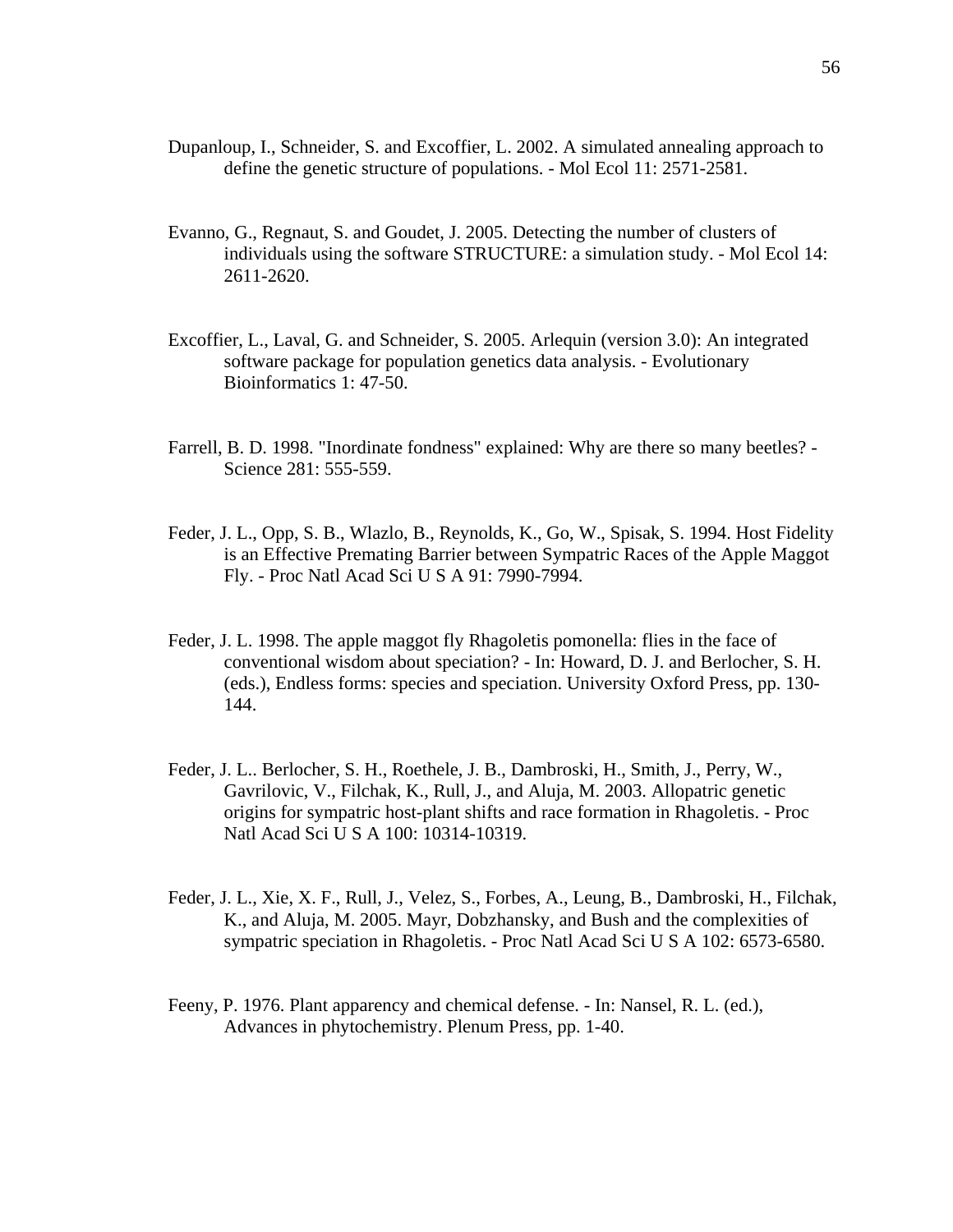- Felsenstein, J. 1981. Skepticism Towards Santa Rosalia, Or Why are there so Few Kinds of Animals. - Evolution 35: 124-138.
- Fitzpatrick, B. M., Fordyce, J., and Gavrilets, S. 2008. What, if anything, is sympatric speciation? - J Evol Biol 21: 1452-1459.
- Fitzpatrick, B. M., Fordyce, J., and Gavrilets, S. 2009. Pattern, process and geographic modes of speciation. - J Evol Biol 22: 2342-2347.
- Fordyce, J. A. and Shapiro, A. M. 2003. Another perspective on the slow-growth/highmortality hypothesis: Chilling effects on swallowtail larvae. - Ecology 84: 263- 268.
- Forister, M. L. 2004. Oviposition preference and larval performance within a diverging lineage of lycaenid butterflies. - Ecol Entomol 29: 264-272.
- Forister, M. L. 2005. Independent inheritance of preference and performance in hybrids between host races of Mitoura butterflies (Lepidoptera : Lycaenidae). - Evolution 59: 1149-1155.
- Forister, M. L. 2008. Experimental design and the outcome of preference-performance assays, with examples from *Mitoura* butterflies (Lycaenidae). - J Lepid Soc 62: 99-105.
- Forister, M. L., Nice, C., Fordyce, J., and Gompert, Z. 2009. Host range evolution is not driven by the optimization of larval performance: the case of *Lycaeides melissa* (Lepidoptera: Lycaenidae) and the colonization of alfalfa. - Oecologia 160: 551- 561.
- Funk, D. J. 1998. Isolating a role for natural selection in speciation: Host adaptation and sexual isolation in *Neochlamisus bebbianae* leaf beetles. - Evolution 52: 1744- 1759.
- Funk, D. J., Filchak, K. E., and Feder, J. L. 2002. Herbivorous insects: model systems for the comparative study of speciation ecology. - Genetica 116: 251-267.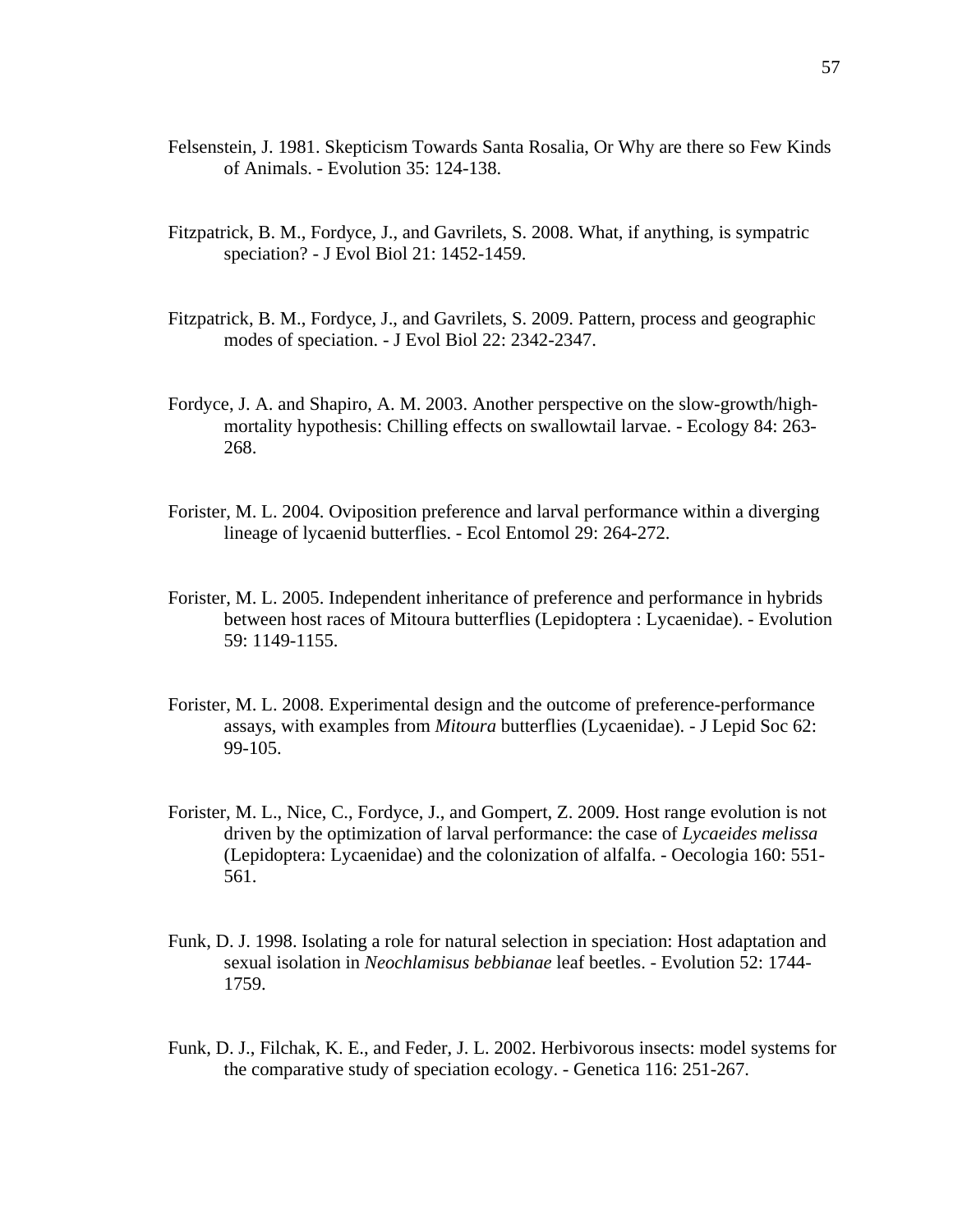- Funk, D. J. and Nosil, P. 2008. Comparative analyses of ecological speciation. In: Tilmon, K. J. (ed.), Specialization, speciation and radiation: the evolutionary biology of herbivorous insects. The University of California Press, pp. 117-135.
- Futuyma, D. J. and Moreno, G. 1988. The Evolution of Ecological Specialization. Annu Rev Ecol Syst 19: 207-233.
- Gavrilets, S., Li, H. and Vose, M. D. 1998. Rapid parapatric speciation on holey adaptive landscapes. - Proceedings of the Royal Society of London Series B-Biological Sciences 265: 1483-1489.
- Gompert, Z., Nice, C. C., Fordyce, J. A., Forister, M. L. and Shapiro, A. M. 2006. Identifying units for conservation using molecular systematics: the cautionary tale of the Karner blue butterfly. - Mol Ecol 15: 1759-1768.
- Gripenberg, S., Mayhew, P., Parnell, M., and Roslin, T. 2010. A meta-analysis of preference-performance relationships in phytophagous insects. - Ecol Lett 13: 383-393.
- Honek, A. 1993. Intraspecific Variation in Body Size and Fecundity in Insects a General Relationship. - Oikos 66: 483-492.
- Howard, M. D. and Berlocher, S. 1998. Endless forms: species and speciation. Oxford University Press.
- Hubisz, M. J., Falush, D., Stephens, M. and Pritchard, J. K. 2009. Inferring weak population structure with the assistance of sample group information. - Molecular Ecology Resources 9: 1322-1332.
- Hunter, M. D. and McNeil, J. N. 1997. Host-plant quality influences diapause and voltinism in a polyphagous insect herbivore. - Ecology 78: 977-986.
- Jaenike, J. 1990. Host Specialization in Phytophagous Insects. Annu Rev Ecol Syst 21: 243-273.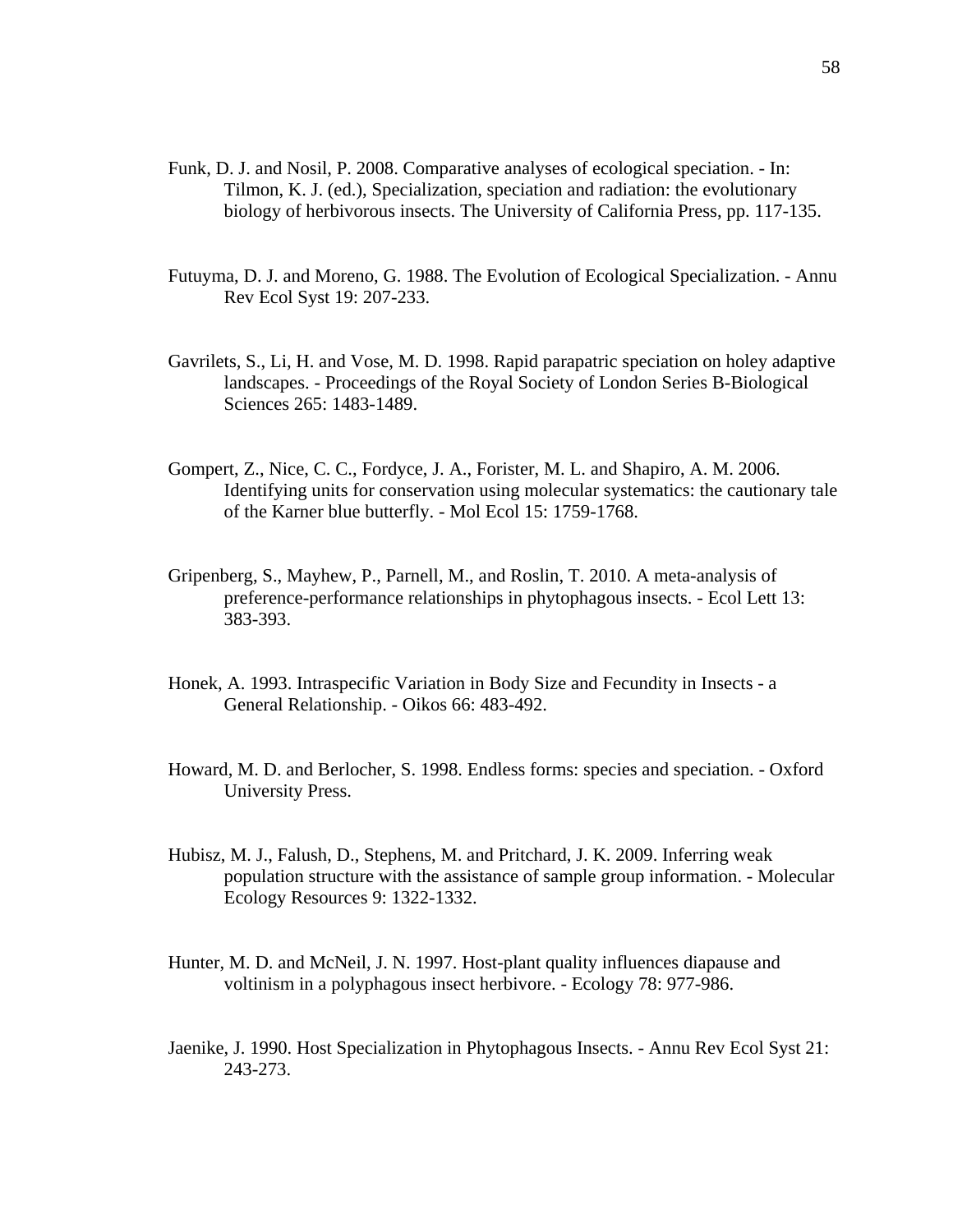Jansen, D. H. 1985. On Ecological Fitting. - Oikos 45: 308-310.

- Janz, N. and Nylin, S. 1998. Butterflies and plants: A phylogenetic study. Evolution 52: 486-502.
- Janz, N., Nylin, S., and Wahlberg, N. 2006. Diversity begets diversity: host expansions and the diversification of plant-feeding insects. - Bmc Evolutionary Biology 6: 4.
- Janz, N. and Nylin, S. 2008. The oscillation hypothesis of host-plant range and speciation. - In: Tilmon, K. J. (ed.), Specialization, speciation, and radiation: the evolutionary biology of herbivorous insects. The University of California Press, pp. 203-215.
- Jiggins, C. D., Emelianov, I., and Mallet, J. 2006. Assortative mating and speciation as pleiotropic effects of ecological adaptation: examples in moths and butterflies. - In: Fellowes, M.D.E., Holloway, G.J., and Rolff J. (eds.), Insect evolutionary ecology: proceedings of the Royal Entomological Society's 22<sup>nd</sup> Symposium. CABI Publishing.
- Johnson, K. D. 1981. Revision of the Callophryina of the world with phylogenetic and biogeographic analyses (Lepidoptera: Lycaenidae)
- Keeler, M. S. and Chew, F. S. 2008. Escaping an evolutionary trap: preference and performance of a native insect on an exotic invasive host. - Oecologia 156: 559- 568.
- Levins, R. and MacArthur, R. 1969. An hypothesis to explain the incidence of monophagy. - Ecology 50: 910-911.
- Mayr, E. 1942. Systematics and the origin of species. Columbia University Press.
- Michel, A. P., Rull, J., Aluja, M., and Feder, J. 2007. The genetic structure of hawthorninfesting *Rhagoletis pomonella* populations in Mexico: implications for sympatric host race formation. - Mol Ecol 16: 2867-2878.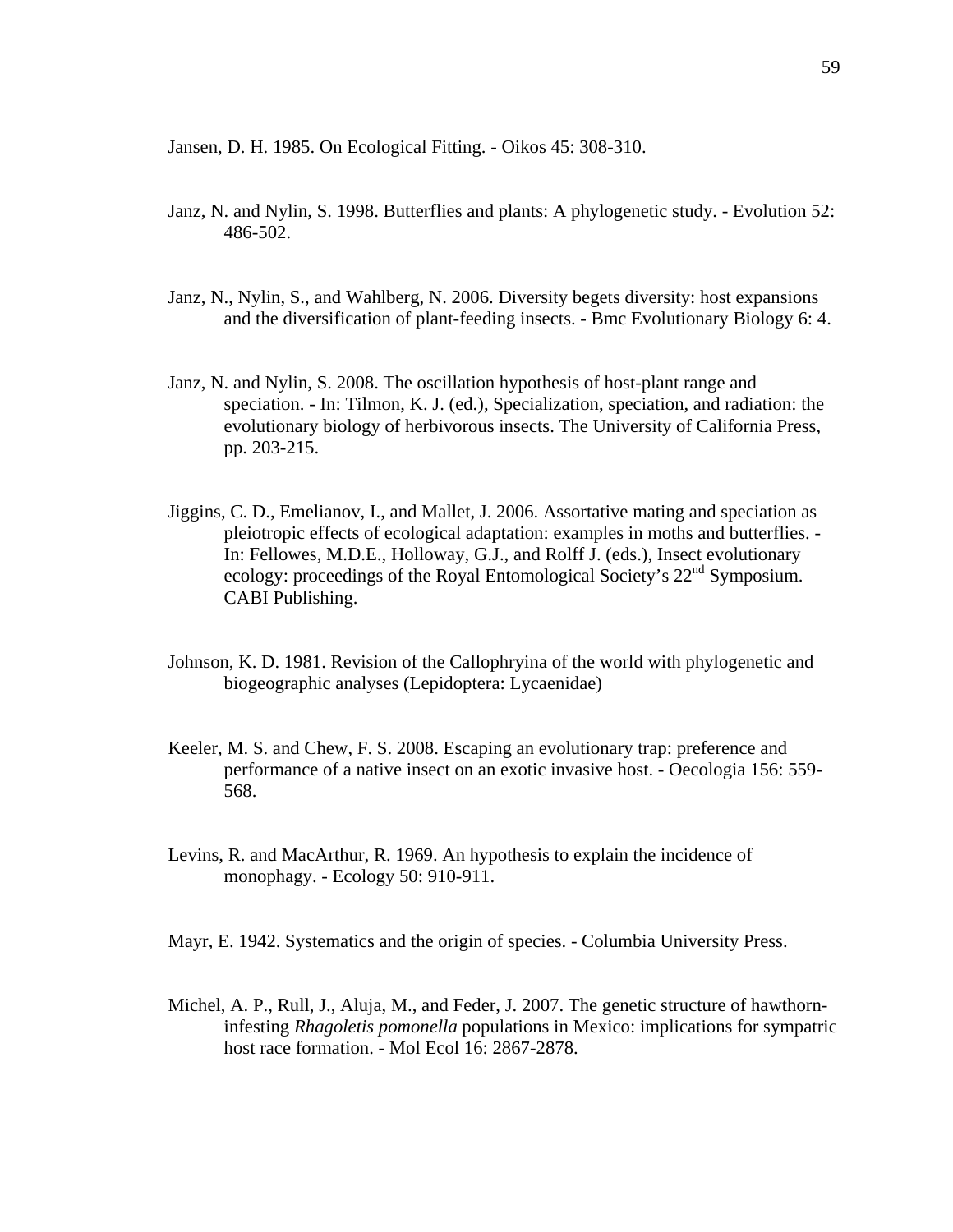Miller, L. D. and Brown, F. M. 1981. Memoir No. 2, The Lepidopterist's Society.

- Moreau, C. S., Benrey, B., and Thiery, D. 2006. Phylogeny of the ants: Diversification in the age of angiosperms. - Science 312: 101-104.
- Neve, G. and Singer, M. C. 2008. Protandry and postandry in two related butterflies: conflicting evidence about sex-specific trade-offs between adult size and emergence time. - Evol Ecol 22: 701-709.
- Nice, C. C. and Shapiro, A. M. 2001. Population genetic evidence of restricted gene flow between host races in the butterfly genus Mitoura (Lepidoptera : Lycaenidae). - Ann Entomol Soc Am 94: 257-267.
- Nosil, P., Crespi, B., and Sandoval, C. 2002. Host-plant adaptation drives the parallel evolution of reproductive isolation. - Nature 417: 440-443.
- Nosil, P., Sandoval, C. P. and Crespi, B. J. 2006. The evolution of host preference in allopatric vs. parapatric populations of Timema cristinae walking-sticks. - J Evol Biol 19: 929-942.
- Nosil, P. 2008. Ernst Mayr and the integration of geographic and ecological factors in speciation. - Biol J Linn Soc 95: 26-46.
- Nosil, P., Harmon, L. J., and Seehausen, O. 2009. Ecological explanations for (incomplete) speciation. - Trends in Ecology and Evolution 24: 145-156.
- Nylin, S. and Gotthard, K. 1998. Plasticity in life-history traits. Annu Rev Entomol 43: 63-83.
- Ohshima, I. and Yoshizawa, K. 2010. Differential introgression causes genealogical discordance in host races of Acrocercops transecta (Insecta: Lepidoptera). - Mol Ecol 19: 2106-2119.
- Pritchard, J. K., Stephens, M. and Donnelly, P. 2000. Inference of population structure using multilocus genotype data. - Genetics 155: 945-959.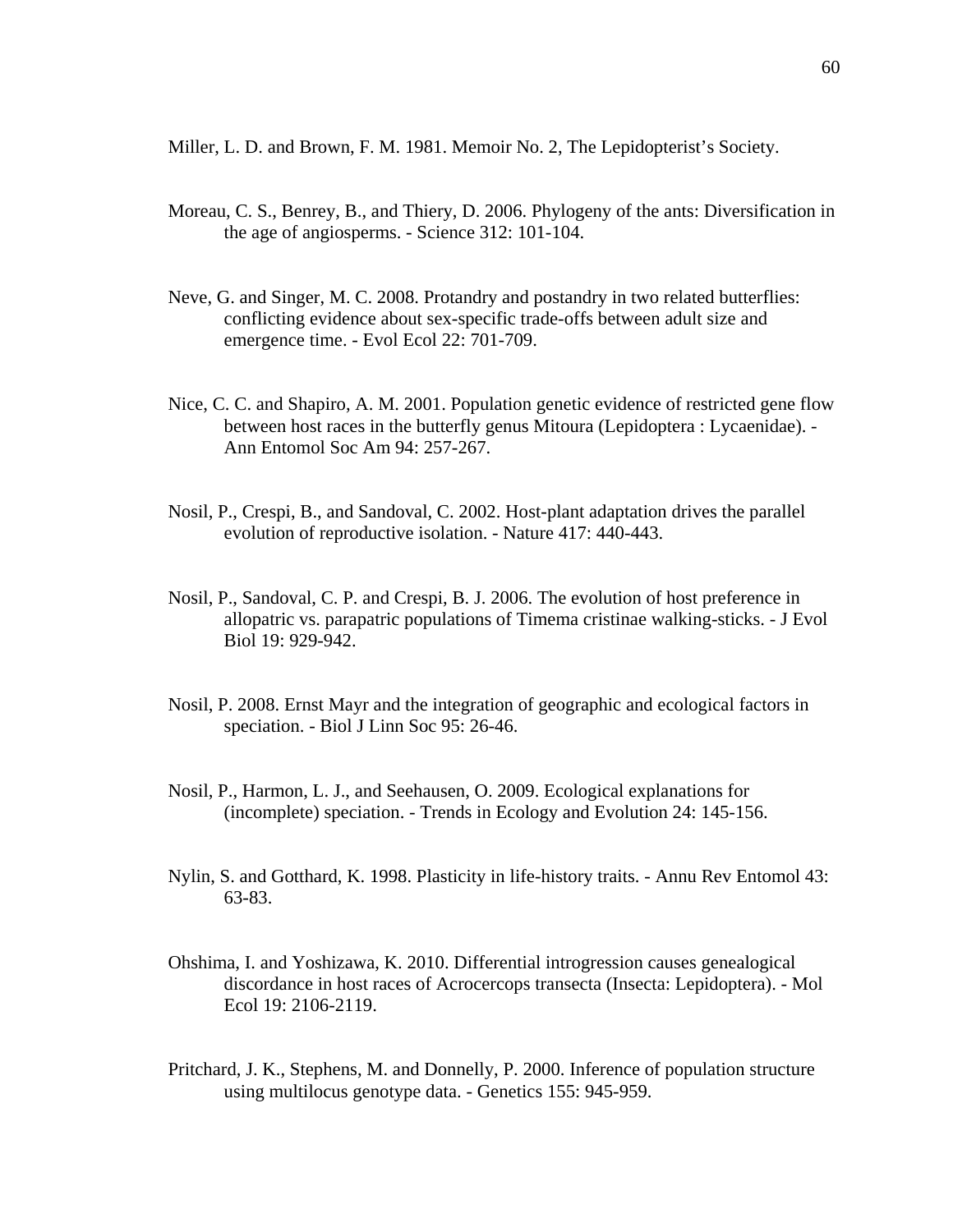- Raesaenen, K. and Hendry, A. P. 2008. Disentangling interactions between adaptive divergence and gene flow when ecology drives diversification. - Ecol Lett 11: 624-636.
- Rundle, H. 2002. A test of ecologically dependent postmating isolation between sympatric sticklebacks. - Evolution 56: 322-329.

Rundle, H. D. and Nosil, P. 2005. Ecological speciation. - Ecol Lett 8: 336-352.

SAS Institute. 2008. JMP v8.0.

Schluter, D. 2000. The ecology of adaptive radiation. - Oxford University Press.

- Schluter, D. 2001. Ecology and the origin of species. Trends in Ecology and Evolution 16: 372-380.
- Scott, J. 1992. The butterflies of North America: a natural history and field guide. Stanford University Press.
- Singer, M. C., Vasco, D., Parmesan, C., Thomas, C., and Ng, D. 1992. Distinguishing between Preference and Motivation in Food Choice - an Example from Insect Oviposition. - Anim Behav 44: 463-471.
- Slatkin, M. 1987. Gene Flow and the Geographic Structure of Natural-Populations. Science 236: 787-792.
- Sokal, R. R. and Rohlf, F. J. 1995. Biometry: the principles and practice of statistics in biological research. - W.H. Freeman and Company.
- Swofford, D. L. 2003. PAUP\*. Phylogenetic Analysis Using Parsimony (\*and Other Methods). Version 4. Sinauer Associates, Sunderland, Massachusetts.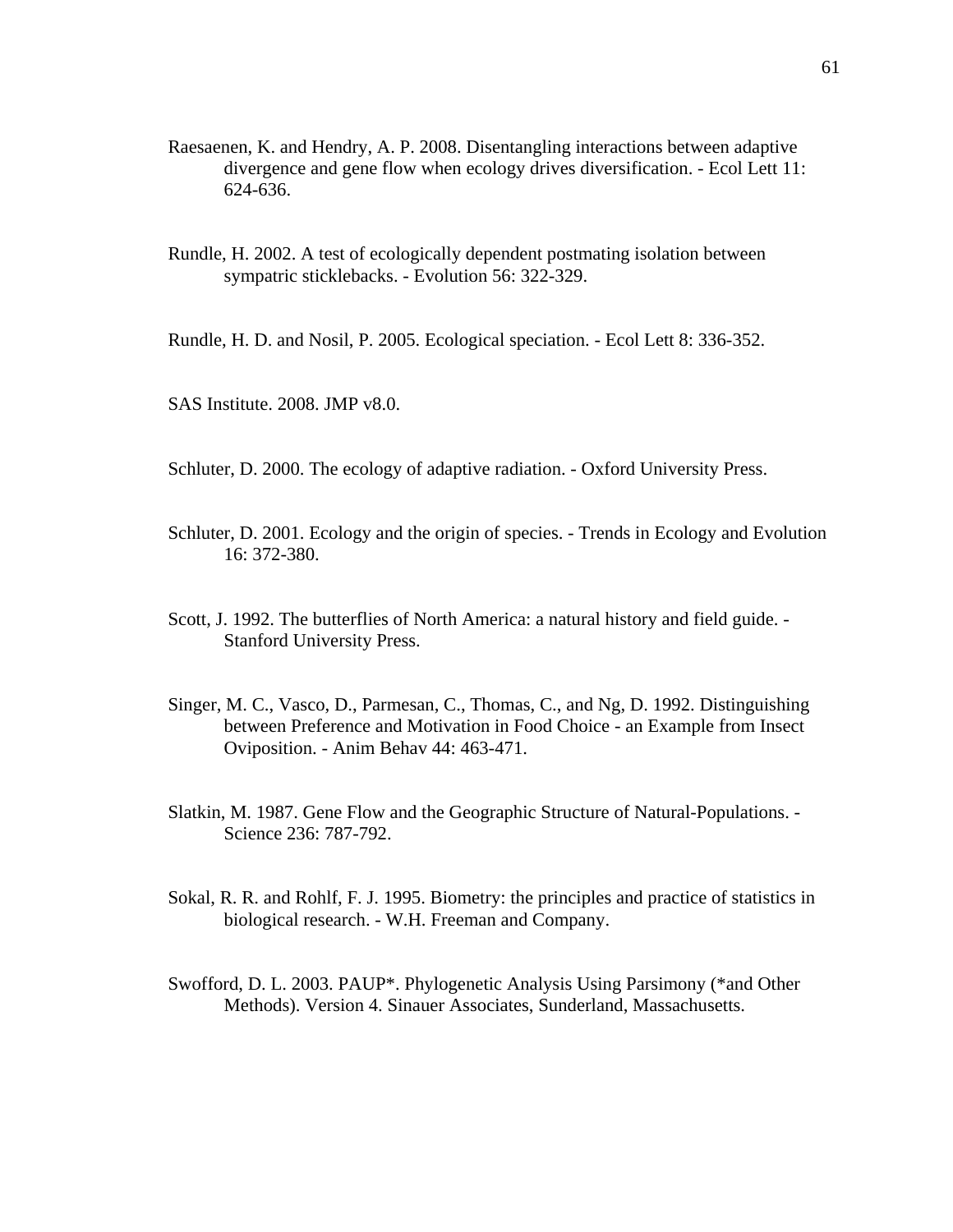- Thompson, J. N. 1988a. Evolutionary Ecology of the Relationship between Oviposition Preference and Performance of Offspring in Phytophagous Insects. - Entomol Exp Appl 47: 3-14.
- Thompson, J. N. 1988b. Evolutionary Genetics of Oviposition Preference in Swallowtail Butterflies. - Evolution 42: 1223-1234.
- Thompson, J. N. and Pellmyr, O. 1991. Evolution of Oviposition Behavior and Host Preference in Lepidoptera. - Annu Rev Entomol 36: 65-89.
- Thorpe, R. S., Surget-Groba, Y. and Johansson, H. 2008. The relative importance of ecology and geographic isolation for speciation in anoles. - Philosophical Transactions of the Royal Society B-Biological Sciences 363: 3071-3081.
- Tregenza, T. 2002. Divergence and reproductive isolation in the early stages of speciation. - Genetica 116: 291-300.
- Via, S. 1999. Reproductive isolation between sympatric races of pea aphids. I. Gene flow restriction and habitat choice. - Evolution 53: 1446-1457.
- Via, S. 2001. Sympatric speciation in animals: the ugly duckling grows up. Trends in Ecology and Evolution 16: 381-390.
- Via, S. 2009. Natural selection in action during speciation. Proc Natl Acad Sci U S A 106: 9939-9946.
- Waples, R. S. and Gaggiotti, O. 2006. What is a population? An empirical evaluation of some genetic methods for identifying the number of gene pools and their degree of connectivity. - Mol Ecol 15: 1419-1439.